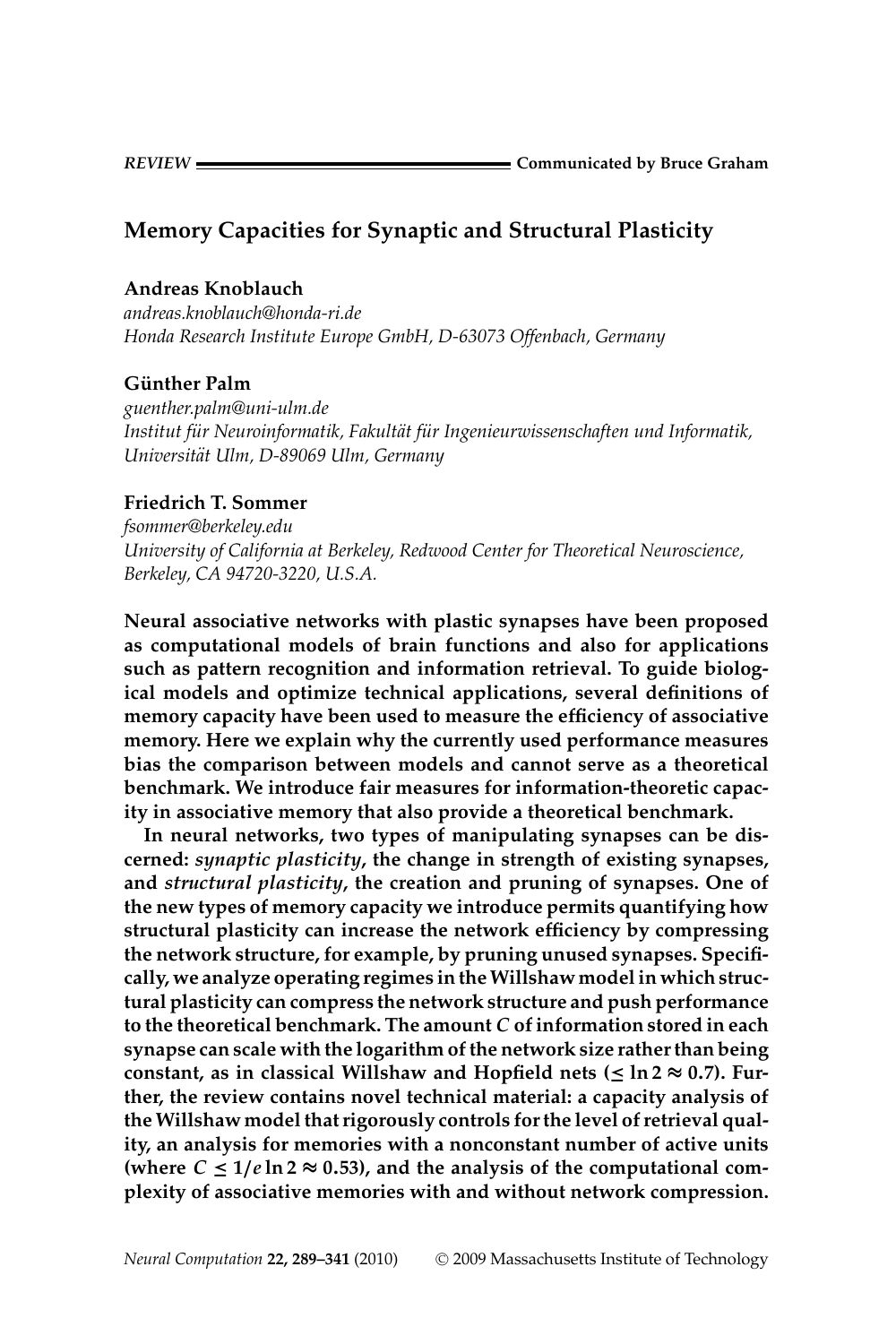#### **1 Introduction**

**1.1 Conventional Versus Associative Memory.** In the classical von Neumann computing architecture, computation and data storage is performed by separate modules, the central processing unit and the random access memory, respectively (Burks, Goldstine, & von Neumann, 1946). A memory address sent to the random access memory gives access to the data content of one particular storage location. *Associative memories* are computing architectures in which computation and data storage are not separated. For example, an associative memory can store a set of associations between pairs of (binary) patterns  $\{(\mathbf{u}^{\mu} \rightarrow \mathbf{v}^{\mu}) : \mu = 1, ..., M\}$ . Similar to random access memory, a query pattern **u**<sup>μ</sup> entered in associative memory can serve as an address for accessing the associated pattern  $v^{\mu}$ . However, the tasks performed by the two types of memory differ fundamentally. Random access is defined only for query patterns that are valid addresses, that is, for the set of **u** patterns used during storage. The random access task consists of returning the data record at the addressed location (look-up). In contrast, associative memories accept arbitrary query patterns  $\tilde{u}$ , and the computation of any particular output involves all stored data records rather than a single one. Specifically, the associative memory task consists of comparing a query  $\tilde{u}$  with all stored addresses and returning an output pattern equal (or similar) to the pattern **v**<sup>μ</sup> associated with the address **u**<sup>μ</sup> most similar to the query. Thus, the associative memory task includes the random access task but is not restricted to it. It also includes computations such as pattern completion, denoising, or data retrieval using incomplete cues.

In this review, we compare different implementations of associative memories: First, we study *associative networks*, that is, parallel implementations of associative memory in a network of neurons in which associations are stored in a set of synaptic weights **A** between neurons using a local Hebbian learning rule. Associative networks are closely related to Hebbian cell assemblies and play an important role in neuroscience as models of neural computation for various brain structures, for example, neocortex, hippocampus, cerebellum, and mushroom body (Hebb, 1949; Braitenberg, 1978; Palm, 1982; Fransen & Lansner, 1998; Pulvermuller, 2003; Rolls, 1996; ¨ Kanerva, 1988; Marr, 1969, 1971; Albus, 1971; Laurent, 2002).

Second, we study compressed associative networks, that is, networks with additional optimal or suboptimal schemes to represent the information contained in the synaptic weight structure efficiently. The analysis of this implementation will enable us to derive a general performance benchmark and understand the difference between structural and synaptic plasticity.

Third, we study sequential implementation of associative memories, that is, computer programs that implement storage (compressed or uncompressed) and memory recall for technical applications and run on an ordinary von Neumann computer.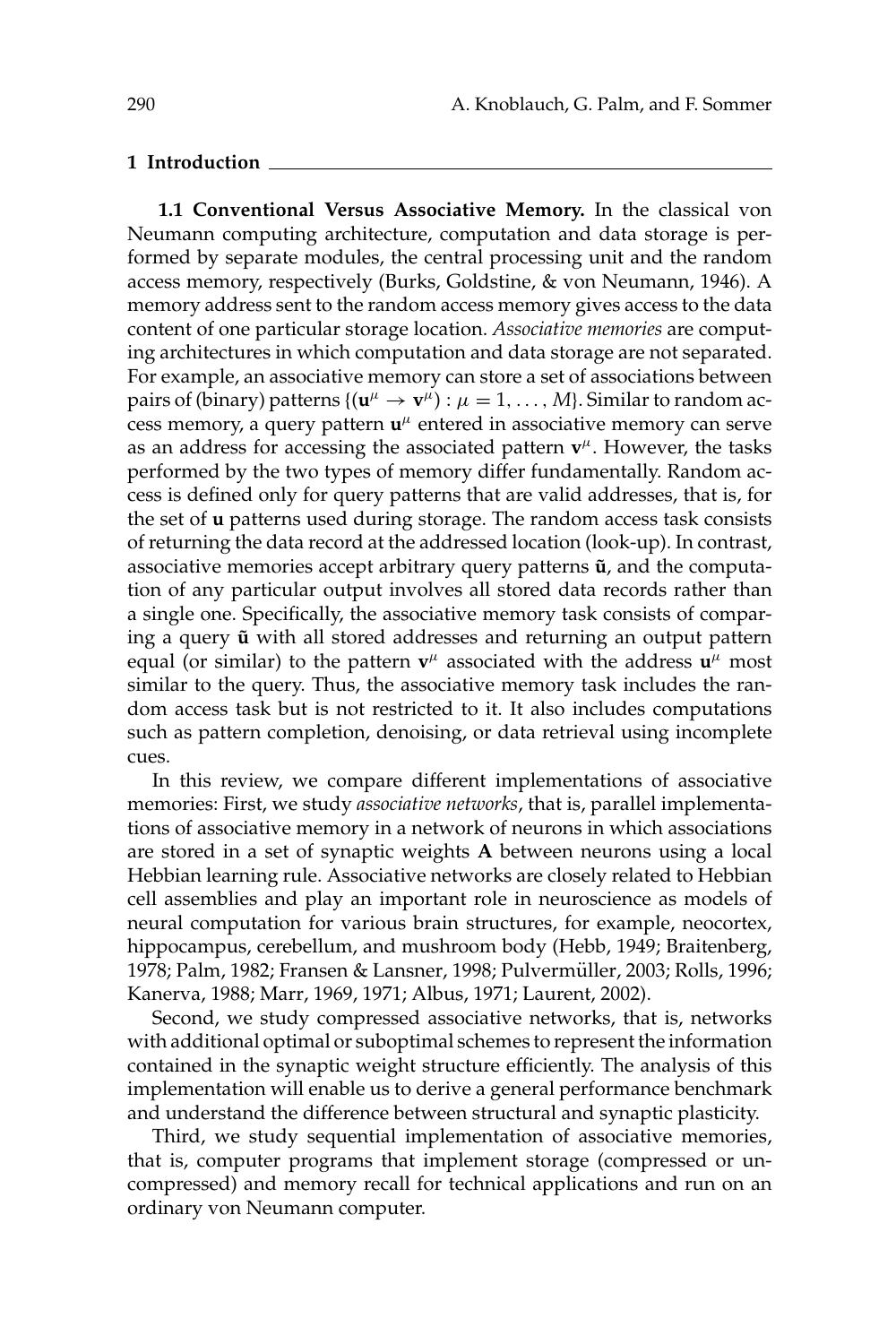**1.2 Performance Measures for Associative Memory.** To judge the performance of a computing architecture, one has to relate the size of the achieved computation with the size of required resources. The first popular performance measure for associative memories was the pattern capacity, that is, the ratio between the number of storable association patterns and the number of neurons in the network (Hopfield, 1982). However, in two respects, the pattern capacity is not general enough. First, to compare associative memory with sparse and with dense patterns, the performance measure has to reflect information content of the patterns, not just the count of stored associations. Thus, performance should be measured by the channel capacity of the memory channel, that is, the maximal mutual information (or transinformation) between the stored patterns  $\mathbf{v}^{\mu}$  and the retrieved patterns  $\hat{\mathbf{v}}^{\mu}$  (Cover & Thomas, 1991; Shannon & Weaver, 1949):  $T(\mathbf{v}^1, \mathbf{v}^2, \ldots, \mathbf{v}^M; \hat{\mathbf{v}}^1, \hat{\mathbf{v}}^2, \ldots, \hat{\mathbf{v}}^M)$ . Second, the performance measure should take into account the true required storage resources rather than just the number of neurons. The count of neurons in general does not convey the size of the connectivity structure between neurons, which is the substrate where the associations are stored in associative memories. As we will discuss, there is not one universal measure to quantify the storage substrate in associative memories. To reveal theoretical limitations as well as the efficiency of technical and biological implementations of specific models of associative memory, different aspects of the storage substrate are critical. Here we define and compare three performance measures for associative memory models that deviate in how the required storage resources are taken into account.

First, We define (normalized) *network capacity C* as the channel capacity of the associative memory with given network structure, normalized to the number of synaptic contacts between neurons that can accommodate synapses:

$$
C = \frac{T(\mathbf{v}^1, \mathbf{v}^2, \dots, \mathbf{v}^M; \hat{\mathbf{v}}^1, \hat{\mathbf{v}}^2, \dots, \hat{\mathbf{v}}^M)}{\text{#contacts}} \text{ [bit/contact]}.
$$
 (1.1)

In particular, this definition assumes (in contrast to the following two definitions) that the network structure is fixed and independent of the stored data. Definition 1 coincides with the earlier definitions of information-theoretical storage capacity, for example, as employed in Willshaw, Buneman, and Longuet-Higgins (1969), Palm (1980), Amit, Gutfreund, and Sompolinsky (1987b), Nadal (1991), Frolov and Murav'ev (1993), and Palm and Sommer (1996). The network capacity balances computational benefits with the required degree of connectivity between circuit elements. Such a trade-off is important in many contexts, such as chip design and neuroanatomy of the brain. Network capacity quantifies the resources required in a model by just counting contacts between neurons, regardless of the entropy per contact. This property limits the model class for which network capacity defines a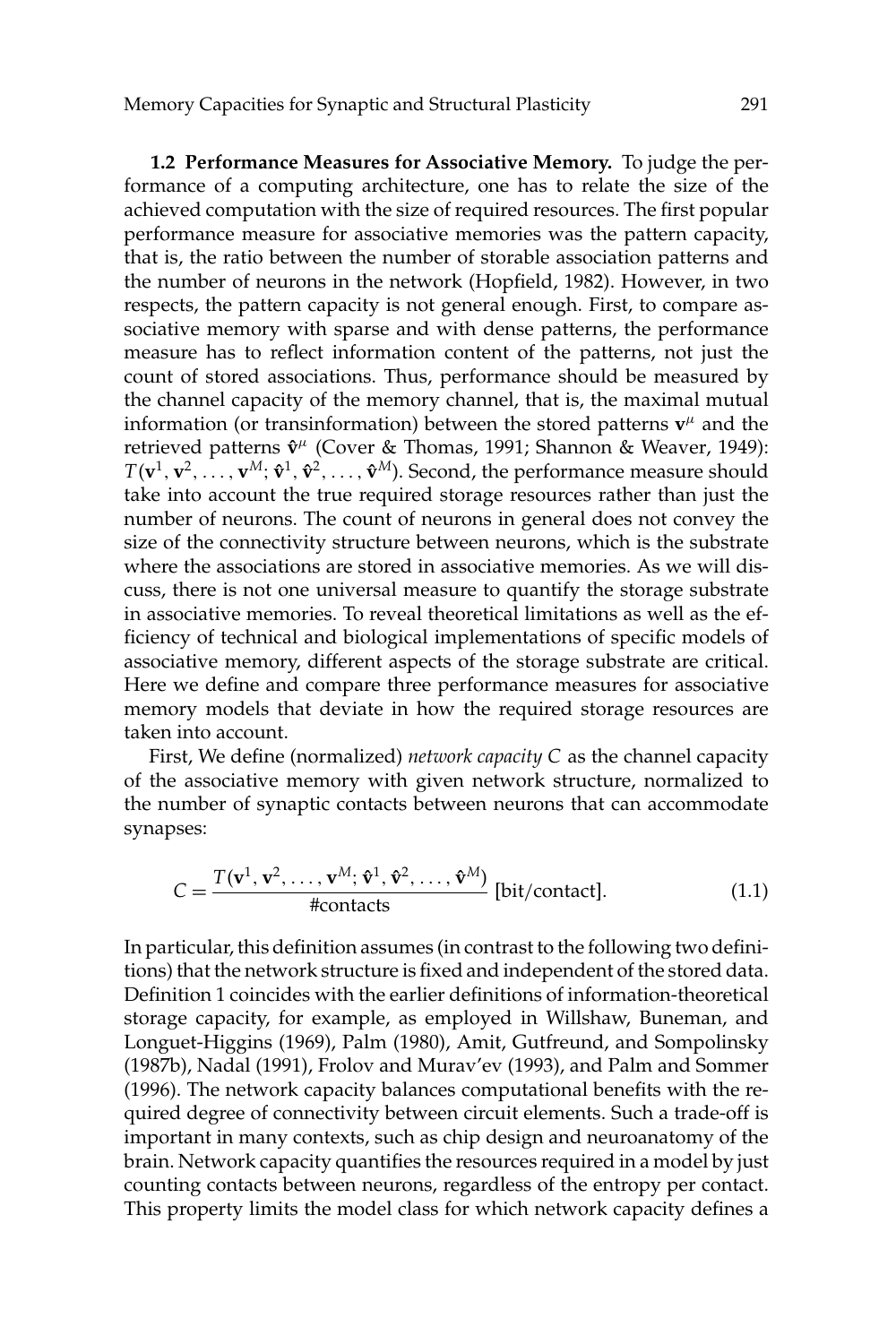benchmark. Only for associative memories with binary contacts is the network capacity bounded by the value  $C = 1$ , which marks the achievable optimum as the absolute benchmark. For binary synapses, the normalization constant in the network capacity equals the maximum entropy or Shannon information  $I_A$  of the synaptic weight matrix  $A$ , assuming statistically independent connections:  $C = T / max[I_A]$ . However, in general, network capacity has no benchmark value. Because it does not account for entropy per contact, this measure tends to overestimate the performance of models relying on contacts with high entropy, and conversely, it underestimates models that require contacts with low entropy (cf., Bentz, Hagstroem, & Palm, 1989).

Second, to account for the actual memory requirement of an individual model, we define *information capacity* as the channel capacity normalized by the total entropy in the connections  $C^I = T/I(A)$ :

$$
C^{I} = \frac{T(\mathbf{v}^{1}, \mathbf{v}^{2}, \dots, \mathbf{v}^{M}; \hat{\mathbf{v}}^{1}, \hat{\mathbf{v}}^{2}, \dots, \hat{\mathbf{v}}^{M})}{\text{# bits of required physical memory}}.
$$
\n(1.2)

The information capacity is dimensionless and possesses a modelindependent upper bound  $C_{opt}^I = 1$  that defines a general benchmark for associative network models (Knoblauch, 2003a, 2003b, 2005). Note that for efficient implementation of associative memory, large information capacity is necessary but not sufficient. For example, models that achieve large information capacity with low entropy connections rely on additional mechanisms of synaptic compression and decompression to make the implementation efficient. Various compression mechanisms and their neurobiological realizations will be proposed and analyzed in this review. Note further that for models with binary synapses, information capacity is an upper bound of network capacity:  $C \leq C^T \leq 1$  (because the memory requirement of the most wasteful model cannot exceed 1 bit per contact).

Third, we define *synaptic capacity C<sup>S</sup>* as the channel capacity of the associative memory normalized by the number of nonsilent synapses,

$$
C^{S} = \frac{T(\mathbf{v}^{1}, \mathbf{v}^{2}, \dots, \mathbf{v}^{M}; \hat{\mathbf{v}}^{1}, \hat{\mathbf{v}}^{2}, \dots, \hat{\mathbf{v}}^{M})}{\# \text{ nonsilent synapses}} \text{ [bit/synapse]},
$$
 (1.3)

where *nonsilent synapses* are chemical synapses that transmit signals to the postsynaptic cell and have to be metabolically maintained.

Two reasons motivate definition 3. First, the principal cost of neural signaling appears to be restoring and maintaining ionic balances following postsynaptic potentials (Lennie, 2003; Laughlin & Sejnowski, 2003; Attwell & Laughlin, 2001). This suggests that the most critical resource for storing memories in the brain is the physiological maintenance of nonsilent synapses. Thus, our definition of synaptic capacity assesses the number of active synapses commensurate with metabolic energy consumption involved in synaptic transmission.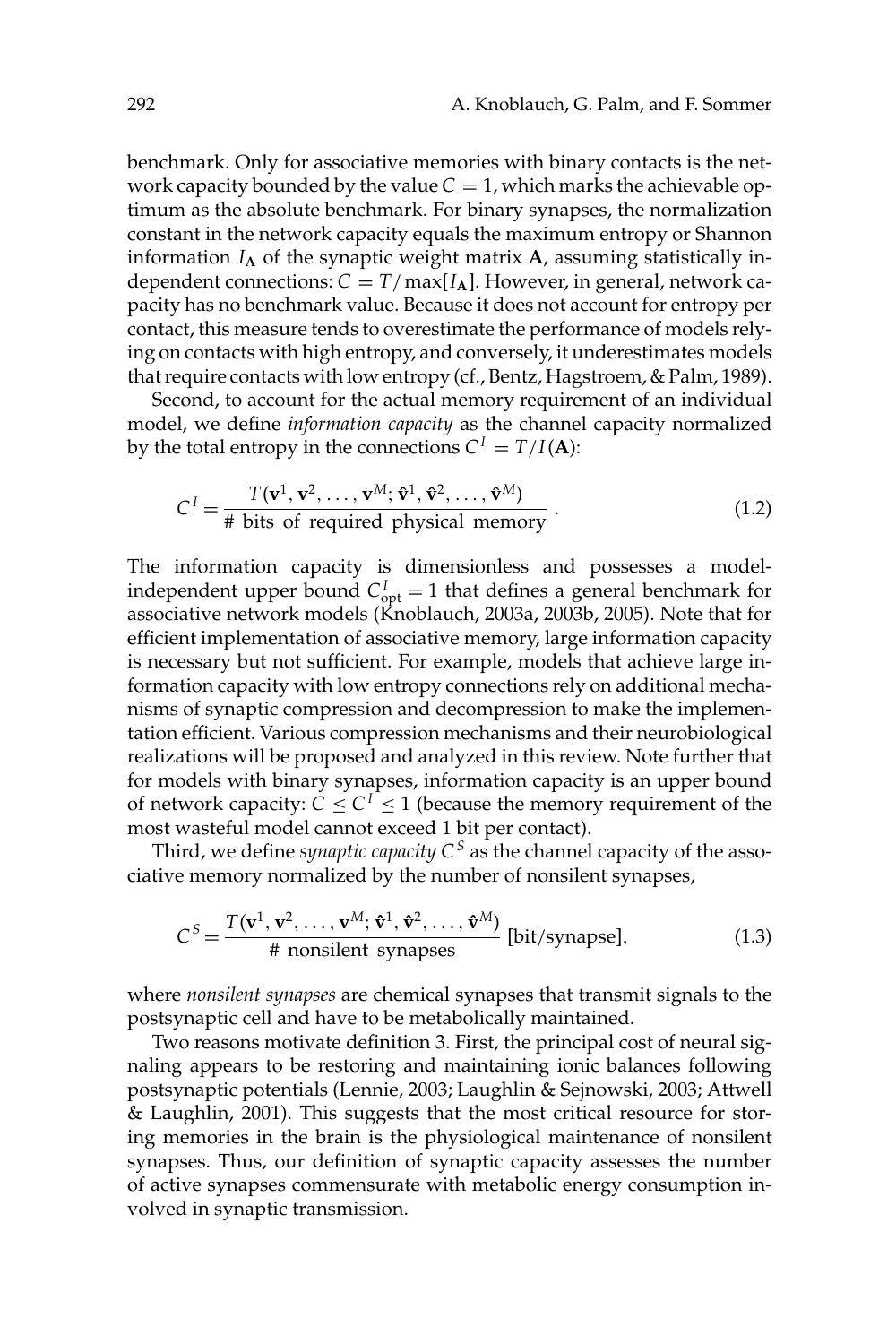The second reason is that silent synapses are irrelevant for information retrieval in associative networks (although they are required for storing new information) and could therefore be pruned and replaced by synapses at more useful locations. This idea assumes that the network structure can be adapted to the stored data and has close relations to theoretical considerations about structural plasticity (Stepanyants, Hof, & Chklovskii, 2002; Poirazi & Mel, 2001; Fusi, Drew, & Abbott, 2005). These ideas are also in line with recent neurobiological findings suggesting that structural plasticity (including synaptogenesis and dendritic and axonal growth and remodeling) is a common feature in the physiology of adult brains (Woolley, 1999; Witte, Stier, & Cline, 1996; Engert & Bonhoeffer, 1999; Lamprecht & LeDoux, 2004). Indeed, we have shown in further modeling studies (Knoblauch, 2006, 2009) how ongoing structural plasticity and synaptic consolidation, for example, induced by hippocampal memory replay, can "place" the rare synapses of a sparsely connected network at the most useful locations and thereby greatly increase the information stored per synapse in accordance with our new performance measure *C<sup>S</sup>*.

The synaptic capacity is related to the previous definitions of capacity. First, synaptic capacity is an upper bound of the network capacity  $C \leq C^S$ . Second, for binary synapses with low entropy, the synaptic capacity and the information capacity are proportional  $\tilde{C}^{\tilde{S}} \approx \alpha C^{\tilde{I}}$ : For  $r \ll mn$  nonsilent synapses in an  $m \times n$ -dimensional connectivity matrix  $A$ , we have  $I_A \approx mnI(r/mn)$  with the single synapse entropy  $I(r/mn) \approx r \log(mn)$  (see appendix A) and therefore  $\alpha = \log(mn)$ . Thus, associative memories with binary low-entropy synapses can be implemented by synaptic pruning, and the upper benchmark is given by  $C_{opt}^S = \log(mn)$ .

Finally, we give an example illustrating when and how the three different performance measures are applicable. Consider storing 1 kilo bits of information in a neural network **A** of  $100 \times 100$  binary synapses, and let 150 of the 10,000 synapses have weight 1. Then the network capacity of the static fully connected net is simply  $C = 1000/10,000 = 0.1$  bit per binary synapse. However, the synaptic weight matrix **A** has only sparsely oneentries with a single synapse entropy of  $I(150/10,000) = 0.1124$  bit. Then **A** can be compressed such that the memory requirements for a computer implementation could decrease to only  $I(A) = 1124$  bit. Thus, the information capacity would be  $C<sup>I</sup> = 1000/1124 = 0.89$ . In a sparsely connected biological network endowed with structural plasticity, it would be possible to prune silent synapses, regenerate new synapses at random locations, and consolidate synapses only at useful positions. Such a network could get along with only 150 nonsilent synapses such that the resulting synaptic capacity is  $C^S = 1000/150 = 6.7$  bits per synapse.

**1.3 Associative Memory Models and Their Performance.** How do known associative models perform in terms of the capacities we have introduced? The network capacity was first applied to the Willshaw or Steinbuch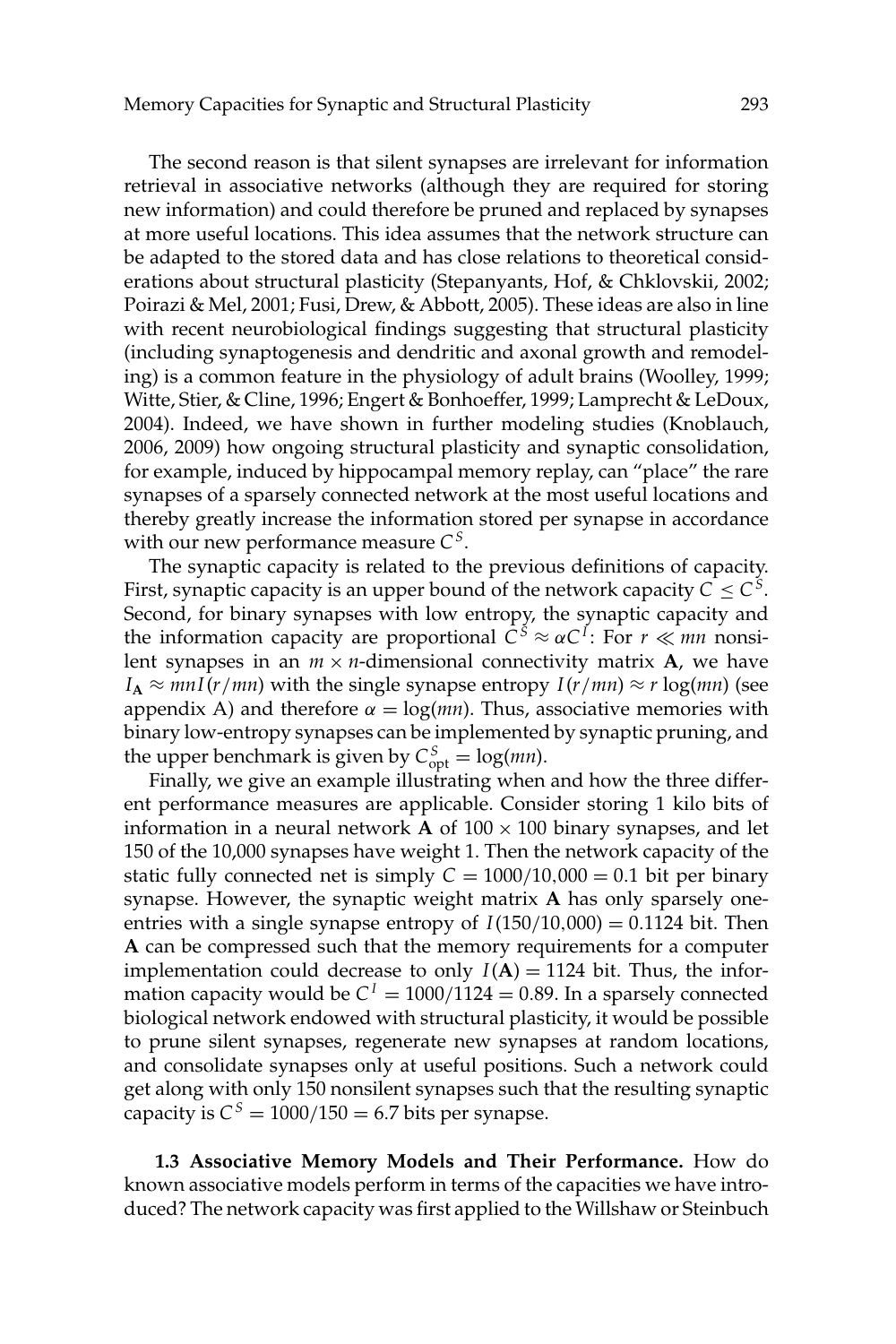model (Willshaw et al., 1969; Palm, 1980), a feedforward neural associative network with binary neurons and synapses first proposed by Steinbuch (1961; see section 2.2 of this review). The feedforward heteroassociative Willshaw model can achieve a network capacity of  $C = \ln 2 \approx 0.7$  bits per contact. The model performs high compared to alternative neural implementations of associative memory with nonbinary synapses and feedback network architectures, which became very popular in the 1980s (Hopfield, 1982, 1984; Hopfield & Tank, 1986; Hertz, Krogh, & Palmer, 1991). The network capacity of the original (nonsparse) Hopfield model stays with 0.14 bits per contact (Amit, Gutfreund, & Sompolinsky, 1987a; Amit et al., 1987b) far below the one for the Willshaw model (see Schwenker, Sommer, & Palm, 1996; Palm, 1991).

The difference in network capacity between the Willshaw model and the Hopfield model turns out to be due to differences in the stored memory patterns. The Willshaw model achieves high network capacity with extremely sparse memory patterns, that is, with a very low ratio between active and nonactive neurons. Conversely, the original Hopfield model is designed for nonsparse patterns with even ratio between active and nonactive neurons. Using sparse patterns in the feedforward Hopfield network with accordingly adjusted synaptic learning rule (Palm, 1991; Dayan & Willshaw, 1991; Palm & Sommer, 1996) increases the network capacity to  $1/(2 \ln 2) \approx 0.72$  (Tsodyks & Feigel'man, 1988; Palm & Sommer, 1992). Thus, in terms of network capacity, the sparse Hopfield model outperforms the Willshaw model, but only marginally. The picture is similar in terms of synaptic capacity since the number of nonsilent synapses is the same in both models. However, the comparison between Willshaw and Hopfield model changes significantly when estimating the information capacities. If one assumes a fixed number of bits *h* assigned to represent each synaptic contact, the network capacity defines a lower bound on the information capacity by  $C^I \geq C/h \geq C/\#$ {bits per contact}. Thus, for the Willshaw model (with  $h = 1$ ), the information capacity is  $C^I \geq 0.69$ . In contrast, assuming  $h = 2$  in the sparse Hopfield model yields a significantly lower information capacity of  $C^I \geq 0.72/2 = 0.36$ . In practice,  $h > 2$  is used to represent the synapses with sufficient precision, which increases the advantage of the Willshaw model even more.

**1.4 The Willshaw Model and Its Problems.** Since the Willshaw model is not only among the simplest realizations of content-addressable memory but is also promising in terms of information capacity, it is interesting for applications as well as for modeling the brain. However, the original Willshaw model suffers from a number of problems that prevented broader technical application and limited its biological relevance. First, the basic Willshaw model approaches  $C = \ln 2$  only for very large (i.e., not practical) numbers *n* of neurons, and the retrieval accuracy at maximum network capacity is low (Palm, 1980; Buckingham & Willshaw, 1992). Various studies have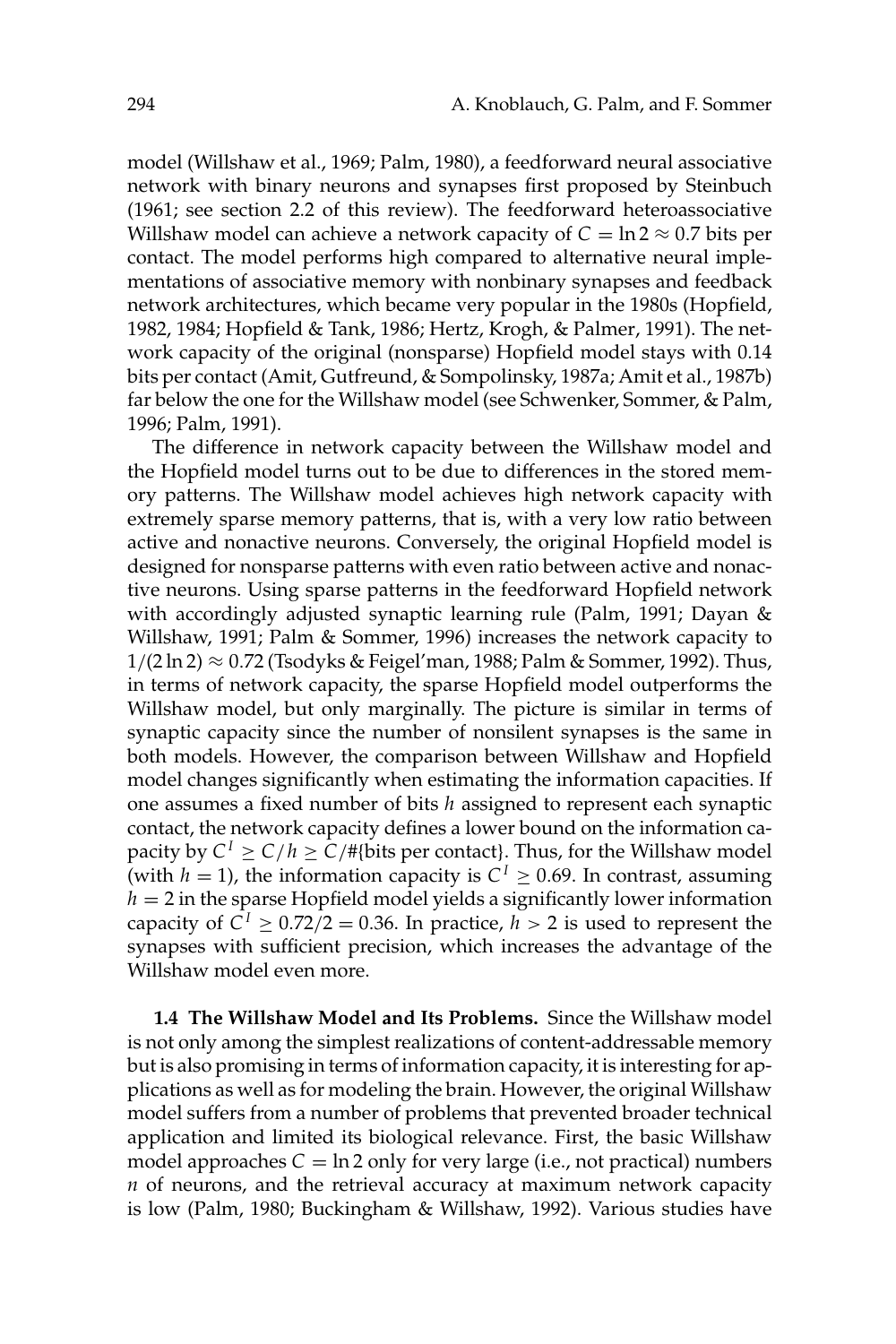shown, however, that modifications of the Willshaw model can overcome this problem: Iterative and bidirectional retrieval schemes (Schwenker et al., 1996; Sommer & Palm, 1999), improved threshold strategies (Buckingham & Willshaw, 1993; Graham & Willshaw, 1995), and retrieval with spiking neurons (Knoblauch & Palm, 2001; Knoblauch, 2003b) can significantly improve network capacity and retrieval accuracy in small memory networks.

But two other problems of the Willshaw model and its derivates remain so far unresolved. The first open question is the sparsity problem that is, the question of whether there is a way to achieve high capacity outside the regime of extreme sparseness in which the number of one-entries *k* in memory patterns is logarithmic in the pattern size *n*:  $k = c \log n$  for a constant *c* (cf. Figure 3). In the standard model, even small deviations from this sparseness condition reduce network capacity drastically. Although it was possible for some applications to find coding schemes that fulfill the strict requirements for sparseness (Bentz et al., 1989; Rehn & Sommer, 2006), the sparse coding problem cannot be solved in general. The extreme sparsity requirement is problematic not only for applications (e.g., see Rachkovskij & Kussul, 2001) but also for brain modeling because it is questionable whether neural cell assemblies that satisfy the sparseness condition are stable with realistic rates of spontaneous activity (Latham & Nirenberg, 2004). At least for sparsely connected networks realizing only a small given fraction *P* of the possible synapses, it is possible to achieve nonzero capacities up to  $0.53 \le C \le 0.69$  for a larger but still logarithmic pattern activity  $k = c \log n$ , where the optimal  $c \to \infty$  increases with decreasing  $P \to 0$  (Graham & Willshaw, 1997; Bosch & Kurfess, 1998; Knoblauch, 2006).

The second open question concerning the Willshaw model is the capacity gap problem, that is, the question of why the optimal capacity  $C = \ln 2$  is separated by a gap of 0.3 from the theoretical optimum  $C = 1$ . This question implicitly assumes that the optimal representation of the binary storage matrix is the matrix itself—that is, the distinction between the capacities *C* and  $C<sup>I</sup>$  defined here is simply overlooked. For many decades, the capacity gap was considered an empirical fact for distributed storage (Palm, 1991). Although we cannot solve the capacity gap and sparsity problems for the classical definition of *C*, we propose models optimizing  $C^I$  (or  $C^S$ ) that can achieve  $C^I = 1$  (or  $C^S = \log n$ ) without requiring extremely sparse activity.

**1.5 Organization of the Review.** In section 2 we define the computational task of associative memory, including different levels of retrieval quality. Further, we describe the particular model of associative memory under investigation, the Willshaw model.

Section 3 contains a detailed analysis of the classical Willshaw model, capturing its strengths and weaknesses. We revisit and extend the classical capacity analysis, yielding a simple formula how the optimal network capacity of  $C = 0.69$  bits per contact decreases as a function of the noise level in the address pattern. Further, we demonstrate that high values of network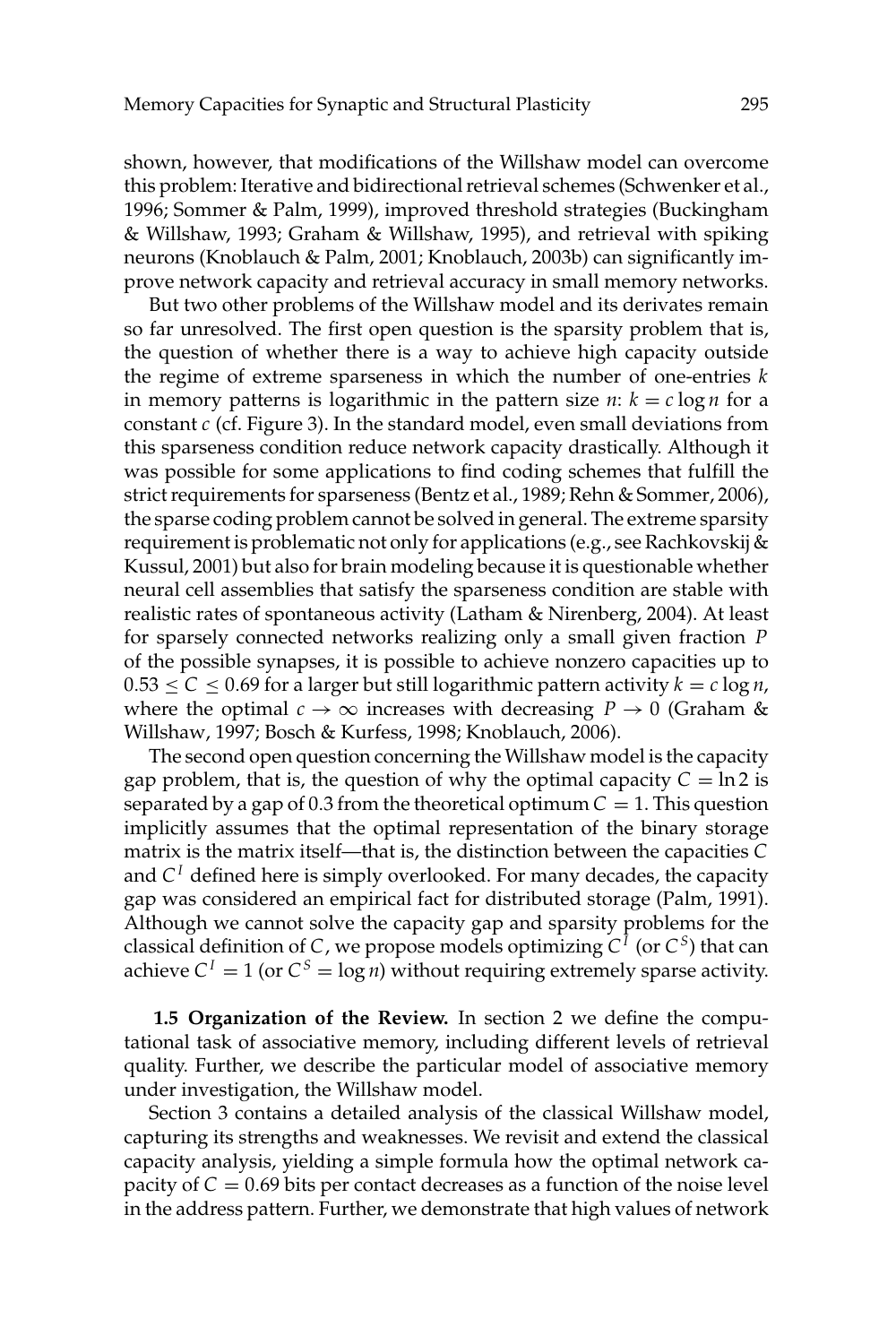capacity are tightly confined to the regime of extreme sparseness and, in addition, that finite-sized networks cannot achieve high network capacity at a high retrieval quality.

In section 4, the capacity analysis is extended to the new capacity measures we have defined in section 1, to information capacity and synaptic capacity. The analysis of information capacity reveals two efficient regimes that curiously do not coincide with the regime of logarithmic sparseness in which the network capacity is optimal. Interestingly, in the two efficient regimes, the ultrasparse regime  $(k < c \log n)$  and the regime of moderate sparseness  $(k > c \log n)$ , the information capacity becomes even optimal, that is,  $C^I = 1$ . Thus, our analysis shows that the capacity gap problem is caused by the bias inherent in the definition of network capacity. Further, the discovery of a regime with optimal information capacity at moderate sparseness points to a solution of the sparsity problem. The analysis of synaptic capacity reveals that if the number of active synapses rather than the total number of synaptic contacts is the critical constraint, the capacity in finite-size associative networks increases from less than 0.5 bit per synaptic contact to about 5 to 10 bits per active synapse.

In section 5 we consider the computational complexity of the retrieval process. We focus on the time complexity for a sequential implementation on a digital computer, but the results can also be interpreted metabolically in terms of energy consumption since retrieval time is dominated by the number of synaptic operations. In particular, we compare two-layer implementations of the Willshaw model to three-layer implementations or look-up tables with an additional hidden grandmother cell layer.

After the discussion in section 6, appendix A gives an overview of binary channels. Appendix B reviews exact formulas for analyzing the Willshaw models with fixed pattern activity that are used to verify the results of this review and compute exact capacities for various finite network sizes (see Table 2). Appendix C points out some fallacies with previous analyses, for example, relying on gaussian approximations of dendritic potential distributions. Finally, appendix D extends our theory to random pattern activity, where it turns out  $C \leq 1/(e \ln 2)$ .

#### **2 Associative Memory: Computational Task and Network Model**

**2.1 The Memory Task.** *Associative memories* store information about a set of memory patterns. For retrieving memories, three different computational tasks have been discussed in the literature. The first task is familiarity discrimination, a binary classification of input patterns into known and unknown patterns (Palm & Sommer, 1992; Bogacz, Brown, & Giraud-Carrier, 2001). The second task is autoassociation or pattern completion, which involves completing a noisy query pattern to the memory pattern that is most similar to the query (Hopfield, 1982). Here we focus on the third task, heteroassociation, which is most similar to the function of a random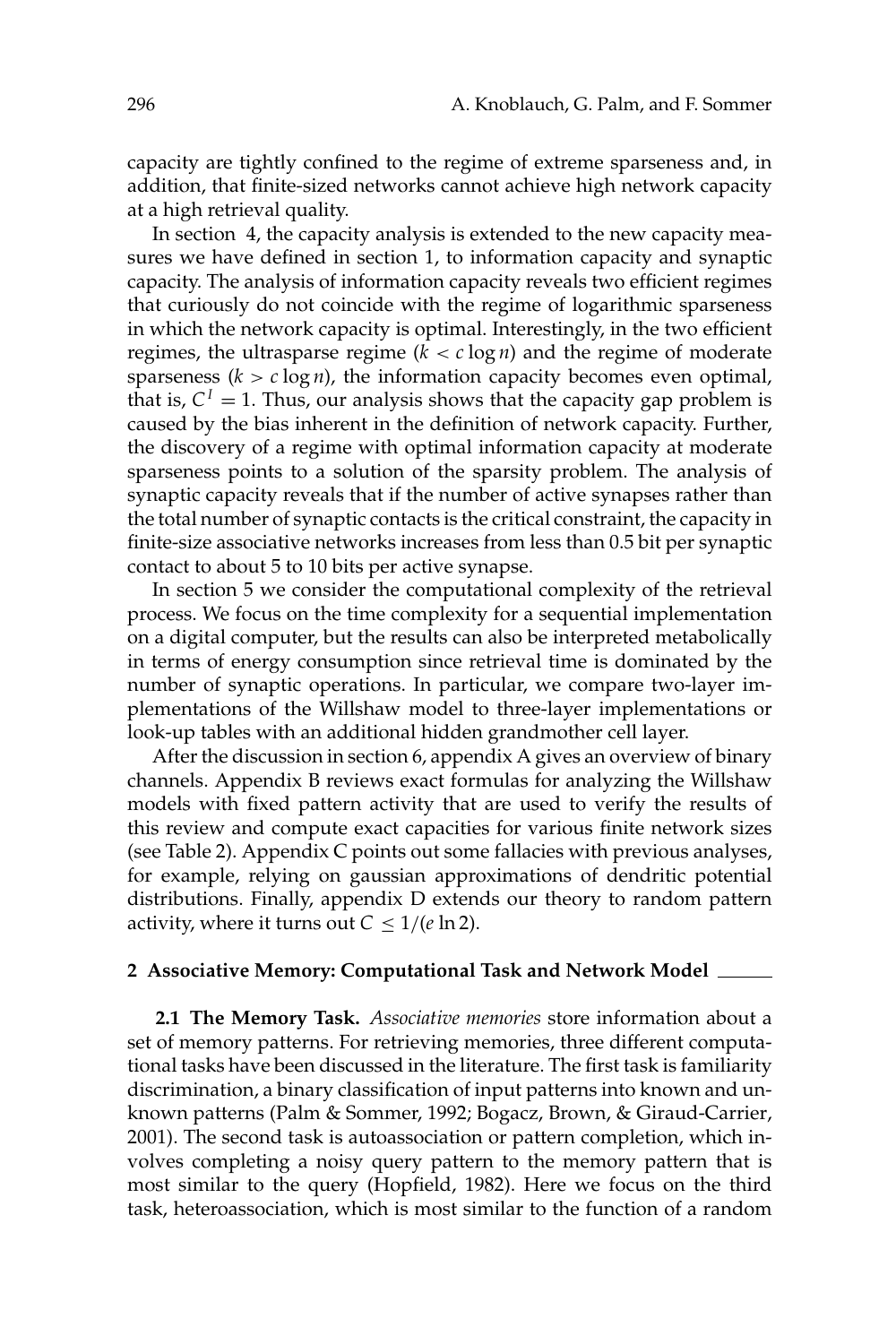access memory. The memorized patterns are organized in association pairs  $\{({\bf u}^{\mu} \mapsto {\bf v}^{\mu}): \mu = 1, \ldots, M\}$ . During retrieval, the memory performs associations within the stored pairs of patterns. If a pattern  $\mathbf{u}^{\mu}$  is entered, the associative memory produces the pattern  $v^{\mu}$  (Kohonen, 1977). Thus, in analogy to random access memories, the **u**-patterns are called *address patterns* and the **v**-patterns are called *content patterns*. However, the associative memory task is more general than a random access task in that arbitrary query patterns are accepted, not just the set of **u**-patterns. A *query pattern*  $\tilde{u}$  will be compared to all stored **u**-patterns, and the best match  $\mu$  will be determined. The memory will return an *output pattern* **vˆ** that is equal or similar to the stored content pattern  $v^{\mu}$ . Note that autoassociation is a special case of heteroassociation (for  $\mathbf{u}^{\mu} = \mathbf{v}^{\mu}$ ) and that both tasks are variants of the best match problem in Minsky and Papert (1969). Efficient solutions of the best match problem have widespread applications, for example, for cluster analysis, speech and object recognition, or information retrieval in large databases (Kohonen, 1977; Prager & Fallside, 1989; Greene, Parnas, & Yao, 1994; Mu, Artiklar, Watta, & Hassoun, 2006; Rehn & Sommer, 2006).

*2.1.1 Properties of Memory Patterns.* In this review, we focus on the case of binary pattern vectors. The address patterns have dimension *m*, and the content patterns have dimension *n*. The number of one-entries in a pattern is called the *pattern activity*. The mean activity in each address pattern **u**<sup>μ</sup> is *k*, which means that, on average, it has *k* one-entries and *m* − *k* zero-entries. Analogously, the mean activity in each content pattern  $\mathbf{v}^{\mu}$  is *l*. Typically the patterns are sparse, which means that the pattern activity is much smaller than the vector size (e.g.,  $k \ll m$ ). For the analyses, we assume that the *M* pattern pairs are generated randomly according to one of the following two methods. First, in the case of *fixed* pattern activity, each pattern has exactly the same activity. For address patterns, for example, this means that each of the  $\binom{m}{k}$  binary vectors of size *m* and activity *k* has the same chance to be chosen. Second, in the alternative case of *random* pattern activity, pattern components are independently generated. For address patterns, for example, this means that a pattern component  $u_i^{\mu}$  is one with probability *k*/*m* and zero otherwise, independent of other components. It turns out that the distinction between constant and random pattern activity is relevant only for address patterns, not for content patterns. Binary memory patterns can be distorted by two distinct types of noise: *add noise* means that false one-entries are added, and *miss noise* means that one-entries are deleted. The rates of these error types in query and output patterns determine two key features of associative memories: noise tolerance and retrieval quality.

*2.1.2 Noise Tolerance.* To assess how much query noise can be tolerated by the memory model, we form query patterns  $\tilde{u}$  by adding random noise to the **u**-patterns. For our analyses in the main text, we assume that a query pattern **ũ** has exactly λ*k* "correct" and *κk* "false" one-entries. Thus, query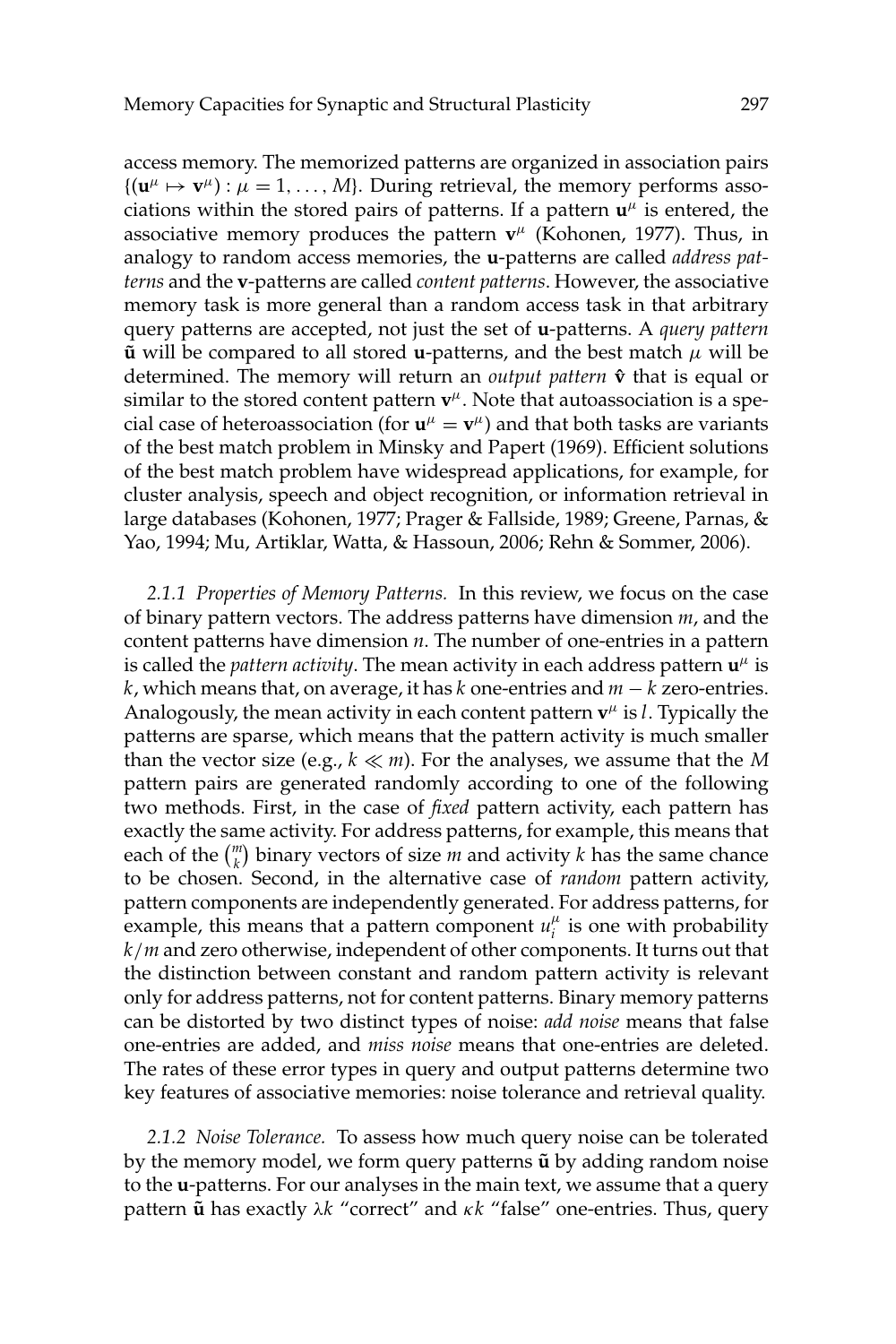patterns have fixed pattern activity  $(\lambda + \kappa)k$  (see appendix D for random query activity). Query noise and cross-talk between the stored memories can lead to noise in the output of the memory. Output noise is expressed in deviations between retrieval output **vˆ** and the stored **v**-patterns.

*2.1.3 Retrieval Quality.* Increasing the number *M* of stored patterns will eventually increase the output noise introduced by cross-talk. Thus, in terms of the introduced capacity measures, there will be a trade-off between memory load that increases capacity and the level of output noise that decreases capacity. In many situations, a substantial information loss due to output errors can be compensated by the high number of stored memories, and the capacity is maximized at high levels of output errors. For applications, however, this low-fidelity regime is not interesting, and one has to assess capacity at specified low levels of output noise. Based on the expectation *E*<sup>μ</sup> of errors per output pattern or Hamming distance  $h(\mathbf{v}^{\mu}, \mathbf{\hat{v}}^{\mu}) := \sum_{j=1}^{n} |v_j^{\mu} - \hat{v}_j^{\mu}|$ we define different retrieval qualities (RQ) that will be studied:

- $\mathbf{R} \mathbf{Q}$ 0:  $E_{\mu}h(\mathbf{v}^{\mu}, \hat{\mathbf{v}}^{\mu}) = lp_{10} + (n-l)p_{01} \le \rho_0 n$
- $\mathbf{RQ1:} E_{\mu}h(\mathbf{v}^{\mu}, \mathbf{\hat{v}}^{\mu}) = lp_{10} + (n-l)p_{01} \le \rho_1 l$
- $\text{P} \text{ RQ2: } E_{\mu}h(\mathbf{v}^{\mu}, \hat{\mathbf{v}}^{\mu}) = lp_{10} + (n-l)p_{01} \leq \rho_2$
- $\mathbf{R} \mathbf{Q}$ 3:  $E_{\mu}h(\mathbf{v}^{\mu}, \hat{\mathbf{v}}^{\mu}) = lp_{10} + (n-l)p_{01} \leq \rho_3/M$ ,

where  $p_{10} := \text{pr}[\hat{\mathbf{v}}_j^{\mu} = 0 | \mathbf{v}_j^{\mu} = 1]$  and  $p_{01} := \text{pr}[\hat{\mathbf{v}}_j^{\mu} = 1 | \mathbf{v}_j^{\mu} = 0]$  are the component error probabilities and  $\rho_0$ ,  $\rho_1$ ,  $\rho_2$ ,  $\rho_3$  are (typically small) constants. Note that the required quality is increasing from RQ0 to RQ3. Asymptotically for  $n \to \infty$ , RQ0 requires small constant error probabilities, RQ1 requires the expected number of output errors per pattern to be a small fraction of pattern activity *l*, RQ2 requires the expected number of output errors per pattern to be small, and RQ3 requires the total number of errors (summed over the recall of all *M* stored patterns) to be small. Making these distinctions explicit allows a unified analysis of associative networks and reconciles discrepancies between previous works (cf. Nadal, 1991).

**2.2 The Willshaw Model.** To represent the described associative memory task in a neural network, neurons with binary values are sufficient, although for the computation neurons with continuous values can be beneficial (Anderson, Silverstein, Ritz, & Jones, 1977; Anderson, 1993; Hopfield, 1984; Treves & Rolls, 1991; Sommer & Dayan, 1998). The patterns **u**<sup>μ</sup> and **v**<sup>μ</sup> describe the activity states of two populations of neurons at time  $\mu$ . In neural associative memories, the associations are stored in the *synaptic matrix* or *memory matrix*.

*2.2.1 Storage.* In the Willshaw or Steinbuch model (Willshaw et al., 1969; Steinbuch, 1961; Palm, 1980, 1991), not only neurons but also synapses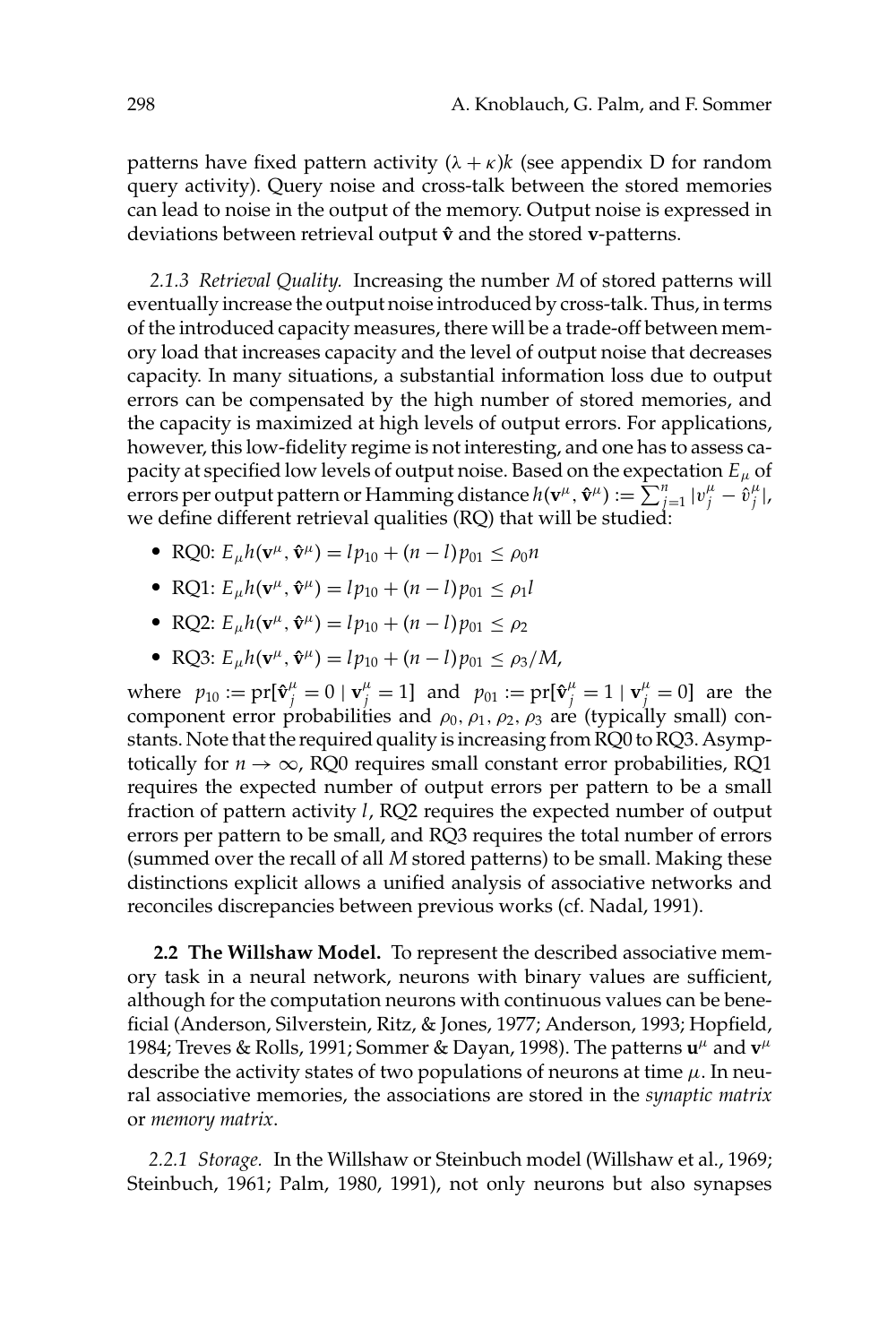|                                |                     |                     |          |                   |              |              |              | target patterns $v \mu$ : n=8, l=3 |          |              |                       |                          |                |          |                |              |   |              |              |                |
|--------------------------------|---------------------|---------------------|----------|-------------------|--------------|--------------|--------------|------------------------------------|----------|--------------|-----------------------|--------------------------|----------------|----------|----------------|--------------|---|--------------|--------------|----------------|
|                                | $u^1 \setminus v^1$ |                     |          | 0                 |              | $\Omega$     |              | 0                                  | $\theta$ | $\mathbf{0}$ |                       |                          |                |          |                |              |   |              |              |                |
|                                |                     | $u^2 \vee v^2$      | $\Omega$ | $\Omega$          | $\mathbf{0}$ | $\mathbf{0}$ | 1            | 1                                  | $\Omega$ | 1            |                       | ũ                        |                |          |                | А            |   |              |              |                |
| address patterns u ⊭: m=7, k=4 | 1                   | $\mathbf{0}$        |          | $\mathbf{\Omega}$ |              | 0            |              |                                    |          | $\Omega$     |                       | $\mathbf{0}$             |                |          |                |              |   | 0            | 0            | $\Omega$       |
|                                | $\mathbf{1}$        | $\boldsymbol{0}$    |          | 0                 |              | 0            |              | 0                                  | $\Omega$ | $\Omega$     |                       | $\mathbf{1}$             |                | $\Omega$ |                | 0            | 1 | $\Omega$     | $\Omega$     | $\theta$       |
|                                | 1                   | 1                   |          | $\Omega$          |              | $\Omega$     |              |                                    | $\Omega$ |              | $\lambda = 2/4$ ; k=0 | 1                        |                | $\Omega$ |                | 0            |   |              | 0            |                |
|                                | 1                   | 1                   |          | $\Omega$          |              | 0            |              |                                    | $\Omega$ |              |                       | $\boldsymbol{0}$         |                | 0        |                | 0            |   |              | 0            |                |
|                                | $\mathbf{0}$        | 1                   | $\Omega$ | $\Omega$          | 0            | $\Omega$     |              |                                    |          |              | with                  | $\overline{0}$           | $\Omega$       | 0        | 0              | 0            |   |              | 0            |                |
|                                | $\mathbf{0}$        | 1                   | $\Omega$ | $\Omega$          | 0            | 0            |              |                                    |          |              |                       | $\overline{0}$           | $\theta$       | 0        | 0              | 0            |   |              | 0            |                |
|                                | $\boldsymbol{0}$    | $\mathbf{0}$<br>i j | $\theta$ | 0                 | 0            | 0            | $\mathbf{0}$ | 0                                  | $\Omega$ | $\mathbf{0}$ | ↴                     | $\overline{0}$           | $\mathbf{0}$   | 0        | $\mathbf{0}$   | $\mathbf{0}$ | 0 | $\mathbf{0}$ | $\mathbf{0}$ | $\mathbf{0}$   |
|                                |                     |                     |          |                   |              |              |              | memory matrix A                    |          |              |                       | ũΑ                       | $\overline{c}$ | $\Omega$ | $\overline{c}$ | 0            | 2 |              | 0            |                |
|                                |                     |                     |          |                   |              |              |              |                                    |          |              |                       | $\hat{v}$ ( $\Theta$ =2) |                |          |                | 0            |   | $\Omega$     | $\mathbf{0}$ | $\overline{0}$ |

(1) Learning patterns

#### (2) Retrieving patterns

Figure 1: Learning and retrieving patterns in the binary Willshaw model. During learning (left), the associations between a set of address patterns  $\mathbf{u}^{\mu}$  and content patterns  $v^{\mu}$  are stored in the synaptic memory matrix **A** by clipped Hebbian learning (see equation 2.1). For retrieval (right), a query pattern  $\tilde{u}$  is propagated through the synaptic network by a vector-matrix multiplication followed by a threshold operation (see equation 2.2). In the example, the query pattern contains half of the one-entries of  $\mathbf{u}^1$ , and the retrieval output  $\hat{\mathbf{v}}$  equals  **for an optimal threshold**  $\Theta = |\tilde{\mathbf{u}}| = 2$ **.** 

have binary values. The storage and retrieval processes work as follows. The pattern pairs are stored heteroassociatively in a binary memory matrix **A** ∈ {0, 1}<sup>*m*×*n*</sup> (see Figure 1), where

$$
A_{ij} = \min\left(1, \sum_{\mu=1}^{M} u_i^{\mu} \cdot v_j^{\mu}\right) \in \{0, 1\}.
$$
 (2.1)

The network architecture is feedforward; thus, an address population *u* consists of *m* neurons projects via the synaptic matrix **A** to a content population v consisting of *n* neurons. Note that the memory matrix is formed by local Hebbian learning, that is,  $A_{ij}$  is a (nonlinear) function of the activity values in the pre- and postsynaptic neuron  $u_i$  and  $v_j$  regardless of other activity in the network. Note further that for the autoassociative case  $u = v$ (i.e., if address and content populations are identical), the network can be interpreted as an undirected graph with  $m = n$  nodes and edge matrix  $A$ , where patterns correspond to cliques of  $k = l$  nodes.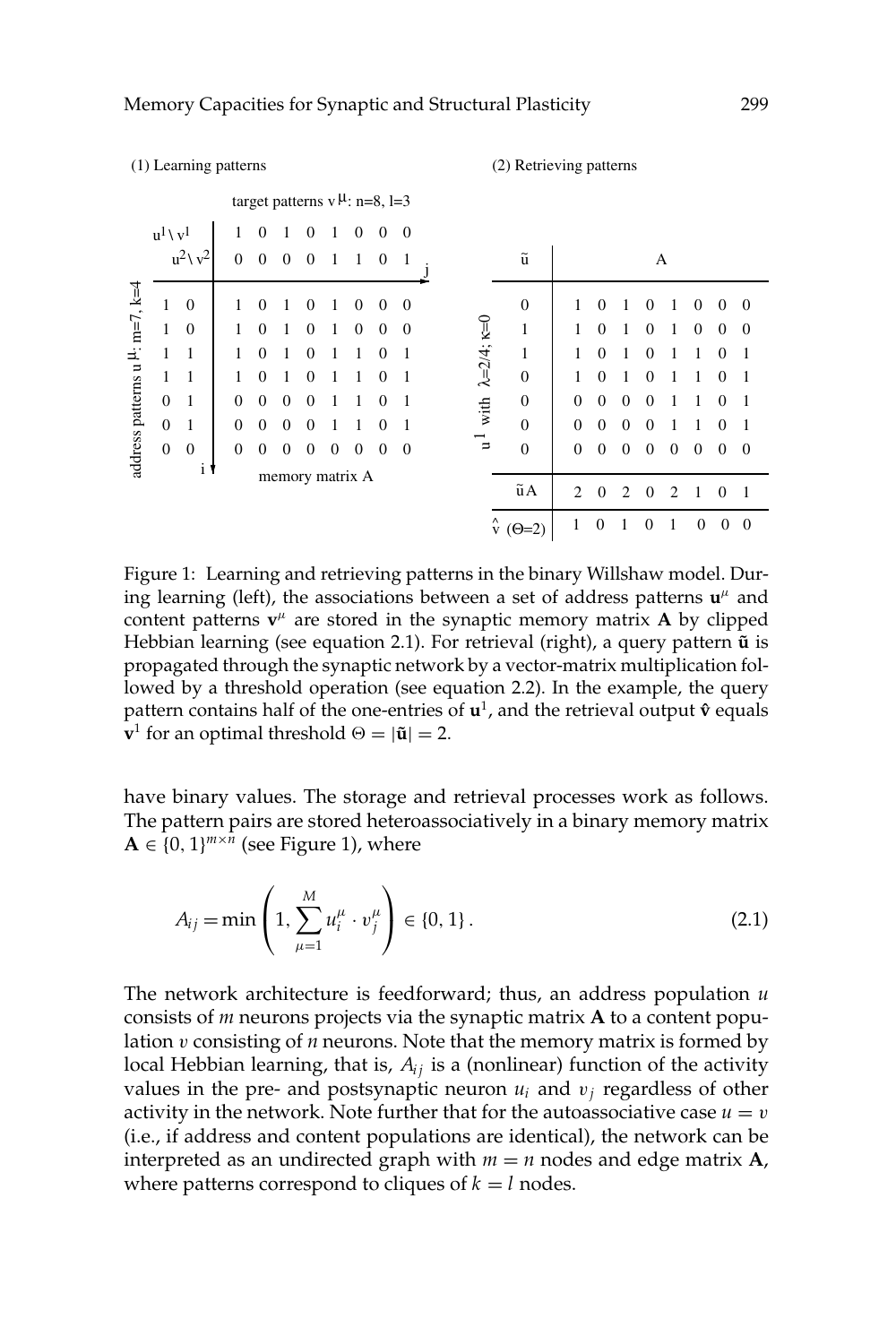*2.2.2 Retrieval.* Stored information can be retrieved by entering a query pattern  $\tilde{u}$ . First, a vector-matrix-multiplication yields the dendritic potentials  $x = \tilde{u} \cdot A$  in the content neurons. Second, a threshold operation in each content neuron results in the retrieval output  $\hat{\mathbf{v}}$ ,

$$
\hat{v}_j = \begin{cases} 1, & x_j = \left(\sum_{i=1}^m \tilde{u}_i A_{ij}\right) \geq \Theta \\ 0, & \text{otherwise} \end{cases} \tag{2.2}
$$

A critical prerequisite for high-retrieval quality is the right choice of the threshold value  $\Theta$ . Values that are too low will lead to high rates of adderrors, whereas values that are too high will result in high rates of misserrors. A good threshold value is the number of correct one elements in the address pattern because it yields the lowest rate of add errors in the retrieval while still avoiding miss errors entirely. Depending on the types of errors present in the address, this threshold choice can be simple or rather difficult.

For the cases of error-free addresses ( $\lambda = 1$  and  $\kappa = 0$ ) and pattern part retrieval, that is, when the address contains miss errors only  $(0 < \lambda \le 1$ and  $\kappa = 0$ ), the optimal threshold value is a simple function of the address pattern  $\Theta = |\tilde{\mathbf{u}}| := \sum_{i=0}^{m} \tilde{u}_i$ . This threshold value was used in the original Willshaw model, and therefore we will refer to it as the *Willshaw threshold*. This threshold setting can be easily implemented in technical systems and is also biologically very plausible, for example, based on feedforward inhibition via "shadow" interneurons (cf. Knoblauch & Palm, 2001; Knoblauch, 2003b, 2005; Aviel, Horn, & Abeles, 2005).

For the general case of noisy addresses, including miss and add errors  $(0 < \lambda \leq 1, \kappa \geq 0)$  the optimal threshold is no simple function of the address pattern  $\tilde{u}$ . In this case, the number of correct ones is uncertain given the address, and therefore the threshold strategies have to estimate this value based on priori knowledge of  $\kappa$  and  $\lambda$ .

**2.3 Two-Layer Associative Networks and Look-Up Tables.** Essentially the Willshaw model is a neural network with a single layer of neurons  $v$ that receive inputs from an address pattern *u*. A number of memory models in the literature can be regarded as an extension of the Willshaw model by adding an intermediate layer of neurons  $w$  (see Figure 2). If for each association to be learned,  $\mathbf{u}^{\mu} \rightarrow \mathbf{v}^{\mu}$ , one would activate an additional random pattern  $w^{\mu}$ , the two memory matrices  $A_1$  and  $A_2$  would store associations  $\mathbf{u}^{\mu} \rightarrow \mathbf{w}^{\mu}$  and  $\mathbf{w}^{\mu} \rightarrow \mathbf{v}^{\mu}$ , respectively. Thus, the two-layer memory would function analogously to the single-layer model (see equation 2.1). However, the two-layer model can be advantageous if address and content patterns are nonrandom or nonsparse because in such cases, the performance of the single-layer model is severely impaired (Knoblauch, 2005; Bogacz and Brown, 2003). The advantage of two-layer models is related to the fact that single-layer perceptrons can learn only linearly separable mappings  $\mathbf{u}^{\mu} \rightarrow$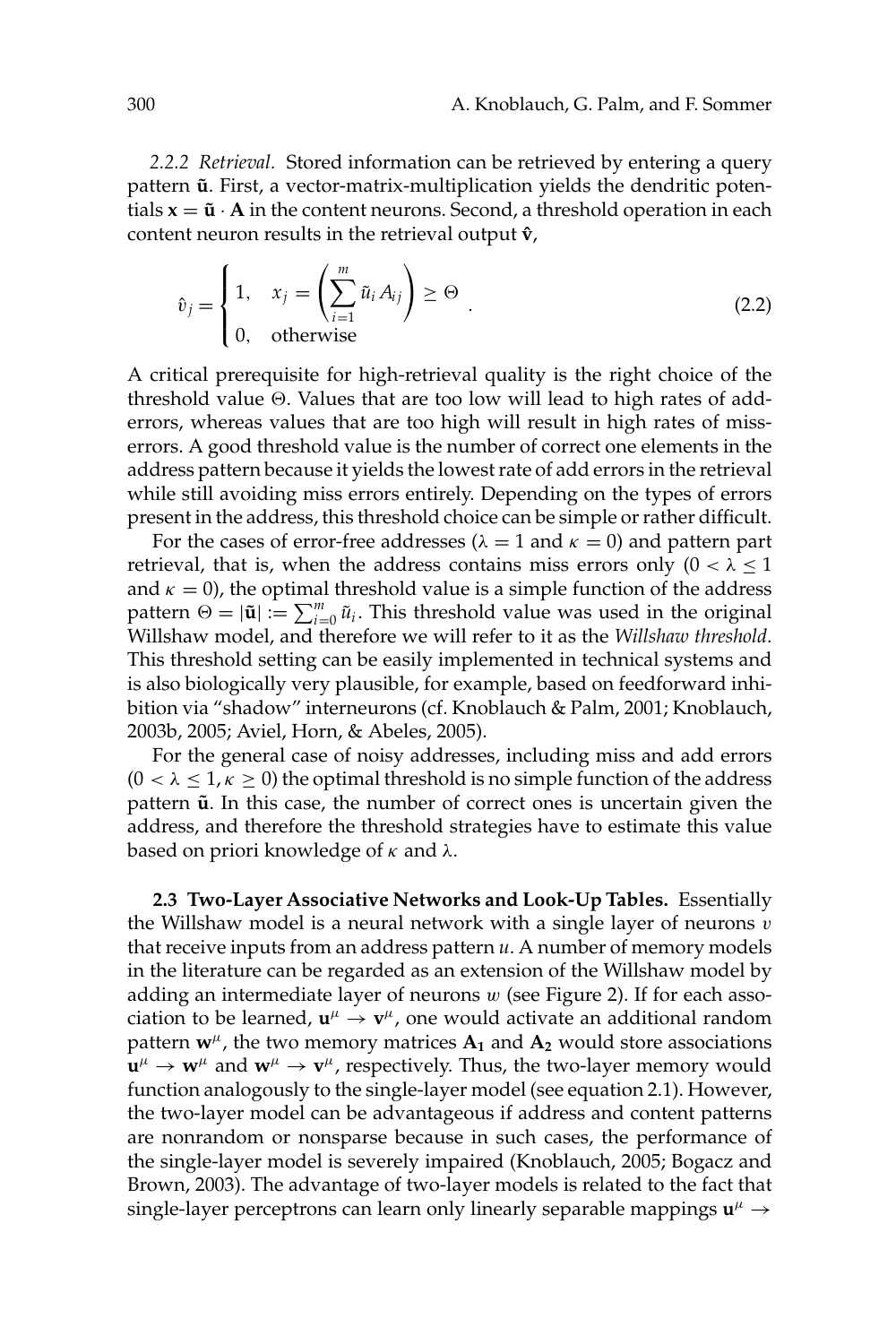$u \xrightarrow{A_1} w \xrightarrow{A_2} v$ 

Figure 2: Single-layer Willshaw model (left) and two-layer extension (right) where an additional cell layer w mediates between address layer *u* and content layer v.

**v**<sup>μ</sup>, while arbitrary mappings require at least a second (hidden) layer. Instead of choosing random patterns **w**<sup>μ</sup>, one can also try to optimize the intermediary pattern representations. Another interesting model of a two-layer memory is the Kanerva network, where the first memory matrix  $A_1$  is a fixed random projection, and only the second synaptic projection  $A_2$  is learned by Hebbian plasticity (Kanerva, 1988). In addition, two-layer memories are neural implementations of look-up tables if the intermediary layer  $w$  has a single active (grandmother) neuron for each association to be stored. In this case, the two memory matrices  $A_1$  and  $A_2$  degenerate to simple look-up tables where the  $\mu$ th row contains the  $\mu$ th pattern, respectively. In section 5, we will compare the single-layer model to the two-layer (grandmother cell or look-up table) model. Surprisingly, we will find that the performance of the grandmother cell model is superior to that of the single-layer model in many cases. This is true at least for technical applications, while for biology, the large number of neurons required in the middle layer may be unrealistic, even when it would be possible to select single cells in a WTA-like manner.

### **3 Analysis of Network Capacity**

**3.1 Asymptotic Analysis of Network Capacity.** This section summarizes and extends the classical asymptotic analysis of the Willshaw model (Willshaw et al., 1969; Palm, 1980). The fraction of one-entries in the memory matrix  $p_1 := \sum_{ij} A_{ij} / mn$  is a monotonic function of the number of stored patterns and will therefore be referred to as *matrix load* or *memory load*. The probability that a physically present synapse is not activated by the association of one pattern pair is 1 − *kl*/*mn*. Therefore, after learning *M* patterns, the matrix load is given by

$$
p_1 = 1 - \left(1 - \frac{kl}{mn}\right)^M.
$$
\n
$$
(3.1)
$$

It is often convenient to use equation 3.1 to determine the number of stored patterns,

$$
M = \frac{\ln(1 - p_1)}{\ln(1 - kl/mn)} \approx -\frac{mn}{kl} \ln(1 - p_1),\tag{3.2}
$$

where the approximation is valid for  $kl \ll mn$ .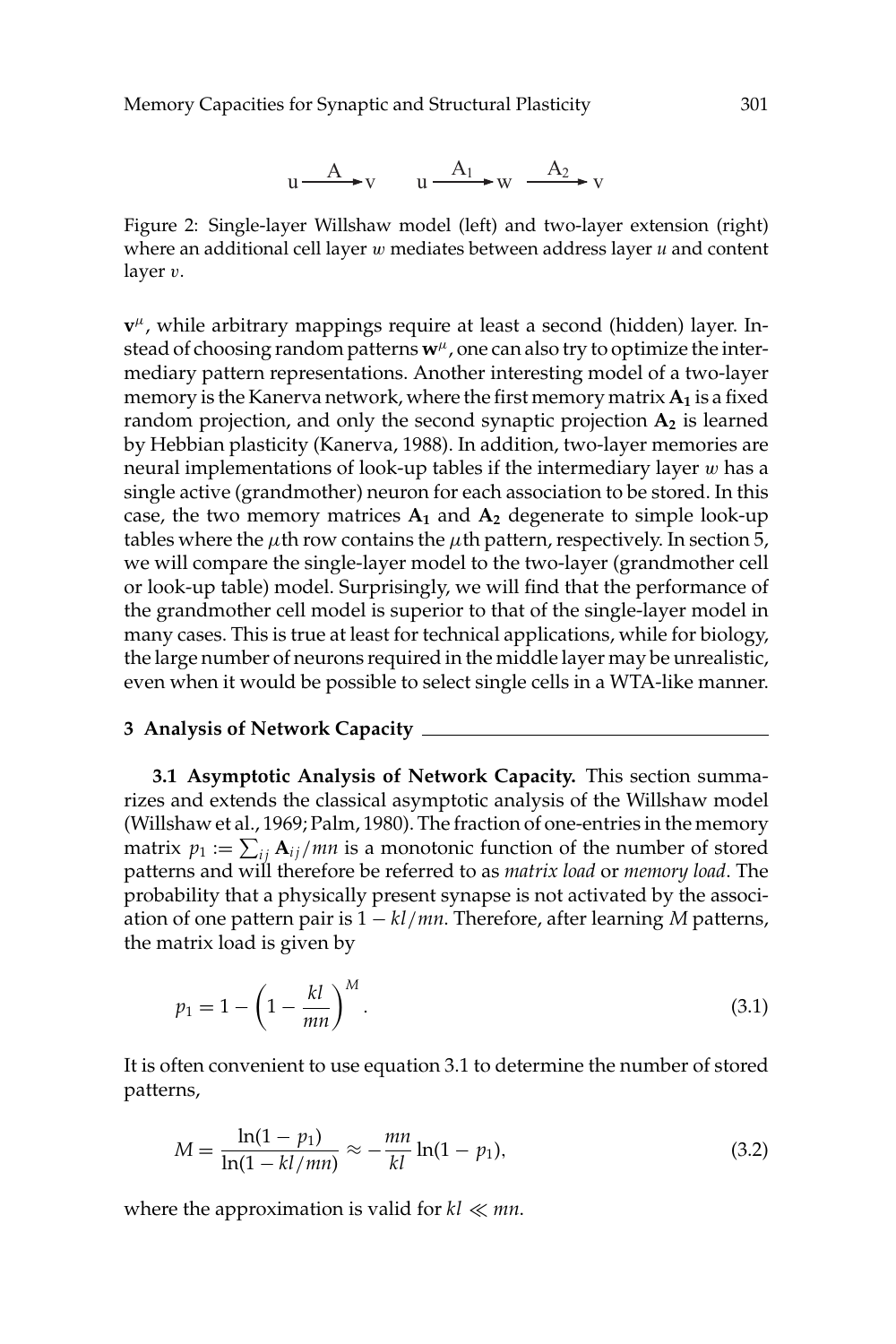The general analysis of retrieval includes queries  $\tilde{u}$  that contain both noise types, that is,  $\lambda \cdot k$  "correct" and  $\kappa \cdot k$  "false" one-entries (0 <  $\lambda \leq 1$ ;  $0 \leq \kappa$ ). For clarity, we start with the analysis of pattern part retrieval where the query pattern contains no add noise, that is,  $\kappa = 0$  (for investigations of the general case, see section 4.5). For pattern part retrieval with fixed query activity and Willshaw threshold  $\Theta = |\tilde{\mathbf{u}}| = \lambda k$ , the probability of add noise in the retrieval is

$$
p_{01} = p(\hat{v}_i = 1 \mid v_i^{\mu} = 0) \gtrapprox p_1^{\lambda k}.
$$
 (3.3)

(For exact formulas, see equations B.6 to B.8 in appendix B. For random query activity, see appendix D.) The following analysis is based on the binomial approximation equation 3.3, which assumes independently generated one-entries in a subcolumn of the memory matrix. Although this is obviously not true for distributed address patterns with  $k > 1$ , the approximation is sufficiently exact for most parameter ranges. Knoblauch (2007, 2008) shows that equation 3.3 is generally a lower bound and becomes exact at least for  $k = O(n/\log^4 n)$ .

With the error probability  $p_{01}$ , one can compute the mutual information between the memory output and the original content. The mutual information in one pattern component is  $T(l/n, p_{01}, 0)$  (see equation A.5). When *Mn* such components are stored, the network capacity *C*(*k*,*l*, *m*, *n*,λ, *M*) of equation 1.1 is

$$
C = \frac{M}{m}T\left(\frac{l}{n}, p_{01}, 0\right) \le \frac{\text{ld}p_{01}\ln(1-p_1)}{k} \tag{3.4}
$$

$$
\leq \lambda \cdot \mathrm{ld} \, p_1 \cdot \mathrm{ln}(1 - p_1) \leq \lambda \, \mathrm{ln} \, 2,\tag{3.5}
$$

where we used the bound equation A.6 and the binomial approximation equation 3.3. The first equality is strictly correct only for random activity of address patterns, but still a tight approximation for fixed address pattern activity. The first bound becomes tight at least for  $(l/n)/p_{01} \rightarrow 0$  (see equation A.6), the second bound for  $k \sim O(n/\log^4 n)$  (see references above), and the third bound for  $p_1 = 0.5$  and  $M \approx 0.69$ *mn*/*kl*.

Thus, the original Willshaw model can store at most  $C = \ln 2 \approx 0.69$  bits per synapse for  $\lambda = 1$  (however, for random query activity, we achieve at most  $C = 1/(e \ln 2) \approx 0.53$  bits per synapse; see appendix D). The upper bound can be reached for sufficiently sparse patterns,  $l \ll n$ ,  $k \ll m$ , and balanced memory matrix with an equal number of active and inactive synapses. Strictly speaking, the requirement  $(l/n)/p_{01} \ll 1$  implies only low retrieval quality, with the number of false one-entries exceeding the number of correct one-entries *l*. The following section shows that the upper bound can also be reached at higher levels of retrieval quality.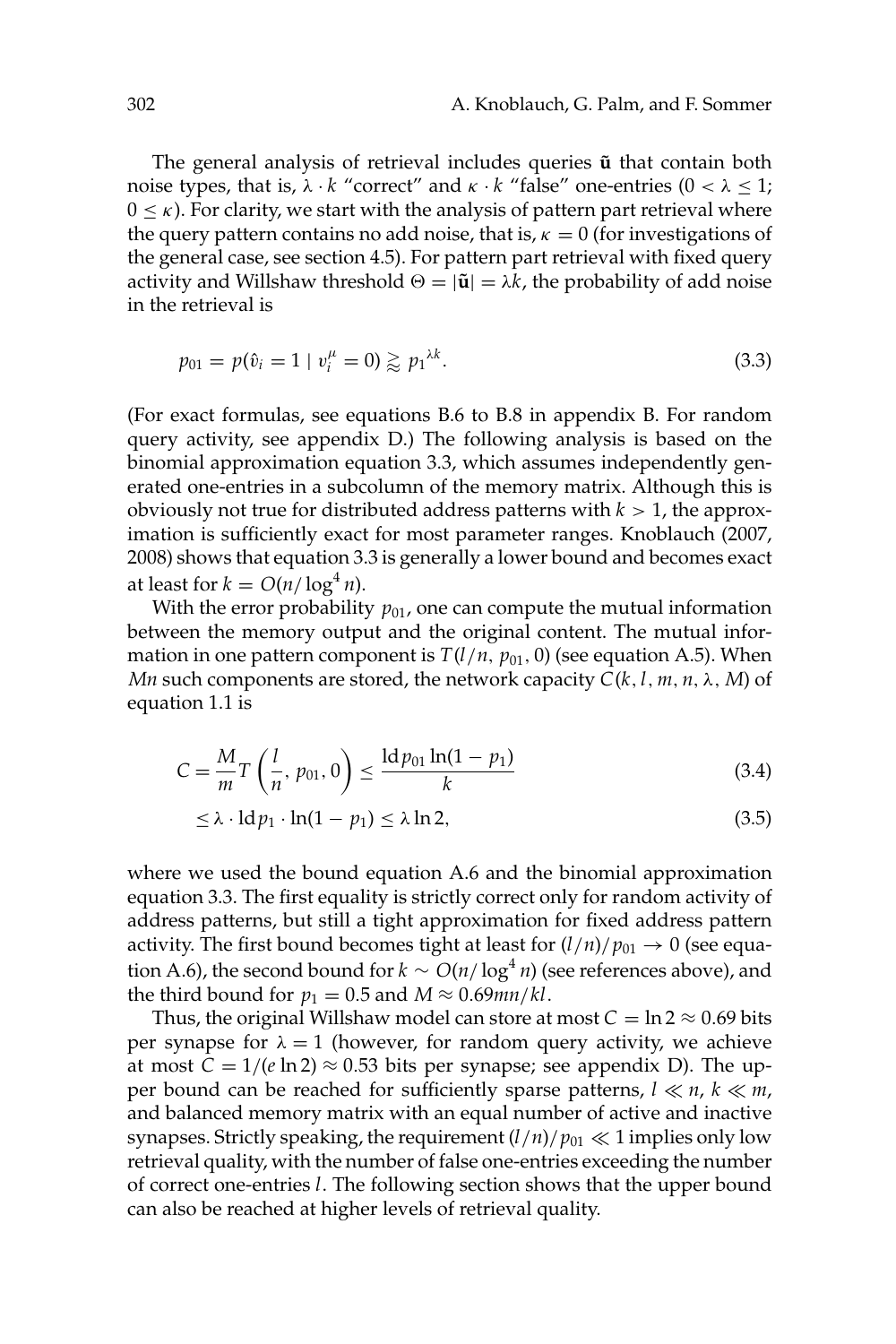**3.2 Capacity Analysis for Defined Grades of Retrieval Quality.** To ensure a certain retrieval quality, we bound the error probability  $p_{01}$  by  $p_{01\epsilon}$ 

$$
p_{01} \le p_{01\epsilon} := \frac{\epsilon l}{n-l} \Leftrightarrow \lambda \ge \lambda_{\epsilon} : \approx \frac{\ln \frac{\epsilon l}{n-l}}{k \ln p_1},\tag{3.6}
$$

where we call  $\epsilon > 0$  the *fidelity parameter*. For the approximation of minimal address pattern fraction  $\lambda_{\epsilon}$ , we again used the binomial approximation equation 3.3. Note that for  $p_{10} = 0$  and constant  $\epsilon$ , this condition ensures retrieval quality of type RQ1 (see section 2.1). More generally, to ensure retrieval quality RQ0-3 at levels  $\rho_0 - \rho_3$ , the fidelity parameter  $\epsilon$  has to fulfill the following conditions:

- $\text{RQ0: } \epsilon \leq \rho_0 \frac{n}{l}$
- **RQ1:**  $\epsilon \leq \rho_1$
- $\text{RQ2: } \epsilon \leq \rho_2/l$
- $\text{RQ3: } \epsilon \leq \rho_3 \frac{1}{Ml}.$

As one stores more and more patterns, the matrix load  $p_1$  increases, and the noise level  $\lambda_{\epsilon}$  that can be afforded in the address to achieve the specified retrieval quality drops. Therefore, the maximum number of patterns that can be stored is reached at the point where  $\lambda_{\epsilon}$  reaches the required fault tolerance:  $\lambda_{\epsilon} = \lambda$  (see equation 3.6). Accordingly, the maximum matrix load (and the optimal activity of address patterns) is given by

$$
p_{1\epsilon} \approx \left(\frac{\epsilon l}{n-l}\right)^{\frac{1}{\lambda k}} \qquad \left(\Leftrightarrow k \approx \frac{\ln \frac{\epsilon l}{n-l}}{\lambda \ln p_{1\epsilon}}\right). \tag{3.7}
$$

Thus, with equations 3.2 and 3.4, we obtain the maximal number of stored patterns: the *pattern capacity*  $M_{\epsilon}$  and the *network capacity*  $C_{\epsilon}(k, l, m, n, \lambda, \epsilon) \approx$  $M_{\epsilon} m^{-1} T(l/n, \epsilon l/(n-l), 0),$ 

$$
M_{\epsilon} \approx -\lambda^2 \cdot (\mathrm{Id} \, p_{1\epsilon})^2 \cdot \ln(1 - p_{1\epsilon}) \cdot \frac{k}{l} \cdot \frac{mn}{\left(\mathrm{Id} \, \frac{n-l}{\epsilon \cdot l}\right)^2} \tag{3.8}
$$

$$
C_{\epsilon} \approx \lambda \cdot \mathrm{ld} \, p_{1\epsilon} \cdot \mathrm{ln}(1 - p_{1\epsilon}) \cdot \eta, \tag{3.9}
$$

where

$$
\eta := \frac{T\left(\frac{l}{n}, \frac{\epsilon l}{n-1}, 0\right)}{-\frac{l}{n}\mathrm{Id} \frac{\epsilon l}{n-1}} = \frac{T\left(\frac{l}{n}, \frac{\epsilon l}{n-1}, 0\right)}{I\left(\frac{l}{n}\right)}
$$

$$
\cdot \left(\frac{1}{1 + \frac{\ln \epsilon}{\ln(l/n)} - \frac{\ln(1-l/n)}{\ln(l/n)}} + \frac{(n-l)\mathrm{Id}(1-l/n)}{l\mathrm{Id}(\epsilon l/n)}\right) \tag{3.10}
$$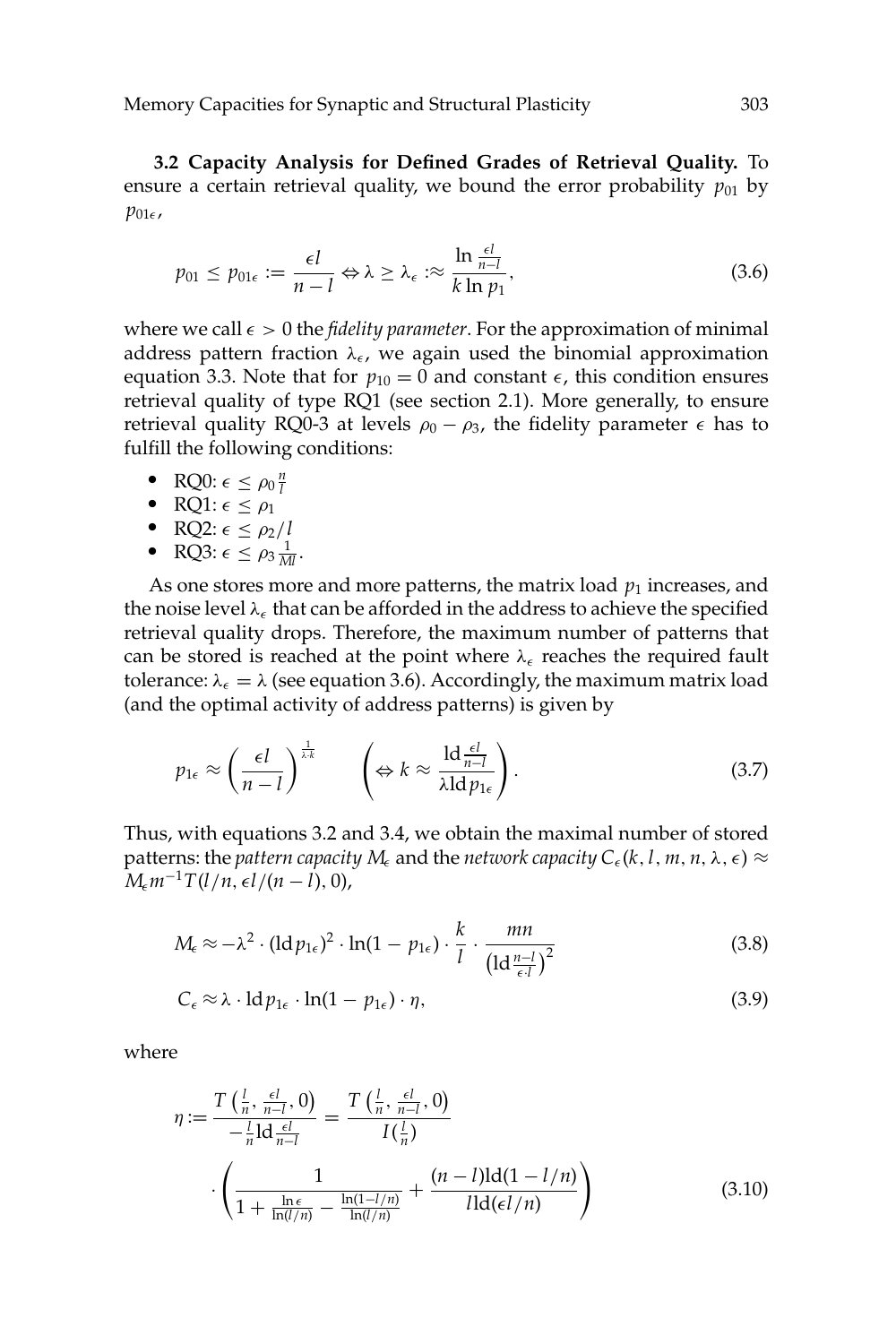$$
\approx \frac{1}{1 + \frac{\ln \epsilon}{\ln(l/n)}}.\tag{3.11}
$$

The approximation equation 3.11 is valid for small  $\epsilon$ ,  $l/n \ll 1$ . For highfidelity recall with small  $\epsilon \ll 1$ , the error  $e_I$  of approximating *T* by *I* becomes negligible and even  $T/I = (1 - e_I) \rightarrow 1$  for  $l/n \rightarrow 0$  (see equation A.9 for details). For sparse content patterns with  $l/n \ll 1$ , we have  $I(l/n) \approx -\frac{l}{n}\text{d}(l/n)$  (see equation A.1), and the right summand in the brackets can be neglected. Finally, the left summand in the brackets of equation 3.10 becomes 1 for  $\ln \frac{\epsilon}{\ln(l/n)} \to 0$ .

The next two figures illustrate the results of this analysis with an example: a Willshaw network with a square-shaped memory matrix  $(m = n)$ . The address and content patterns have the same activity  $(k = l)$ , and the input is noiseless, that is,  $\lambda = 1$ ,  $\kappa = 0$ . Figure 3 presents results for a network with  $n = 100,000$  neurons, a number that corresponds roughly to the number of neurons below 1 square millimeter of cortex surface (Braitenberg & Schüz, 1991; Hellwig, 2000). Figure 3a shows that high network capacity is assumed in a narrow range around the optimum pattern activity  $k_{opt} = 18$  and decreases rapidly for larger or smaller values. For the chosen fidelity level  $\epsilon = 0.01$ , the maximum network capacity is  $C_{\epsilon} \approx 0.5$ , which is significantly below the asymptotic bound. The dashed line shows how the memory load  $p_{1\epsilon}$  increases monotonically with *k* from 0 to 1. The maximum network capacity is assumed near  $p_{1\epsilon} = 0.5$ , similar to the asymptotic calculation. Note that the number of patterns  $M_{\epsilon}$  becomes maximal at smaller values  $p_{1\epsilon}$  < 0.5 ( $M_{\epsilon}$   $\approx$  29.7 · 10<sup>6</sup> for  $k = 8$  and  $p_{1\epsilon}$   $\approx$  0.17).

Figure 3b explores the case where pattern activity is fixed to the value  $k = 18$ , which was optimal in Figure 3a, for variable levels of fidelity. The most important observation is that not only the maximum number of patterns, but also the maximum network capacity is obtained for low fidelity: *C*  $\approx$  0.64 occurs for  $\epsilon \approx$  1.4. This means that in a finite-sized Willshaw network, a high number of stored patterns outbalances the information loss due to the high level of output errors, an observation made also by Nadal and Toulouse (1990) and Buckingham and Willshaw (1992). However, most applications require low levels of output errors and therefore cannot use the maximum network capacity. Technically the pattern capacity *M* is unbounded since  $M_{\epsilon} \to \infty$  for  $\epsilon \to n/l - 1$ . However, this transition corresponds to  $p_{1\epsilon} \rightarrow 1$  and  $p_{01\epsilon} \rightarrow 1$ , which means that the stored patterns cannot be retrieved anymore. The contour plots in Figures 3c to 3e give an overview of how network capacity, memory load, and the maximum number of stored patterns vary with pattern activity and fidelity level. Highquality retrieval with small  $\epsilon$  requires generally larger assembly size  $k$ . For fixed fidelity level  $\epsilon$ , optimal *k* for maximal *M* is generally smaller than optimal *k* for maximal *C* (the latter has about double size; cf. Knoblauch, Palm, & Sommer, 2008).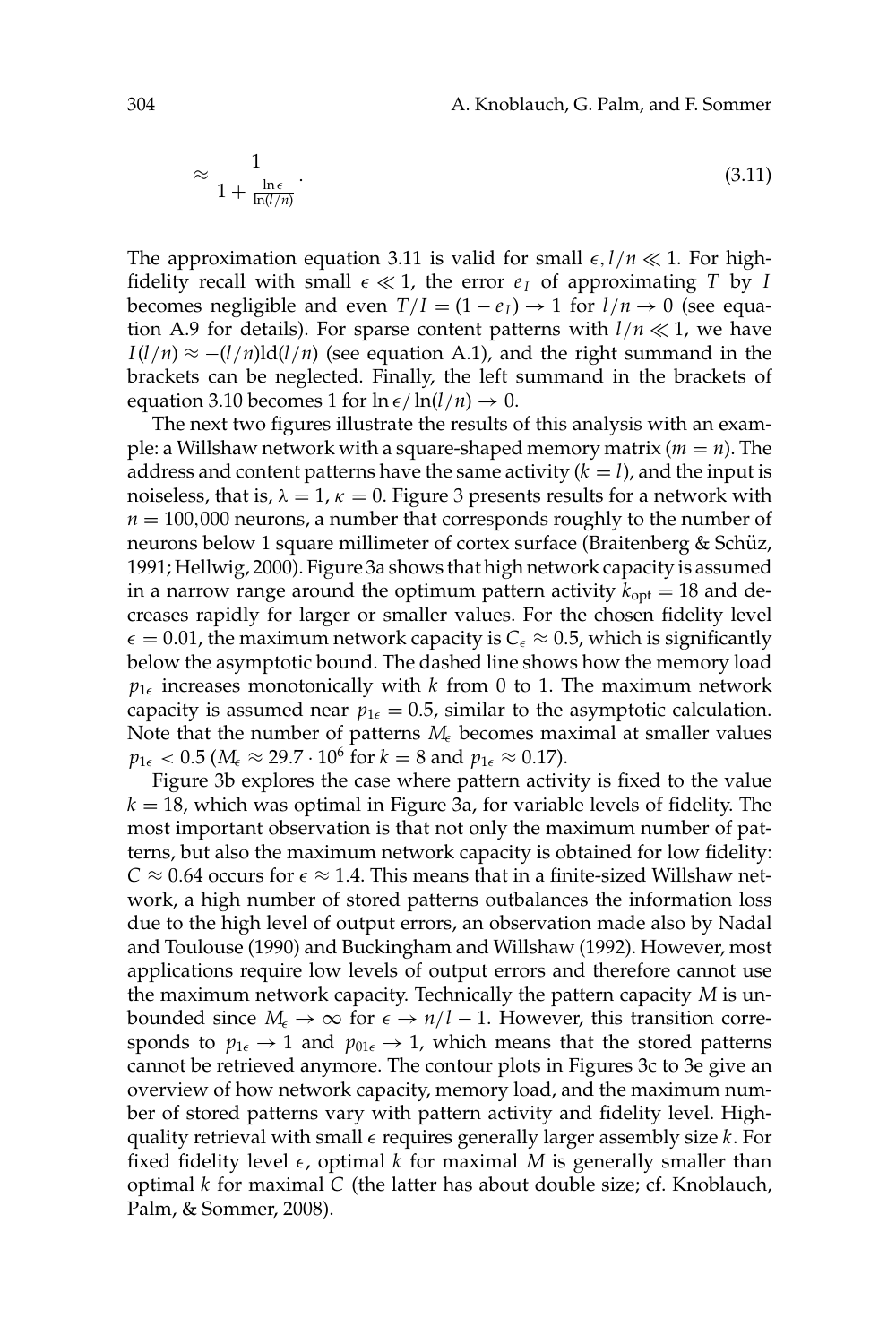

Figure 3: Classical capacity measures *C* and *M* for a finite Willshaw network with  $m = n = 10^5$  neurons assuming equal pattern activities,  $k = l$ , and zero input noise,  $\lambda = 1$ ,  $\kappa = 0$ . (a) Network capacity  $C_{\epsilon}$  (bold line), pattern capacity  $M_{\epsilon}$  (thin line), and memory load  $p_{1\epsilon}$  (dashed line) as functions of pattern activity *k* (log scale). The fidelity level is  $\epsilon = 0.01$ . The maximum  $C_{\epsilon} \approx 0.49$  is reached for  $k = 18$ . For larger or smaller  $k$ , the capacity decreases rapidly. The memory load  $p_{1e}$  increases monotonically with *k* and is near 0.5 at maximum capacity. (b) Same quantities as in *a* plotted as functions of  $\epsilon$  (log scale) assuming fixed  $k = 18$ . The maximum  $C_{\epsilon} \approx 0.63$  is reached at low fidelity ( $\epsilon \approx 1$ ) where the retrieval result contains a high level of add noise. (c–e) : Contour plots in the plane spanned by pattern activity  $k$  and high-fidelity parameter  $\epsilon$  for network capacity  $C_{\epsilon}$  (c), memory load  $p_{1\epsilon}$  (d), and pattern capacity  $M_{\epsilon}$  (e).

**3.3 Refined Asymptotic Analysis for Large Networks.** Section 3.2 delineated a theory for the Willshaw associative memory that predicts pattern capacity and network capacity for finite network sizes and defined levels of retrieval quality. Here we use this theory to specify the conditions under which large networks reach the optima of network capacity  $C_{\epsilon} \to \lambda \ln 2$  and pattern capacity  $M_{\epsilon}$ . We focus on the case  $k \sim l$ , which applies to autoassociative memory tasks and heteroassociative memory tasks if the activities of address and content patterns are similar. The results displayed in Figure 4 can be compared to the predictions of the classical analysis recapitulated in section 3.1. Several important observations can be made:

- The upper bound of network capacity can in fact be reached by equation 3.9 for arbitrary small constant  $\epsilon$ , that is, at retrieval-quality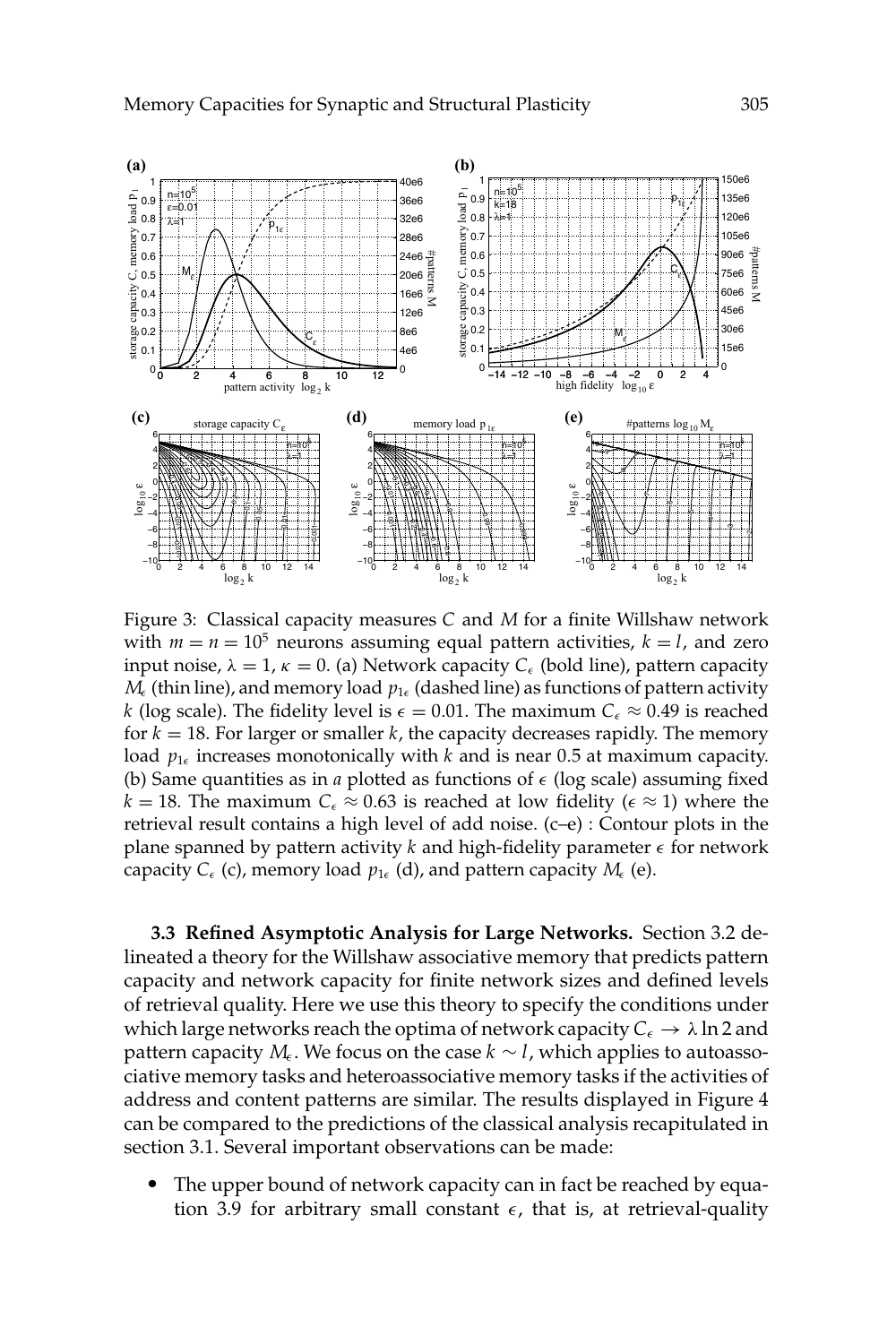

Figure 4: Classical capacity measures *C* and *M* for the Willshaw network in the asymptotic limit  $n \to \infty$ . Other parameter settings are as in Figure 3:  $m = n$ ,  $k = l$ ,  $\lambda = 1$ , and  $\kappa = 0$ . (a) Network capacity  $C_{\epsilon} \rightarrow Idp_{1\epsilon} \ln(1 - p_{1\epsilon})$  (bold line; see equation 3.9) and pattern capacity  $M_e/(mn/(dn)^2) \rightarrow -(ldp_{1\epsilon})^2 \ln(1-p_{1\epsilon})$ (thin line; see equation 3.8) as functions of the matrix load  $p_{1\epsilon}$  (see equation 3.7). *C*<sub> $\epsilon$ </sub> is maximal for  $p_{1\epsilon} = 0.5$ , whereas  $M_{\epsilon}$  is maximal for  $p_{1\epsilon} \approx 0.16$ . (b) Network capacity  $C_{\epsilon}$  as a function of *n* for different functions of pattern activity  $k(n)$ . Black lines correspond to high-fidelity retrieval with  $\epsilon = 0.01$ , gray lines to low fidelity with  $\epsilon = 1$ . Bold lines: square root sparseness; solid lines: logarithmic sparseness; thin lines: low, constant activity  $(k = 5)$ .

grade RQ1 at arbitrary high fidelity:  $C_{\epsilon} \rightarrow \lambda \ln 2$  for  $m, n \rightarrow \infty$  and  $p_{1e} \rightarrow 0.5$ . The latter condition requires logarithmic pattern sparseness  $k = \frac{d\eta}{\lambda}$  (see equation 3.7).

- - At retrieval quality grade RQ1, network capacity and pattern capacity assume their optima for somewhat different parameter settings. The pattern capacity  $M_{\epsilon}$  (see equation 3.8) peaks at a memory load  $p_{1\epsilon} \approx 0.16$ , which also requires logarithmic sparseness in the memory patterns, but with a smaller constant than for maximizing network capacity:  $k = \frac{d\eta}{\lambda}$ dd $6.25$ ). The optimal pattern capacity grows with  $mn/(\log n)^2$  (see equation 3.8).
- The optimal bound of network capacity is approached only for logarithmic sparseness *k* ∼ log *n*, the asymptotically optimal choice of sparseness. For weaker sparseness (e.g.,  $k \sim \sqrt{n}$ ) or stronger sparseness (e.g.,  $k = 5$ ), the network capacity peaks at some finite network size and vanishes asymptotically. The rate of convergence toward the asymptotic capacity ln 2 depends strongly on the required level of fidelity. For high fidelity (e.g.,  $\epsilon = 0.01$ ), this convergence is quite slow, for low fidelity much faster (e.g.,  $\epsilon = 1$ ).

With regard to the first statement, it is interesting to ask for what grades of retrieval quality higher than RQ1 the upper bound of network capacity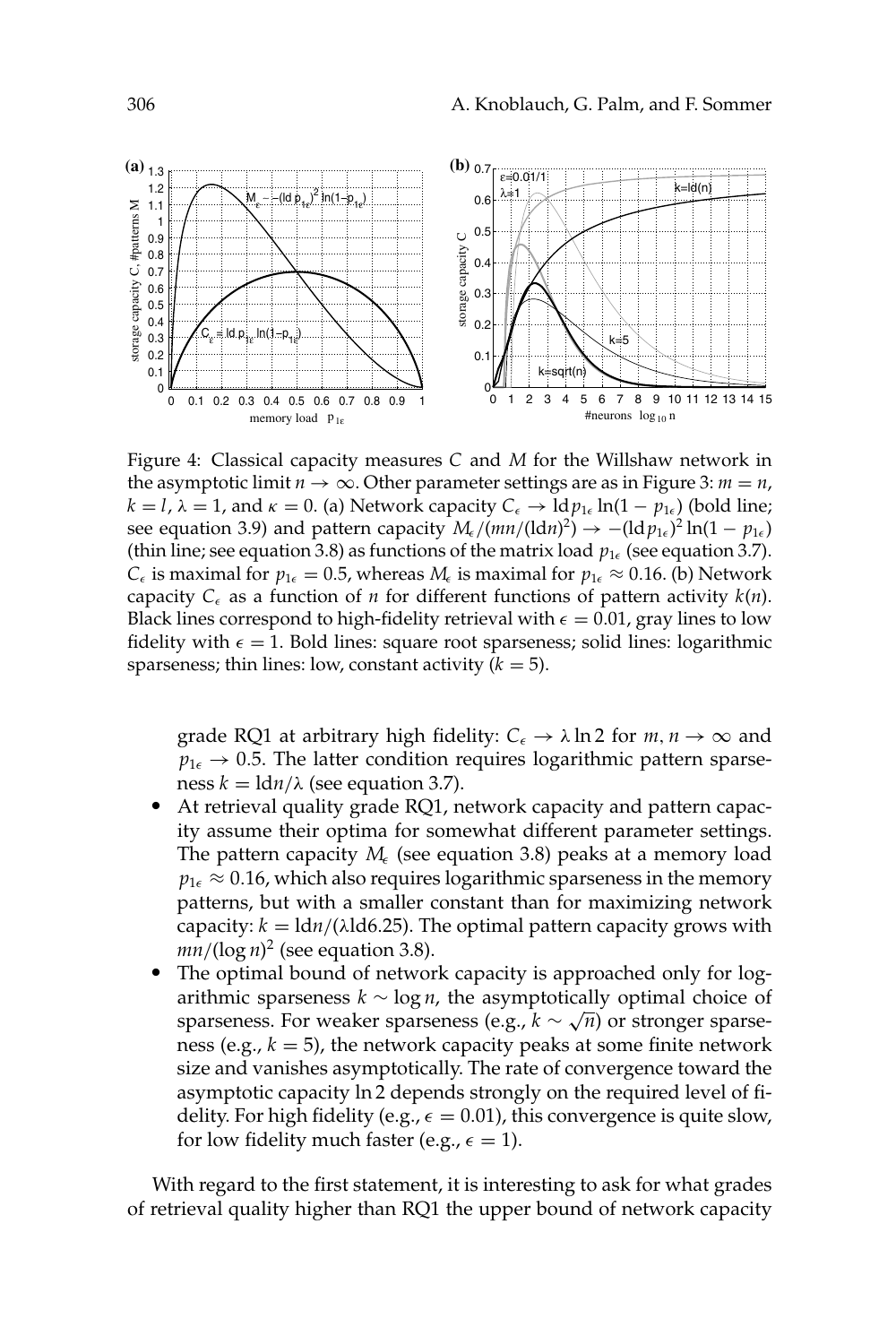$C = \lambda \ln 2$  can be achieved. The first statement relies on  $\eta \rightarrow 1$  (in equation 3.9), that requires  $\epsilon > l/n$ , a condition that is always fulfilled for the retrieval quality regimes RQ0 and RQ1. It also holds for RQ2 (requiring  $\epsilon$  ∼ 1/*l*) if *l* is sufficiently small, for example,  $l/n^d \to 0$  for any  $d > 0$ . In particular, this ansatz describes the usual case of logarithmic sparseness *k* ∼ *l* and *k* ∼ log *n*. However, in the strictest "no-error" quality regime RQ3, the upper bound of network capacity is unachievable because it requires  $\epsilon \sim 1/(M l) = k/(mn \ln(1 - p_1)) \sim k/(mn)$ , which is incompatible with  $\eta \rightarrow 1$  or  $\ln \frac{\epsilon}{\ln(l/n)} \rightarrow 0$ . For example, assuming  $m \sim n$  yields  $\eta \rightarrow 1/3$ and therefore the upper bound of network capacity for RQ3 becomes  $C = (\lambda \ln 2)/3 < 0.23$ . Note that this result is consistent with the Gardner bound 0.29 (Gardner & Derrida, 1988) and suggests that previous estimates of RQ3 capacity are wrong or misleading. For example, the result 0.346 computed by Nadal (1991) is correct only for very small-content populations, for example,  $n = 1$ , where  $\epsilon \sim k/m$  and  $\eta \to 1/2$ .

In summary, the Willshaw model achieves the optimal capacity ln 2 (or 1/*e* ln 2 for random query activity; see appendix D) at surprisingly high grades of retrieval quality. Recall that the Hopfield model achieves nonzero capacity only in the retrieval quality regime RQ0 (Amit et al., 1987a). However, to date no (distributed) associative memory model is known that equals look-up tables in their ability to store an arbitrary large number of patterns without any errors (see section 5). Note that our method of asymptotic analysis is exact, relying only on the binomial approximation, equation 3.3, which has recently been shown to be accurate for virtually any sublinearly sparse patterns (see Knoblauch, 2007, 2008; see also appendix C for linearly sparse and nonsparse patterns). Furthermore, we are able to compute exact capacities even for small networks and thus verify our asymptotic results (see appendixes B and D and Table 2). In contrast, many classical analyses, for example, based on statistical physics (e.g., Tsodyks & Feigel'man, 1988; Golomb, Rubin, & Sompolinsky, 1990), become reliable only for very large networks, assume an infinite relaxation time, and apply only to autoassociation with a recurrent symmetric weight matrix. However, some more recent attempts apply nonequilibrium methods for studying the behavior of recurrent neural networks with symmetric or asymmetric connections far from equilibrium and relaxation (for review, see Coolen, 2001a, 2001b). Alternative approaches based on signal-to-noise theory (e.g., Dayan & Willshaw, 1991; Palm & Sommer, 1996) are better suited for finite feedforward networks with asymmetric weight matrix but require gaussian assumptions on the distribution of dendritic potentials, which may lead to inaccurate results even for very large networks, in particular if patterns are very sparse or nonsparse (see appendix C). Before we proceed to compute synaptic capacity and information capacity for the Willshaw network, we characterize promising working regimes where the synaptic matrix has low entropy, and therefore compression is possible.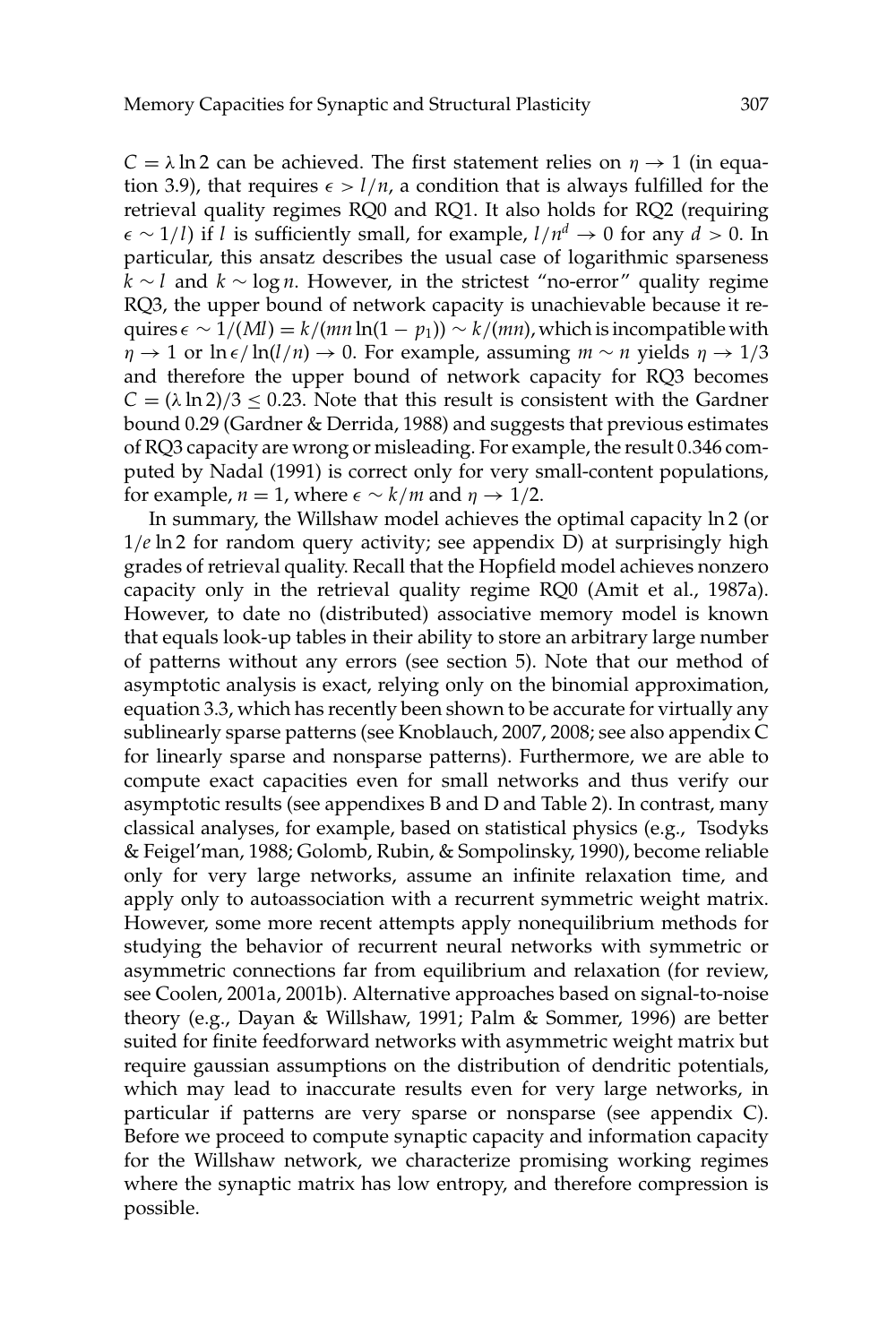**3.4 Regimes of Balanced, Sparse and Dense Potentiation.** Historically, most analyses and model extensions of the Willshaw model have focused on the regime of balanced potentiation with a balanced memory load  $0 <$  $p_{16}$  < 1 in which the network capacity becomes optimal (Willshaw et al., 1969; Palm, 1980; Nadal, 1991; Buckingham & Willshaw, 1992; Sommer & Palm, 1999). Our extended analysis can reveal the optimal values  $p_{1e}$  for arbitrary parameter settings, and it certainly suggests avoiding the regimes  $p_{1\epsilon} \rightarrow 0$  or  $p_{1\epsilon} \rightarrow 1$ . Equations 3.5 and 3.9 and Figure 4a illustrate that in these regimes, the network capacity drops to zero. It is easy to show that in the limit  $n \to \infty$ , the following equivalences hold:

$$
C_{\epsilon} > 0 \Leftrightarrow k \sim \log n \Leftrightarrow 0 < p_{1\epsilon} < 1. \tag{3.12}
$$

To see this, we can rewrite equation 3.7 as  $p_{1\epsilon} = \exp(-d/\lambda c)$  with  $c > 0$ , logarithmic  $k = c \ln n$ , and  $d := -\ln(\epsilon l/n)/\ln n$ . At retrieval quality grades RQ2 and RQ3, *d* is a constant. Even at RQ1, *d* remains typically constant for sublinear  $l(n)$  (e.g.,  $d = 1$  if  $l$  grows not faster than a polynomial in log *n*). Then by varying *c*, one can obtain asymptotically for  $p_{1e}$  all possible values in (0; 1), and correspondingly for  $C_{\epsilon}$  all values in (0; ln 2]. Since  $p_{1\epsilon}$ is monotonically increasing in *k*, we conclude that in the limit  $n \to \infty$ , for  $d = -\ln p_{01e}/\ln n \sim 1$  and sublinear *l(n)* the equivalences 3.12 hold.

Thus, nonzero  $C_{\epsilon}$  is equivalent to logarithmic  $k(n) \sim \log n$  and corresponds to the regime of balanced potentiation with  $p_{1\epsilon} \in (0, 1)$ . For sublogarithmic  $k(n)$  the potentiated (1-)synapses in the memory matrix **A** are sparse, that is,  $p_{1\epsilon} \rightarrow 0$ , and for supralogarithmic  $k(n)$  potentiated synapses are dense, that is,  $p_{1\epsilon} \rightarrow 1$ . Both cases, however, imply  $C \rightarrow 0$ . We will reevaluate these cases of sparse and dense potentiation, which appear inefficient in the light of network capacity, in the following section using the performance measures of information capacity and synaptic capacity that we introduced in section 1.2.

### **4 Analysis of Information Capacity and Synaptic Capacity**

**4.1 Information Capacity.** Information capacity (see equation 1.2) relates the stored (retrievable) information to the memory resources required by implementation of an associative memory. Thus, information capacity measures how well a specific implementation exploits its physical substrate. For example, the standard implementation of a Willshaw network allocates one bit of physical memory for each of the *mn* synapses. Therefore, for a matrix load of  $p_1 = 0.5$ , the information capacity is identical to the network capacity studied in section 3. However, if the memory load is  $p_1 \neq 0.5$ , implementations that include a compression of the memory matrix can achieve an information capacity that exceeds the network capacity.

Optimal compression of the memory matrix **A** by Huffman (1952) or Golomb (1966) coding (the latter works in cases  $p_1 \rightarrow 0$  or  $p_1 \rightarrow 1$ ) can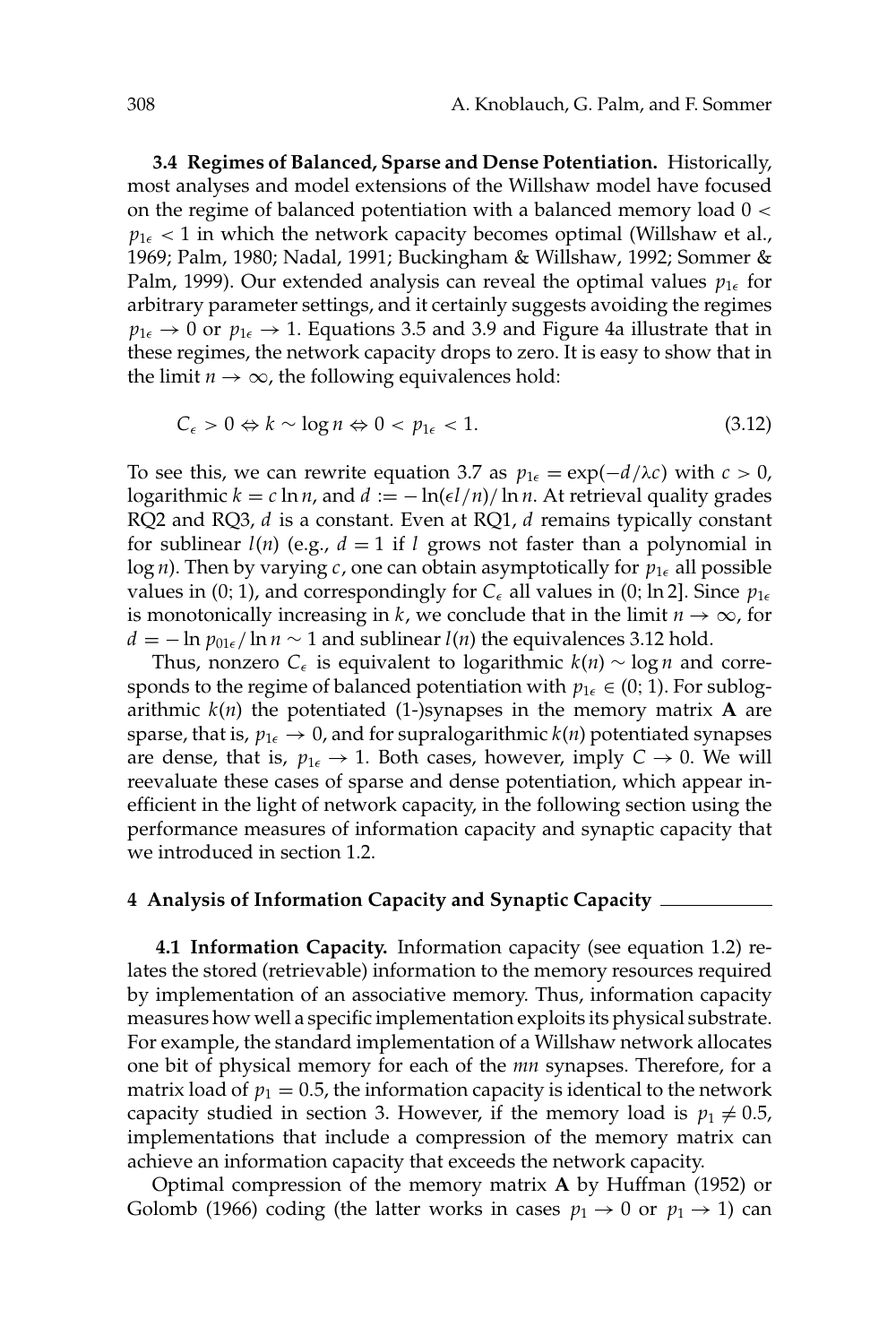decrease the required physical memory by a factor according to the Shannon information  $I(p_1) := -p_1 \mathrm{Id} p_1 - (1 - p_1) \mathrm{Id} (1 - p_1)$  of a synaptic weight (see appendix A).<sup>1</sup> Thus, with equation 3.9, the information capacity  $C<sup>T</sup>$  for optimal compression is written as

$$
C_{\epsilon}^{I} := \frac{C_{\epsilon}}{I(p_{1\epsilon})} \approx \lambda \frac{\ln p_{1\epsilon} \ln(1 - p_{1\epsilon})}{-p_{1\epsilon} \ln p_{1\epsilon} - (1 - p_{1\epsilon}) \ln(1 - p_{1\epsilon})} \eta.
$$
 (4.1)

Equation 4.1 reveals the surprising result that in the optimally compressed Willshaw model, the balanced regime is outperformed by the dense and sparse regimes, which both allow approaching the theoretical upper bound of information capacity  $C^I \rightarrow \lambda \eta$ . For small  $p_{1\epsilon} \rightarrow 0$ , we have  $I(p_{1\epsilon}) \approx -p_{1\epsilon} \, \mathrm{Id} \, p_{1\epsilon}$  and  $\ln(1 - p_{1\epsilon}) \approx -p_{1\epsilon}$ , and therefore  $C^I \to \lambda \eta$ . For large  $p_{1\epsilon} \rightarrow 1$ , we have  $I(p_{1\epsilon}) \approx -(1 - p_{1\epsilon})\text{Id}(1 - p_{1\epsilon})$ , and therefore also  $C^{\tilde{I}} \approx (-\ln p_{1\epsilon})/(1 - p_{1\epsilon}) \rightarrow \lambda \eta$ . Thus, a high-fidelity asymptotic information capacity of  $\lambda \in (0, 1]$  is possible for sparse and dense potentiation, that is,  $p_{1\epsilon} \to 0$  or  $p_{1\epsilon} \to 1$ , for  $n \to \infty$  and  $\eta \to 1$  (see section 3.4; cf. Knoblauch, 2003a).

This finding is nicely illustrated by the plots of network and information capacity in Figures 5 and 6. The classical maximum of the network capacity *C* in the balanced regime coincides with the local minimum of the information capacity  $C^I$ . For all values  $p_{1\epsilon} \neq 0.5$ , the information capacity surmounts the network capacity and reaches in the sparse and dense regime the theoretical optimum  $C<sup>I</sup> = 1$ . Although networks of reasonable size cannot achieve the theoretical optimum at high retrieval quality, the capacity increases are still considerable, in particular for very sparse activity (e.g.,  $k = 2$ ). Moreover, there is a wide range in pattern activity *k* in which the information capacity *C<sup>I</sup>* exceeds the network capacity *C* assumed at its narrow optimum. Thus, evaluating the capacity of compressed networks more appropriately by *C<sup>I</sup>* avoids the "sparsity" and "capacity gap" problems of *C* discussed in section 1.4.

A simple alternative method of synaptic compression would be to form target lists of sparse or dense matrix entries. One can simply store for each address neuron *i* an index list of postsynaptic targets or nontargets—for  $p_1$  < 0.5, the list represents the one-entries in the memory matrix and for  $p_1 > 0.5$  the zero-entries. For the latter case, one can adapt the retrieval algorithm in an obvious way such that each 0-synapse decreases the membrane potential of the postsynaptic neuron (see Knoblauch, 2003b, 2006). The target list requires  $min(p_1, 1 - p_1)$ *mnldn* bits of physical memory if we neglect

<sup>&</sup>lt;sup>1</sup>This compression factor is approximate since it assumes independence of the matrix elements, which is not fulfilled for the storage of distributed patterns. Nevertheless, numerical simulations described in Knoblauch et al. (2008) show that the actual compression factor comes very close to  $I(p_1)$ .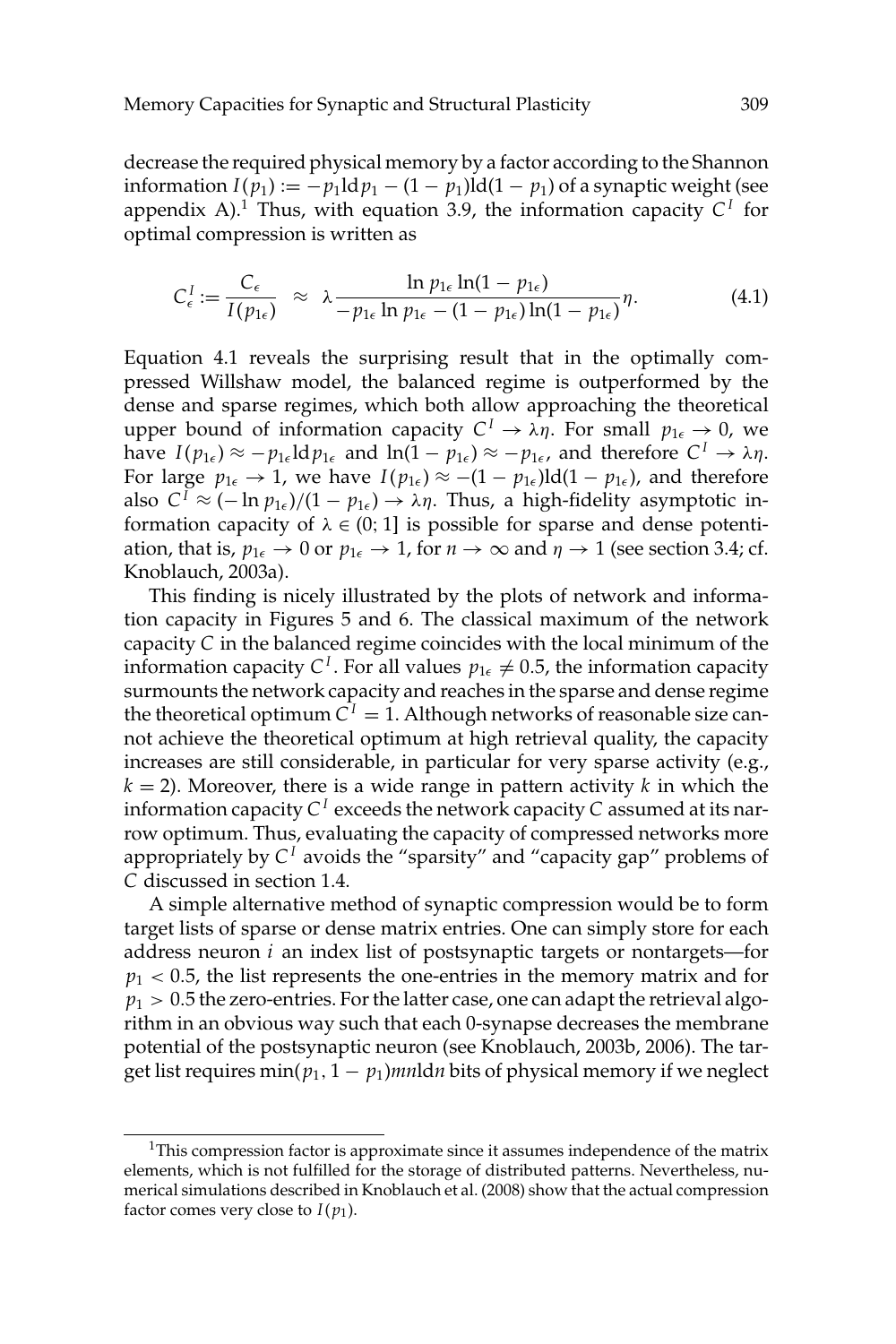

Figure 5: Capacity measures  $C<sup>I</sup>$  and  $C<sup>S</sup>$  for a finite Willshaw network with structural compression. Parameters are as in Figure 3 (square weight matrix with  $m = n = 10^5$ , equal pattern activities  $k = l$ , zero input noise with  $\lambda = 1$ ,  $\kappa = 0$ ). The plots show information capacity  $C_{\epsilon}^{I}$  for optimal Huffman-Golomb compression (medium solid), information capacity  $\hat{C}_{\epsilon}^{I'}$  for simple target lists (thin line), and synaptic capacity  $C_{\epsilon}^{S}$  (dash-dotted line). For reference, the plots show also network capacity  $C_{\epsilon}$  (thick solid line) and matrix load  $p_{1\epsilon}$  (dashed line). Capacities are drawn as either functions of *k* for fixed fidelity parameter  $\epsilon = 0.01$  (a) or functions of  $\epsilon$  for fixed  $k = 18$  (b).



Figure 6: Capacity measures  $C<sup>I</sup>$  and  $C<sup>S</sup>$  for the compressed Willshaw model in the asymptotic limit  $n \to \infty$ . Parameters are as in Figure 4:  $m = n$ ,  $k = l$ ,  $\lambda = 1$ ,  $\kappa = 0$ . (a) Information capacity  $C_{\epsilon}^{I}$  (solid line) and synaptic capacity  $C_{\epsilon}^{S}$ (dash-dotted line) as functions of the matrix load  $p_{1\epsilon}$ . For reference, the plot also shows network capacity  $C_{\epsilon}$  (bold line). The maximum of *C* at  $p_{1\epsilon} = 0.5$  turns out to be the minimum of  $C<sup>I</sup>$  and  $C<sup>S</sup>$ . For sparse or dense potentiation with  $p_{1\epsilon} \to 0$  or  $p_{1\epsilon} \to$ , both  $C^I_{\epsilon} \to 1$  and  $C^S_{\epsilon} \sim \ln n \to \infty$  achieve their theoretical bounds. (b) Storage capacities  $C_{\epsilon}$ ,  $C_{\epsilon}^I$ ,  $C_{\epsilon}^{\bar{I}'}$  (thin line), and  $C_{\epsilon}^S$  as functions of the network size *n* for pattern activities  $k(n) = 5$  (black line) and  $k(n) = \sqrt{n}$  (gray line) assuming  $\epsilon = 0.01$  (cf. Figure 4b). While  $C_{\epsilon} \to 0$  it is  $C_{\epsilon}^I \to 1$  and  $C_{\epsilon}^S \to \infty$ for both functions  $k(n)$ .  $C_{\epsilon}^{I} \rightarrow 1/k = 0.2$  for  $k(n) = 5$ .  $C_{\epsilon}^{I'} \rightarrow 0.5$  for  $k(n) = \sqrt{n}$ (see Table 1).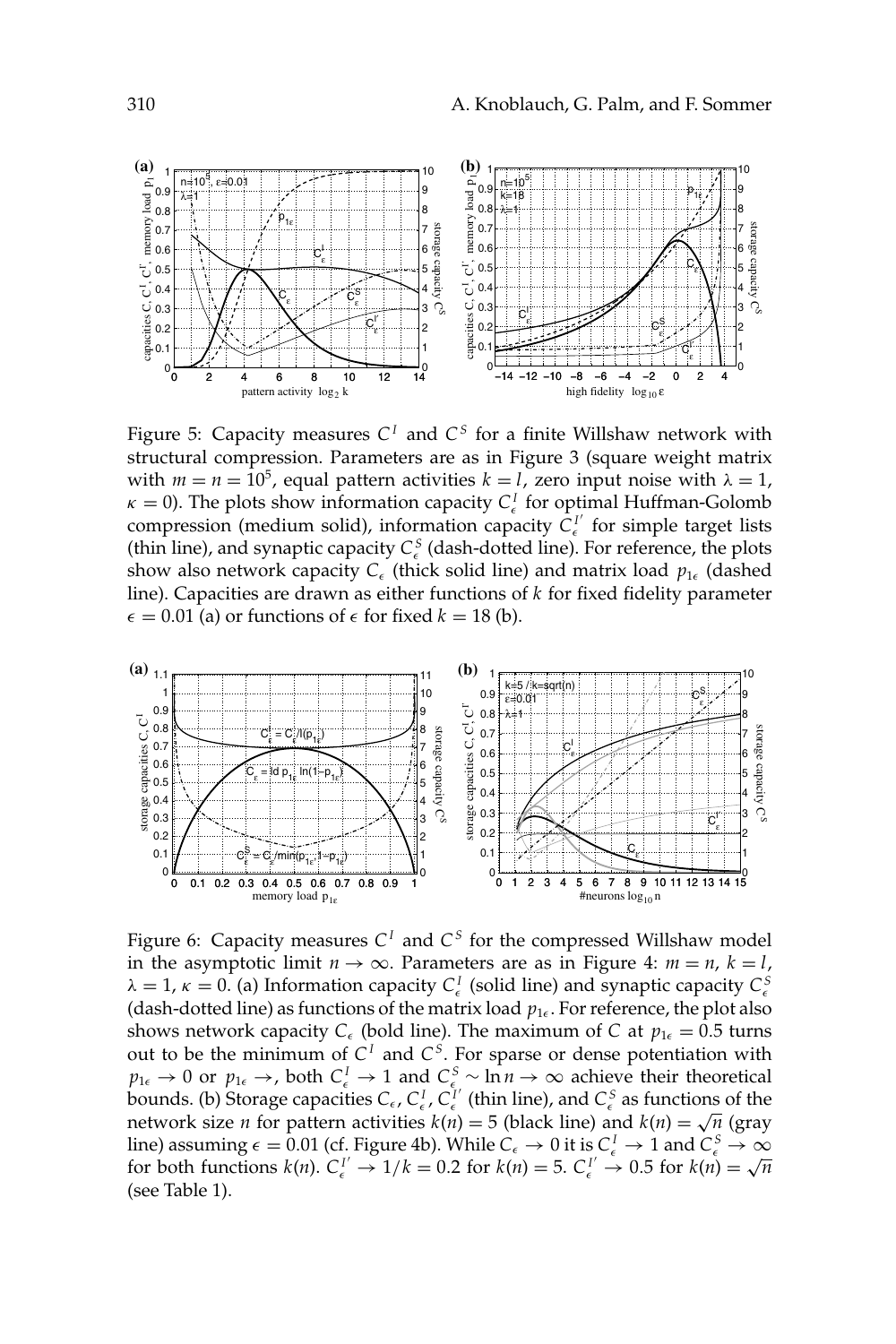the additional memory required for *m* "memory pointers" linking the target lists to the memory matrix.2 Thus, for large *n*, the resulting compression factor is min( $p_1$ ,  $1 - p_1$ )ld*n*. With equation 3.9, this yields the information capacity for the Willshaw model with the synaptic target list:

$$
C_{\epsilon}^{I'} := \frac{C_{\epsilon}}{\min(p_{1\epsilon}, 1 - p_{1\epsilon}) \, \mathrm{Id} \, n} \; \approx \; \lambda \frac{\mathrm{Id} \, p_{1\epsilon} \cdot \ln(1 - p_{1\epsilon})}{\min(p_{1\epsilon}, 1 - p_{1\epsilon}) \, \mathrm{Id} \, n} \eta. \tag{4.2}
$$

Figure 5 shows that the information capacity for target list compression *C<sup>I</sup>* stays far below the information capacity for optimal compression *C<sup>I</sup>* . As the asymptotic analyses below will show, target list compression achieves the theoretical optimum  $C^{I'} = 1$  only for dense potentiation with nearly linear  $k(n)$ . Nevertheless, target list compression achieves  $C^{I'} > C$  for very small or quite large *k* (e.g.,  $k \le 5$ ,  $k \ge 177$  for  $n = 10^5$ ). The next section shows that *CI* has characteristics very similar to synaptic capacity *C<sup>S</sup>*, which is more relevant for biological networks.

**4.2 Synaptic Capacity.** Information capacity is clearly important for technical implementations of associative memories on sequential standard computers. But for the brain and also parallel VLSI hardware, it might not be the information content of the required physical memory that really matters. Rather, what matters may be the physiological resources necessary for the physical implementation of the network. For example, the synaptic capacity defined in equation 1.3 measures the mutual information in the memory task per functional synapse. Thus, the physiological resources taken into account are the number of functional synapses, that is, the one-entries in the synaptic matrix, while we assume that silent synapses, the zero-entries, are metabolically cheap and could even be pruned. The synaptic capacity of the Willshaw model can be written as

$$
C_{\epsilon}^{S} := \frac{C_{\epsilon}}{\min(p_{1\epsilon}, 1 - p_{1\epsilon})} = C_{\epsilon}^{I'} \text{Id}n \approx \lambda \frac{\text{Id} p_{1\epsilon} \cdot \ln(1 - p_{1\epsilon})}{\min(p_{1\epsilon}, 1 - p_{1\epsilon})} \eta,
$$
(4.3)

with  $\eta$  from equations 3.11 and 3.10. Note that  $C^S$  and  $C^{I'}$  in equation 4.2 are proportional by a factor of ld*n*. Another similarity to implementations with target list compression is that in the range of dense connectivity, that is,  $p_1 > 0.5$ , the synaptic capacity counts the synaptic resources required by an inhibitory network implementation that represents the less frequent  $(1 - p_1)$ *mn* zero-entries in the memory matrix with functional synapses (cf. Knoblauch, 2003b, 2006). Such inhibitory implementations of associative memory have been proposed for the cerebellum (Kanerva, 1988; Marr, 1969; Albus, 1971) and might also be relevant for the basal ganglia (Wilson, 2004).

<sup>2</sup>This is negligible for large *n* if on average a matrix row contains many sparse entries,  $\min(p_1, 1 - p_1)n \gg 0$ , that is, if a neuron has many functional synapses, which is usually true.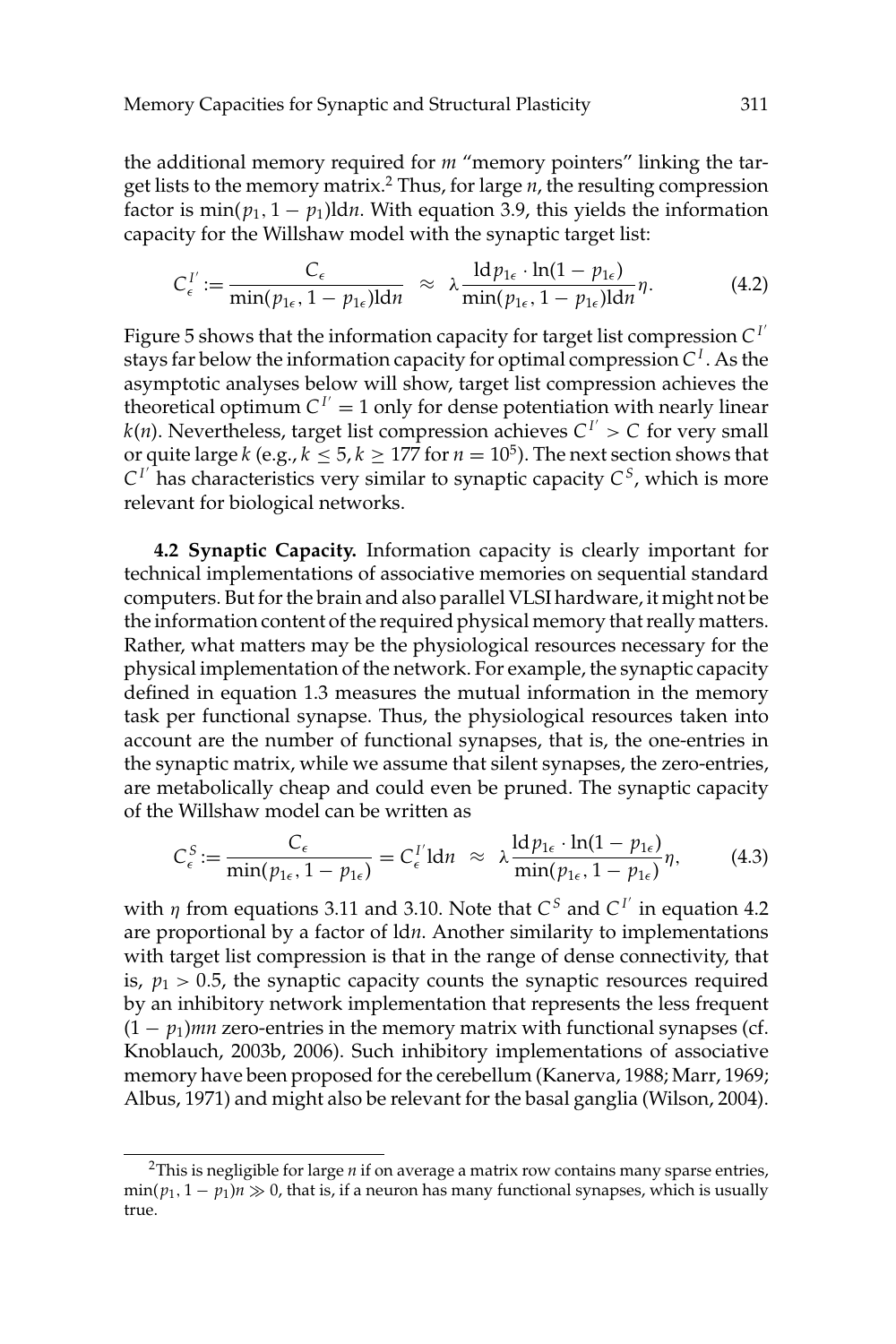Figure 5a shows for  $m = n = 10^5$  that the Willshaw model can store up to 8.5 bits per synapse for  $k = l = 2$ , which exceeds the asymptotic network capacity  $C \leq 0.7$  bits per synapse by more than one order of magnitude. As for information capacity, the very steep capacity increase for ultrasparse patterns,  $k \rightarrow 2$ , is remarkable.

For moderately sparse patterns and dense potentiation ( $p_{1e} \rightarrow 1$ ), our analysis (see equation 4.3) suggests synaptic capacities of up to  $C^S \approx 4.9$  bits per synapse for  $k = 9281$ . However, it turns out that the underlying approximation, equation 3.3, of  $C^S$  and  $C^I$  can become inaccurate for large cell assemblies (see appendixes B and C). Unfortunately, the true values of *C<sup>S</sup>* are significantly smaller, and the maximum occurs for smaller *k* (see also Table 2 for  $\lambda = 0.5$ ). The reason is that  $C<sup>S</sup>$  is very sensitive to the compression factor  $1 - p_{1\epsilon}$ . Thus, even if the true value of  $M_{\epsilon}$  is only a little bit smaller than suggested by equation 3.8, the corresponding value of  $1 - p_{1\epsilon}$ , and therefore the compressibility of the memory matrix, can be strongly affected for  $p_{1e} \rightarrow 1$  (see appendix C for more details; see also section 4.4). In contrast, this effect is not present for ultrasparse patterns with  $p_{1\epsilon} \rightarrow 0$ .

Figures 6a and 5b suggest that  $C^S \to \infty$  for  $p_{1\epsilon} \to 0$  or  $p_{1\epsilon} \to 1$  and very low fidelity  $\epsilon \to \infty$ , respectively. This means that in principle, it is possible to store an infinite amount of information per synapse. Strictly speaking this is true only for infinitely large networks with  $n \to \infty$  because the synaptic capacity  $C^S$  is limited by the the number of possible spatial locations, that is,  $C^S$  < ldn. Note that this is the essential difference between the concepts of synaptic capacity and network capacity: The maximum of network capacity per fixed synapse is determined only by the number of potential synaptic weight states induced by Hebbian plasticity (0 or 1 in the Willshaw model). In contrast, the maximum of synaptic capacity additionally considers the number of potential locations where the synapse can be placed by structural plasticity.

The following two sections derive explicit formulas for storage capacities and memory load for the regimes of sparse and dense potentiation (see section 3.4). Table 1 summarizes all the results for the case  $m = n \rightarrow \infty$ ,  $k = l$ , noiseless addresses  $\lambda = 1$  and  $\kappa = 0$ , and retrieval-quality grade RQ1 with constant  $\epsilon \sim 1$ .

**4.3 Capacities for Sparse Synaptic Potentiation.** For sparse synaptic potentiation, we have  $p_{1e} \rightarrow 0$  and typically sublogarithmic pattern activity *k* with *k*/ld $n \rightarrow 0$  (see section 3.4; cf. Table 1). With  $-\ln(1-p_{1\epsilon}) \approx p_{1\epsilon}$  and  $I(p_{1\epsilon}) \approx -p_{1\epsilon} \mathrm{Id} p_{1\epsilon}$  we obtain from equations 3.7, 3.2, 3.9, 4.1, 4.2, and 4.3 for large  $m, n \rightarrow \infty$ :

$$
M_{\epsilon} \approx \left(\frac{\epsilon l}{n-l}\right)^{\frac{1}{\lambda k}} \frac{mn}{kl} \approx \epsilon^{\frac{1}{\lambda k}} \frac{m}{k} \left(\frac{n}{l}\right)^{1-\frac{1}{\lambda k}}
$$
(4.4)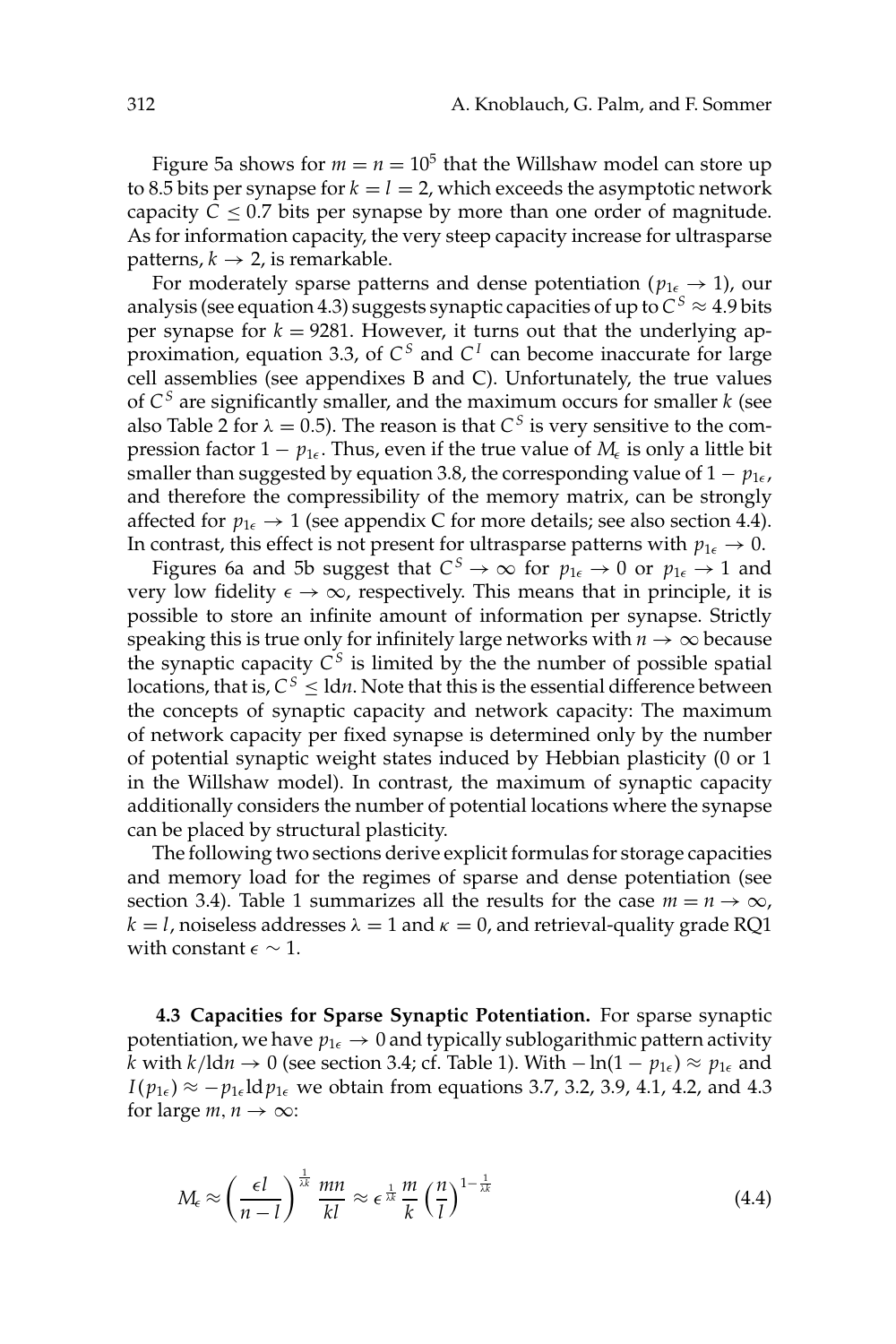|                            |              | $\sim n^{2-1/c}$                                                       |                      |                      | $(dn)/c \rightarrow \infty$        |
|----------------------------|--------------|------------------------------------------------------------------------|----------------------|----------------------|------------------------------------|
| $c(\ln n)^d$ , $0 < d < 1$ |              | $\sim$ n <sup>2-1</sup> /(c(ln n) <sup>d</sup> ) /(ln n) <sup>2d</sup> |                      |                      | $\sim (\ln n)^{1-d} \to \infty$    |
|                            |              | $(\ln 2) n^2 / (\text{Id} n)^2$                                        | $\ln 2 \approx 0.69$ | ln 2                 | 2ln 2                              |
| $\alpha$ UL $\nu$          | $\exp(-1/c)$ | $\sim n^2/(\ln n)^2$                                                   | $\in (0; \ln 2)$     | $\in$ ( $\ln 2$ ; 1) | $(2 \ln 2; \infty)$                |
| $c(\ln n)^d$ , $1 < d$     |              | $\sim n^2 \ln \ln n / (\ln n)^{2d}$                                    |                      |                      | $\sim \ln \ln n \to \infty$        |
|                            |              | $0.5n \ln n$                                                           |                      |                      | $0.5$ ldn $\rightarrow \infty$     |
| $cm^a$ , $0 < d < 1$       |              | $\sim n^{2-2d}\ln n$                                                   |                      |                      | $d \text{Id} n \rightarrow \infty$ |
| cn, 0 < c < 1              |              | $(\ln n)/(-c \ln(1 - c))$                                              |                      |                      |                                    |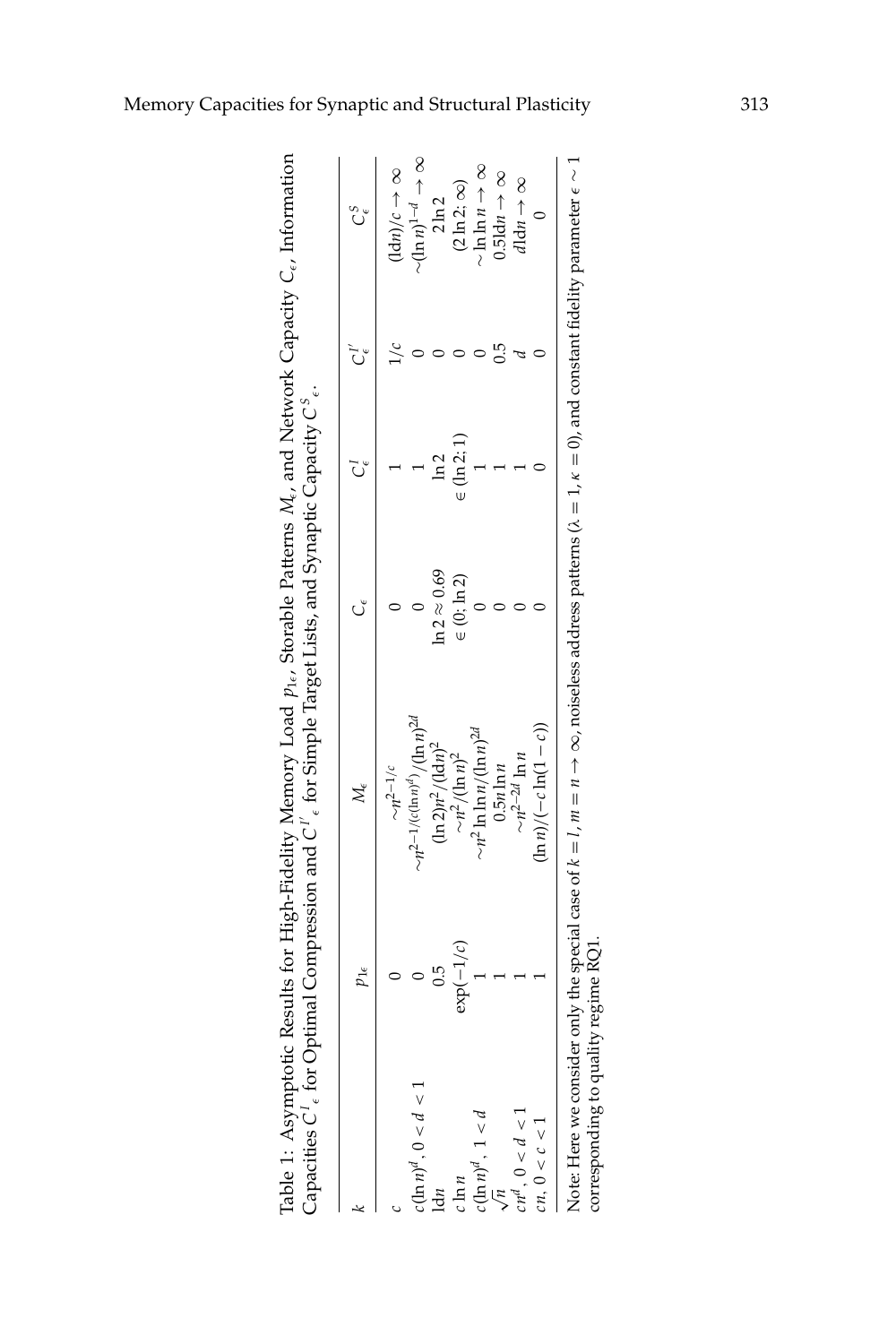$$
C_{\epsilon} \approx \frac{\left(\frac{\epsilon l}{n-l}\right)^{\frac{1}{\lambda k}} \operatorname{Id} \frac{\epsilon l}{n-l}}{k} \eta \to 0 \tag{4.5}
$$

$$
C_{\epsilon}^{I} \approx \lambda \eta \leq \lambda \tag{4.6}
$$

$$
C_{\epsilon}^{I'} \approx \frac{\text{ld} \frac{\epsilon l}{n - 1}}{k \text{ld} n} \cdot \eta \le 1/k \tag{4.7}
$$

$$
C_{\epsilon}^{S} \approx \frac{\mathrm{Id} \frac{\epsilon l}{n-1}}{k} \cdot \eta \le \frac{\mathrm{Id} n}{k}.\tag{4.8}
$$

The second approximation in equation 4.4 is valid only for  $l \ll n$ . Thus, for sparse potentiation, we can still store a very large number of ultrasparse patterns where *M* scales almost with *mn*, for large *k*. However, note that for given *m*, *n*, maximal *M* is obtained for logarithmic *k* (cf. Figure 4a). The classical network capacity *C* vanishes for large *n*, but for optimal compression, we obtain an information capacity with  $C^I \rightarrow 1$ . For simple target lists (see above), the information capacity approaches  $C^I \rightarrow 1/k$ . Thus,  $C^I$ is nonzero only for small constant  $k$ . For constant  $k = 1$ , we have trivially  $C^{I'} \rightarrow 1$ . However, this result is not very interesting since for  $k = 1$ , we have no really distributed storage. For  $k = 1$ , there are only  $M = m$  possible patterns to store, and the memory matrix degenerates to a look-up table. Section 5 discusses more closely the relation between the Willshaw model and different implementations of look-up tables.

For the synaptic capacity, we have  $C_{\epsilon}^{S} \sim \log n \to \infty$  for constant  $k \sim 1$ , which comes very close to the theoretical optimum  $C^S \leq \mathrm{Id}n$ , the information necessary to determine the target cell of a given synapse among the *n* potential targets in the content population. Most interestingly,  $C^S$  and  $C^I$ are independent of the fault tolerance parameter  $\lambda$  (and consequently must also be independent of the high-fidelity parameter  $\epsilon$ ). Thus, decreasing M from  $M = M_{\epsilon}$  to  $M = 1$  virtually does not affect either  $C^S$  or  $C^I$ . Note that for a single stored pattern,  $C^{S} = (\text{Id}_{l}^{n})/(kl) \approx (\text{Id}_{n})/k$  reaches the upper bound of equation 4.8.

**4.4 Capacities for Dense Synaptic Potentiation.** For dense synaptic potentiation, we have  $p_{1\epsilon} \rightarrow 1$  and typically supralogarithmic pattern activity *k* with  $k/\text{Id}n \to \infty$  (see section 3.4; cf. Table 1). With  $I(p_{1\epsilon}) \approx$  $-(1 - p_{1e})\text{Id}(1 - p_{1e})$  and  $1 - p_{1e} \approx -\ln p_{1e}$  we obtain from equations 3.7, 3.2, 3.9, 4.1, 4.2, and 4.3 for large  $n \to \infty$ :

$$
1 - p_{1\epsilon} \approx \frac{\ln \frac{n-l}{\epsilon l}}{\lambda k} \rightarrow 0 \tag{4.9}
$$

$$
M_{\epsilon} \approx \frac{mn}{kl} \left( \ln(\lambda k) - \ln \ln \frac{n-l}{\epsilon l} \right)
$$
 (4.10)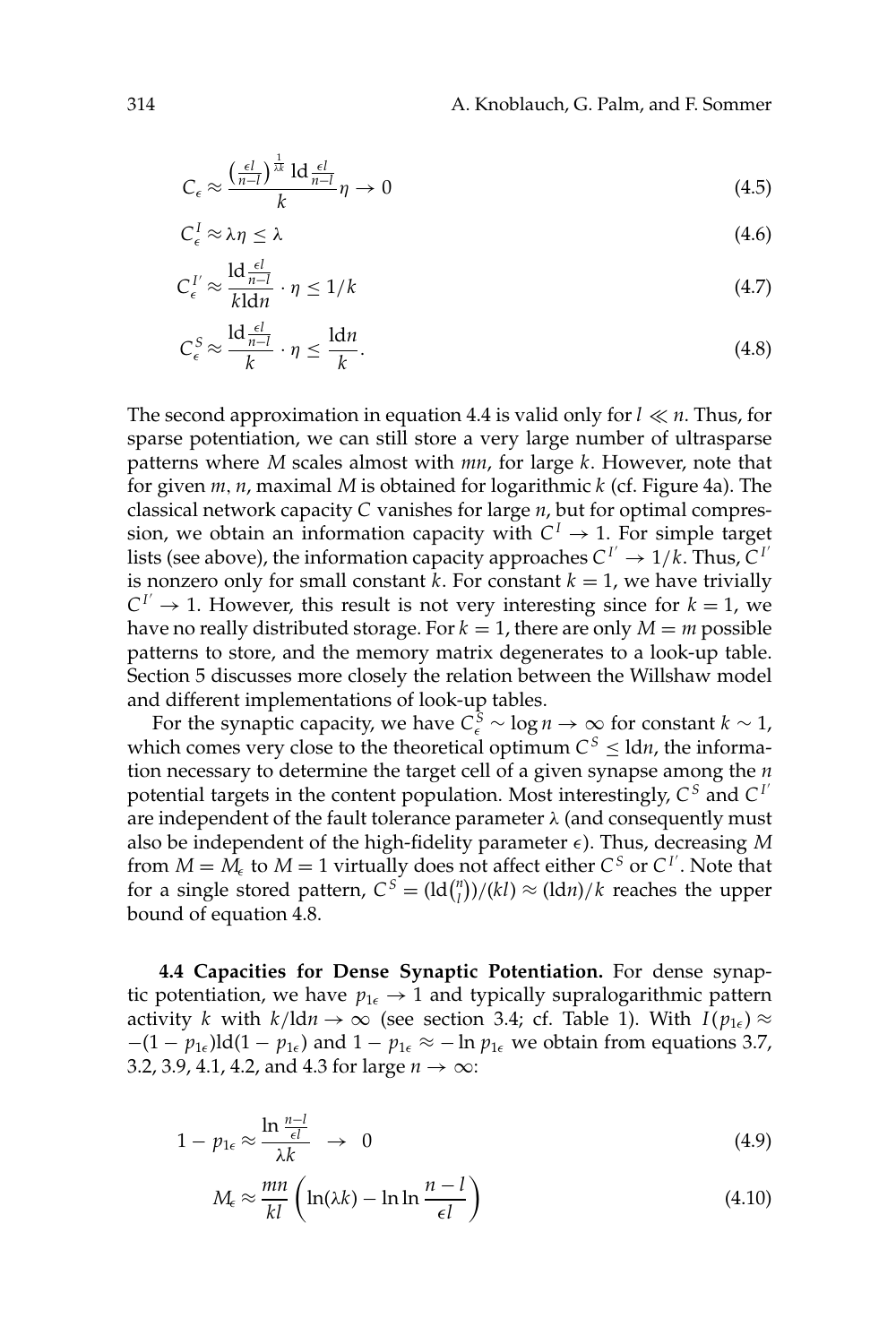Memory Capacities for Synaptic and Structural Plasticity 315

$$
C_{\epsilon} \approx \left(\ln(\lambda k) - \ln \ln \frac{n-l}{\epsilon l}\right) \frac{\ln \frac{n-l}{\epsilon l}}{k} \cdot \eta \to 0 \tag{4.11}
$$

$$
C_{\epsilon}^{I} \approx \lambda \eta \le \lambda \tag{4.12}
$$

$$
C_{\epsilon}^{I'} \approx \lambda \cdot \frac{\ln(\lambda k) - \ln \ln \frac{n - l}{\epsilon l}}{\ln n} \le \lambda \frac{\ln k}{\ln n}
$$
 (4.13)

$$
C_{\epsilon}^{S} \approx \lambda \cdot \text{ld}(\lambda k) - \text{ld} \ln \frac{n-l}{\epsilon l} \leq \lambda \ln n. \tag{4.14}
$$

Although the pattern capacity  $M_{\epsilon}$  is much smaller than for balanced and sparse synaptic potentiation, here we can still store many more moderately sparse patterns than there are neurons  $(M \gg n)$  as long as  $k \leq \sqrt{n}$ (see equation 4.10; cf. Table 1). The classical network capacity *C* vanishes for large *n*, but for optimal compression, we obtain a high information capacity  $C^I \rightarrow 1$ . Surprisingly, information capacity can approach the maximum even for nonoptimal compression. For  $k = n^d$  and  $0 < d < 1$ , we obtain  $C^I \to \lambda d$  from equation 4.13. Similarly, synaptic capacity achieve its upper bound,  $C^S \leq \text{Id}n$ , for  $k = n^d$  with  $d \to 1$ . Note that here,  $C^{I'}$  and  $C^S$ achieve factor two larger values than for sparse potentiation and distributed storage with  $k \ge 2$  (see equations 4.7 and 4.8). However, the convergence appears to be extremely slow for high fidelity (see appendix B; see also Knoblauch, 2008), and for  $d > 0.5$  we obtain asymptotically only  $M < n$ (see equation 4.10; cf. Table 1; see also section 5).

For dense synaptic potentiation, both *C<sup>I</sup>* and *C<sup>S</sup>* depend on the fault tolerance requirement  $\lambda$  and the high-fidelity parameter  $\epsilon$ , unlike sparse synaptic potentiation, where these capacities are independent from λ. Unfortunately, requiring high fidelity and fault tolerance counteracts the compressibility of the memory matrix because  $I(p_1)$  increases for decreasing  $p_1 > 0.5$ . This results in the counterintuitive fact that the amount of necessary physical memory increases with the decreasing number of stored patterns *M*.

As can be seen in Figure 5a, both information capacities  $C<sup>I</sup>$  and  $C<sup>I'</sup>$ and synaptic capacity  $C^{\tilde{S}}$  exhibit local maxima at  $k_{opt}^I$  and  $k_{opt}^S$  (=  $k_{opt}^I$ ) for *k* > ld*n*. In Knoblauch (2003b, appendix B.4.2) these maxima are computed (not shown here). The resulting asymptotic optima are approximately

$$
k_{\rm opt}^S \sim n \cdot (e^{\sqrt{-\ln \epsilon}})^{-\sqrt{\ln n}} \tag{4.15}
$$

$$
k_{\rm opt}^I \sim n^{1 - \frac{\ln \epsilon - \sqrt{-\ln \epsilon}}{-\ln \epsilon - 1}}.\tag{4.16}
$$

Note that  $k_{\rm opt}^S$  grows faster than  $n^d$  for any  $d\,< 1$ , but slower than the upper bound  $n/\log^4 n$ , where our theory based on the binomial approximation equation 3.3, is valid.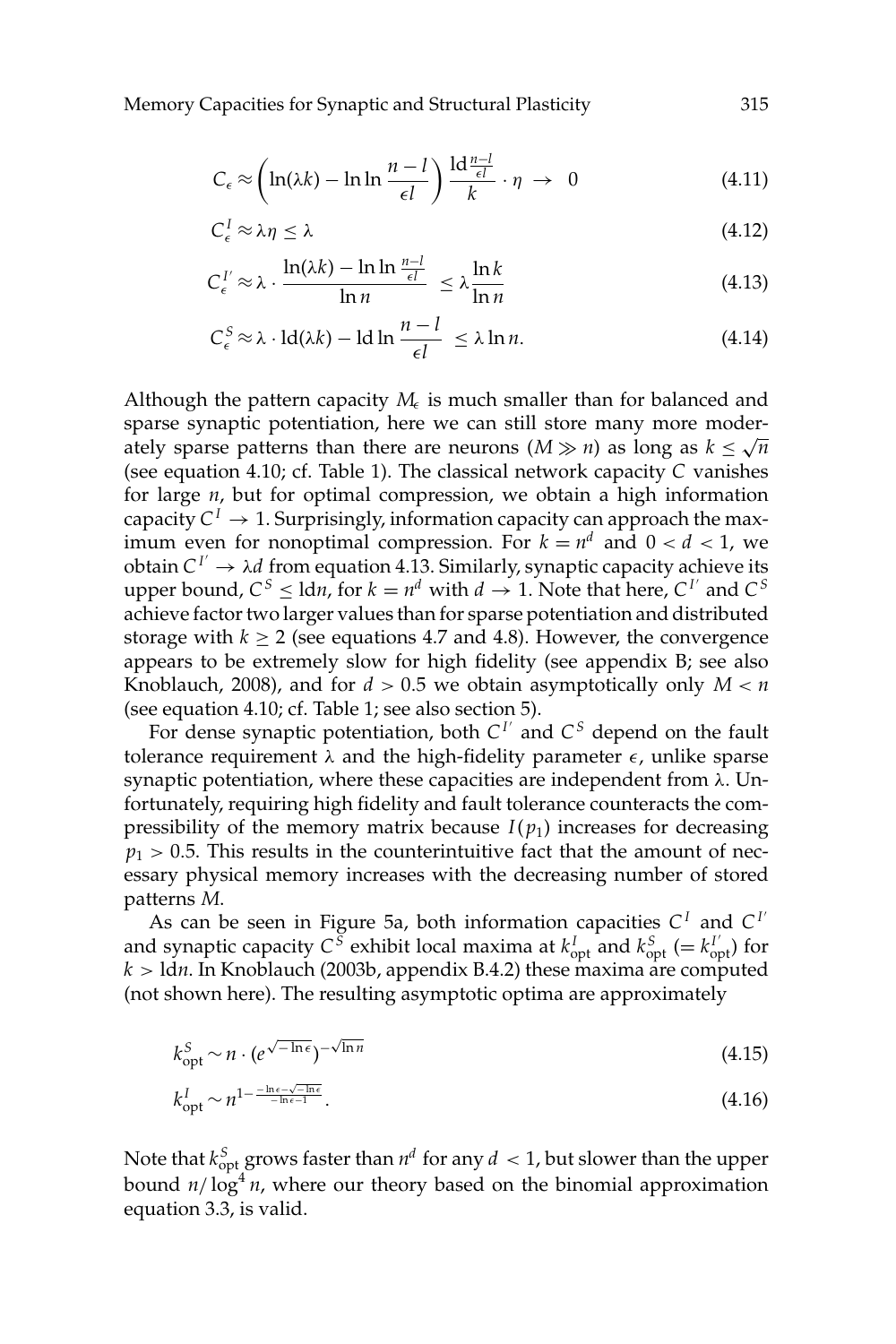For linear  $k = cm$  and  $l = dn$ , the binomial approximation is invalid, and we have to use alternative methods as described in appendix C. Here the Willshaw model can store only *M* ∼ log *m* pattern associations with vanishing storing capacities  $C, C^I, C^S \rightarrow 0$ . There are much better alternative models for this parameter regime. For example, the classical Hopfield model can store a much larger number of  $M = 0.14n$  nonsparse patterns resulting in 0.14 bits per (nonbinary) synapse (Hopfield, 1982; Amit et al., 1987a, 1987b). Thus, for nonsparse patterns, synapses with gradual weight states such as employed in the Hopfield model appear to make a big difference to binary clipped Hebbian learning, as in the Willshaw model.

**4.5 Remarks on Fault Tolerance and Attractor Shape.** How does increasing noise  $(1 - \lambda_{\kappa})$  in the query patterns  $\tilde{u}$  affect the number of storable patterns  $M_{\epsilon}$  and the other capacity measures ( $C_{\epsilon}$ ,  $C_{\epsilon}^{I}$ ,  $C_{\epsilon}^{S}$ ) for a given network size and pattern activity?<sup>3</sup> It is particularly simple to answer this question for pattern part retrieval where query patterns contain miss noise only ( $\kappa = 0$ ). Using equations 3.2 and 3.7, we can introduce the fraction of storable patterns as a function of the query noise  $\lambda$ ,

$$
m_{\lambda} := \frac{M_{\epsilon}(\lambda)}{M_{\epsilon}(1)} \approx \frac{\ln(1 - p_{1\epsilon}(\lambda))}{\ln(1 - p_{1\epsilon}(1))} \in (0; 1]
$$

$$
\begin{cases} \approx p_{1\epsilon}(1)^{(1-\lambda)/\lambda} \to 0, & p_{1\epsilon}(1) \to 0 \\ \to 1, & p_{1\epsilon}(1) \to 1 \end{cases},
$$
(4.17)

where we used  $ln(1 - p_{1\epsilon}) \approx -p_{1\epsilon}$  for  $p_{1\epsilon} \to 0$  and de l'Hôpital's rule for  $p_{1\epsilon} \rightarrow 1$ . The fraction of storable patterns with increasing fault tolerance differs markedly for the regimes of sparse, balanced, and dense synaptic potentiation (cf. sections 3.4, 4.3, and 4.4): Figure 7a shows that the decrease is steep for very sparse memory patterns and  $p_{1\epsilon} \rightarrow 0$  and shallow for moderately sparse patterns and  $p_{1\epsilon} \rightarrow 1$ . Thus, relatively large cell assemblies with  $k \gg \log n$  are much more robust against miss noise than small cell assemblies with  $k \leq \log n$  (cf. Table 1). The same conclusion is true for network capacity,  $C_{\epsilon}(\lambda) := m_{\lambda} \cdot C_{\epsilon}(1)$  (see equations 3.4 and 3.9).

Increasing fault tolerance or attractor size of a memory will decrease not only  $M_{\epsilon}$  but also  $p_{1\epsilon}$ . Therefore, the compressibility of the memory matrix also will change. In analogy to  $m_\lambda$  for  $M_\epsilon$ , we can compute the relative compressibility  $i_{\lambda}$  for  $C_{\epsilon}^{I}$ ,

$$
i_{\lambda} := \frac{I(p_{1\epsilon}(\lambda))}{I(p_{1\epsilon}(1))} \begin{cases} \approx p_{1\epsilon}(1)^{((1-\lambda)/\lambda)}/\lambda \to 0, & p_{1\epsilon}(1) \to 0 \\ \to 1/\lambda, & p_{1\epsilon}(1) \to 1 \end{cases},
$$
(4.18)

<sup>&</sup>lt;sup>3</sup>Note the difference between assessing fault tolerance for either a given memory load  $p_{1\epsilon}$  or given pattern activities  $k, l$ , since the former is a function of the latter.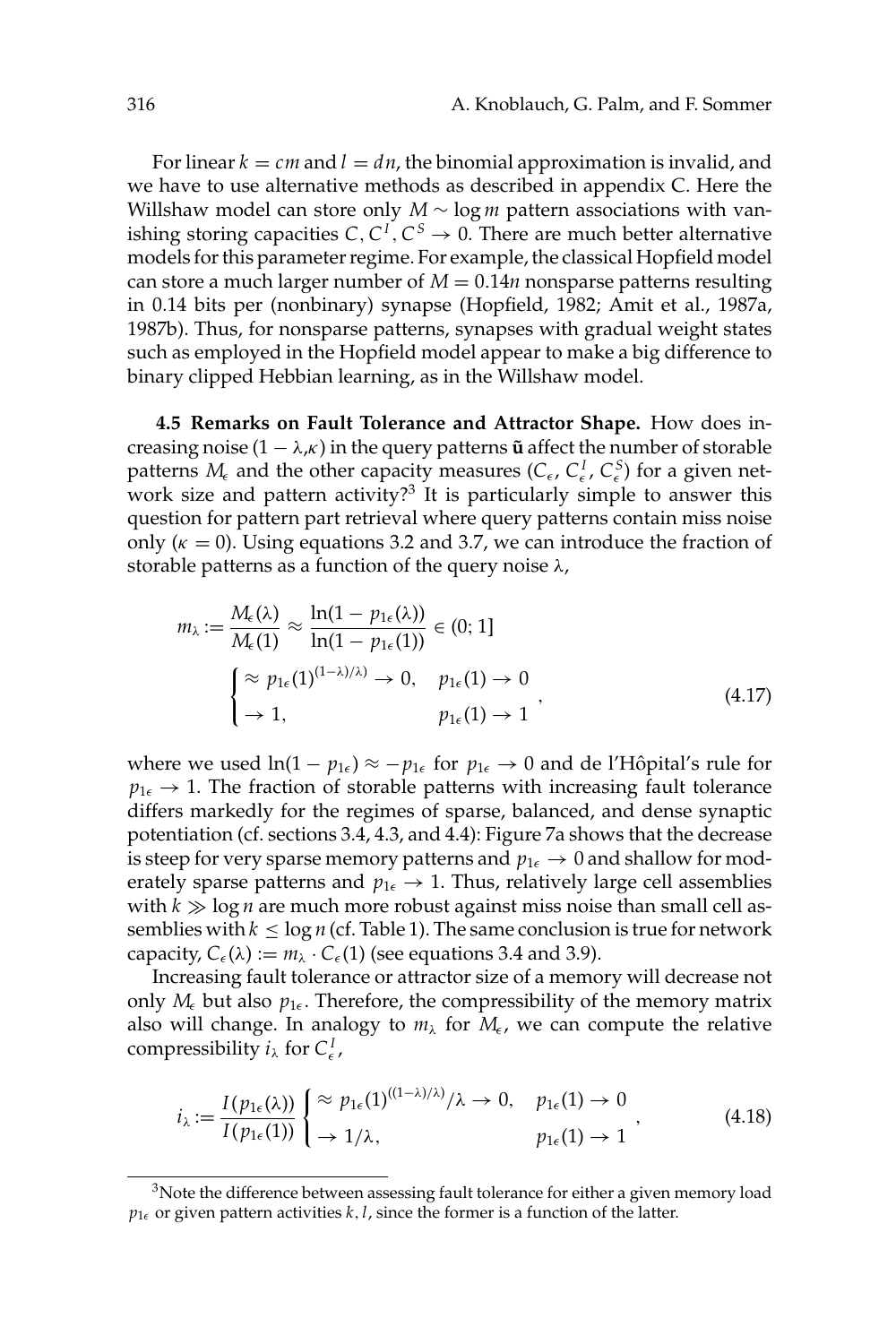

Figure 7: Impact of miss noise on the number of storable patterns and the compressibility of the memory matrix for different  $p_1$ . Query patterns  $\tilde{u}$  are assumed to contain  $\lambda k$  out of the *k* original ones, but no false ones ( $\kappa = 0$ ). Here  $p_1 := p_{1\epsilon}(1)$  is the maximal matrix load for  $\lambda = 1$  (see equation 3.7). (a) Fraction of storable patterns  $m_\lambda$  versus  $\lambda$  (see equation 4.17). (b) Relative compressibility *i*<sub>λ</sub> versus λ (see equation 4.18). (c) For all values of  $p_1$ , we have  $c_\lambda^I := m_\lambda / i_\lambda \approx \lambda$ (see equation 4.19). (d) The error  $f(\lambda, p_1) := c_{\lambda}^I - \lambda$  of approximating  $c_{\lambda}^I$  by  $\lambda$  is small ( $-0.02 < f < 0.06$ ) and even vanishes for  $p_1 \rightarrow 0$  and  $p_1 \rightarrow 1$ .

where we used  $I(p_1) \approx -p_1 \text{Id } p_1$  for  $p_{1\epsilon}(1) \rightarrow 0$  and de l'Hôpital's rule for  $p_{16}(1) \rightarrow 1$  (cf. Knoblauch, 2003b). The relative compressibility is depicted in Figure 7b. Note that always  $i_{\lambda} < 1$  for  $p_{1\epsilon}(1) < 0.5$ , but usually  $i_{\lambda} > 1$  for  $p_{16}(1) > 0.5$ . The latter occurs for dense potentiation and moderately (e.g., supralogarithmically) sparse address patterns (see Table 1) and implies the counterintuitive fact that although fewer patterns are stored, more physical memory is required. Thus, the dependence of information capacity on miss noise is

$$
c_{\lambda}^{I} := \frac{C_{\epsilon}^{I}(\lambda)}{C_{\epsilon}^{I}(1)} = \frac{m_{\lambda}}{i_{\lambda}} = \lambda + f(\lambda, p_{1\epsilon}(1)) \approx \lambda, \qquad (4.19)
$$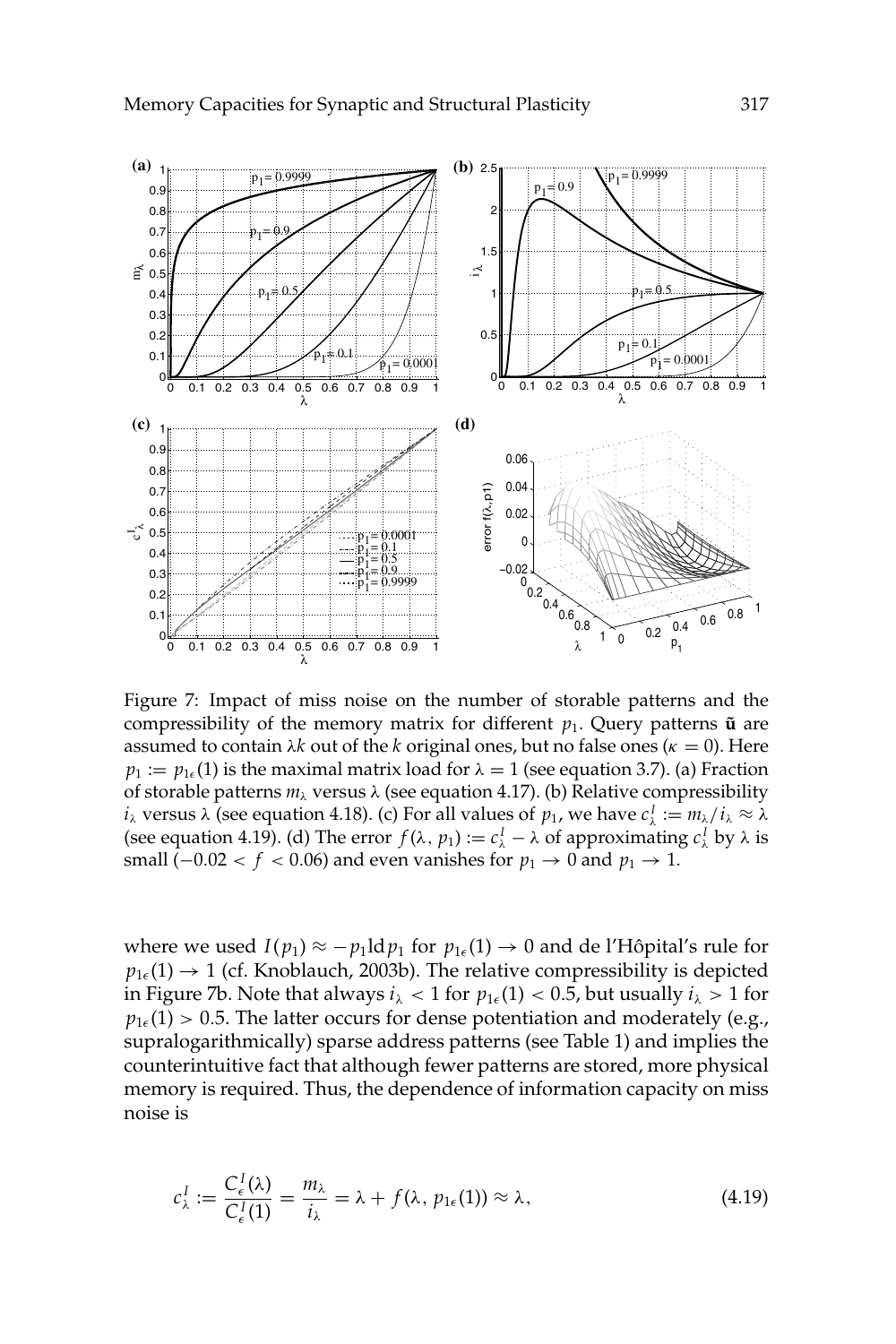for a small error function *f* with  $f \to 0$  for  $p_{1\epsilon} \to 0$  and  $p_{1\epsilon} \to 1$ . The plots of  $c_{\lambda}^{I}$  in Figure 7c reveal the surprising result that the relative decrease in information capacity is almost linear in  $\lambda$  in all the regimes of pattern sparsity. One can verify numerically that  $-0.02 < f(\lambda, p_1) < 0.06$  for  $\lambda, p_1 \in$ (0; 1) (see Figure 7d).

Similar considerations for the synaptic capacity  $C^S$  (that apply also to information capacity *C<sup>I</sup>* ) reveal that

$$
c_{\lambda}^{S} := \frac{C_{\epsilon}^{S}(\lambda)}{C_{\epsilon}^{S}(1)} = \frac{m_{\lambda} \min(p_{1\epsilon}(1), 1 - p_{1\epsilon}(1))}{\min(p_{1\epsilon}(\lambda), 1 - p_{1\epsilon}(\lambda))}
$$
  

$$
\approx \begin{cases} C_{\epsilon}^{S}(1), & p_{1\epsilon}(1) \to 0 \\ \lambda C_{\epsilon}^{S}(1), & p_{1\epsilon}(1) \to 1 \end{cases}
$$
(4.20)

It is remarkable that  $C^S$  is independent of  $\lambda$  for ultrasparse patterns with  $k/\log n \to 0$  and sparse potentiation  $p_{1\epsilon} \to 0$ . Thus, decreasing *M* from  $M = M_e(1)$  to  $M = M_e(\lambda)$  affects neither  $C^S$  nor  $C^I$ . Actually, for a single stored pattern,  $C^S = (\text{Id}_{\ell}^n)/((kl) \approx (\text{Id}_n)/k$  is identical to the upper bound of equation 4.8. Thus,  $C_{\epsilon}^{S}(\lambda)$  actually increases for  $\lambda \to 0$  (or  $\epsilon \to 0$ ).

A theoretical analysis including add noise ( $\kappa \ge 0$ ) is more difficult (cf. Palm & Sommer, 1996; Sommer & Palm, 1999; Knoblauch, 2003b). In numerical experiments, we have investigated retrieval quality as a function of miss noise ( $\lambda$  < 1) and add-noise ( $\kappa$  > 0) using exact expressions for retrieval errors  $p_{01}$  and  $p_{10}$  (see equations B.1 and B.2). For given network size (here  $m = n = 1000$  and sparsity level ( $k = l = 4, 10, 50, 100, 300$ ), the number of stored patterns *M* has been chosen such that for noiseless query patterns  $(\lambda = 1, \kappa = 0)$ , a high-fidelity criterion  $\epsilon \leq 0.01$  was fulfilled. Then we computed retrieval quality for noisy query patterns  $\tilde{u}$  with activity  $z := |\tilde{u}|$ . For *z*  $\leq$  *k*, queries were pattern parts (0  $\lt$   $\lambda \leq 1$ ,  $\kappa = 0$ ). For *z*  $> k$ , queries were supersets of the original address patterns ( $\lambda = 1, \kappa \ge 0$ ). The retrieval quality was measured by minimizing  $\epsilon^T := (T(k/n, p_{01}, p_{10}) - I(k/n))/I(k/n)$ with respect to the neuron threshold  $\Theta$ . Here  $\epsilon^T$  corresponds to the normalized information loss between retrieved and originally stored patterns, but using the Hamming distance based measure  $\epsilon$  as defined in section 3.2 leads qualitatively to the same results (see Knoblauch et al., 2008). Figure 8a shows for each noise level the retrieval quality and Figure 8b the optimal threshold.

These numerical experiments validate our theoretical results for pattern part retrieval (without add noise). For  $\lambda < 1$ , ultrasparse patterns (e.g., constant  $k = 4$ ) appear to be very vulnerable to miss noise (i.e.,  $\epsilon$  increases very steeply with decreasing  $\lambda$ ). In contrast, moderately sparse patterns (e.g.,  $k = 1000$  for  $n = 10,000$ ) are much more robust against miss noise (i.e., the increase of  $\epsilon$  is much weaker). On the other hand, our data also show that ultrasparse cell assemblies are very robust against add noise (i.e., the fidelity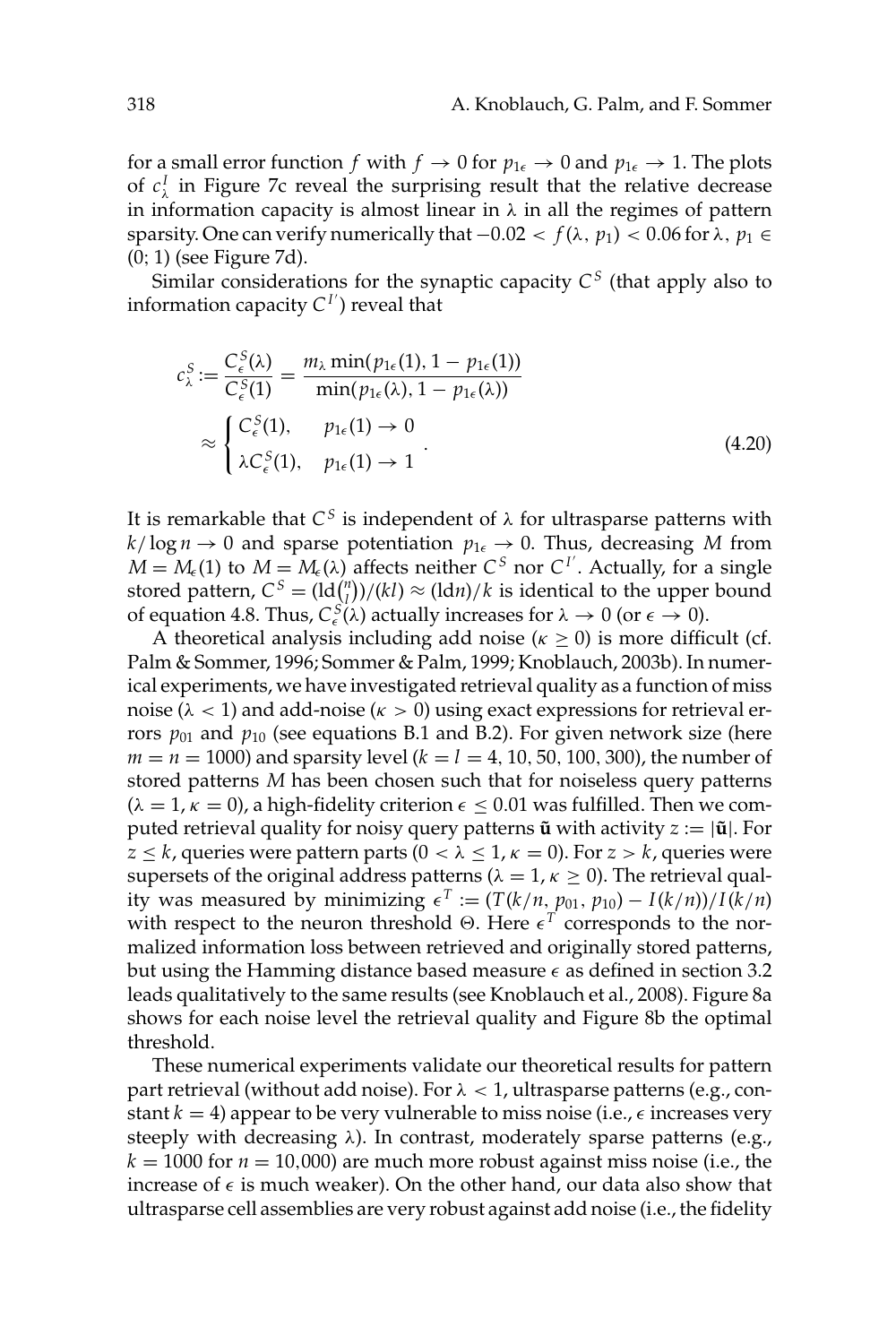

Figure 8: Impact of query noise on the retrieval quality of the Willshaw model for  $m = n = 1000$  neurons and different pattern activities  $k = l =$ 4, 10, 50, 100, 300 (increasing line thickness) storing *M* = 4928, 4791, 663, 207, 27 patterns in each case (corresponding to  $\epsilon = 0.01$  for noiseless queries). Data are computed from exact error probabilities (see equations B.1 and B.2). (a) Retrieval quality  $\epsilon^T := (T(k/n, p_{01}, p_{10}) - I(k/n))/I(k/n)$  as a function of query pattern activity  $z = (\lambda + \kappa)k$ . The queries were noiseless for  $z/k = 1$ , contained only miss noise for  $z/k < 1$  (i.e.,  $\lambda < 1$ ,  $\kappa = 0$ ), and contained only add noise for *z*/*k* > 1 (i.e.,  $\lambda = 1$ ,  $\kappa$  > 0). The threshold  $\Theta$  is chosen such that  $\epsilon^{T}(\lambda, \kappa)$  is minimized. (b) Optimal threshold  $\Theta_{opt}$  for minimal  $\epsilon^T$  shown in *a*. The plots for  $\epsilon$  instead of  $\epsilon^T$  are qualitatively the same (Knoblauch et al., 2008).

parameter  $\epsilon$  increases only relatively slowly with increasing add noise level  $\kappa$ ). In contrast, the large cell assemblies are quite vulnerable to add noise: Here  $\epsilon$  increases very steeply with  $\kappa$ . Our results show that the attractors around memories  $\mathbf{u}^{\mu}$  (i.e., the subspace of query patterns  $\tilde{\mathbf{u}}$  that map to  $v^{\mu}$ ) have only little similarity to spheres in Hamming space. Rather, for ultrasparse patterns  $(k/\log n \rightarrow 0)$ , attractors are elongated toward query patterns with more add noise than miss noise, whereas for moderately sparse patterns  $(k/\log n \rightarrow \infty)$ , attractors are elongated toward query patterns with more miss noise than add noise.

Figure 8b illustrates another important difference between sparse and dense synaptic potentiation corresponding to ultrasparse or moderately sparse activity. For ultrasparse patterns, the optimal threshold depends mainly on  $\lambda$ , but only very weakly on  $\kappa$ . In contrast, for moderately sparse patterns, the optimal threshold has a strong dependence on both  $\lambda$  and  $\kappa$ . As a consequence, in particular for biological systems, it may be much easier to implement the optimal threshold for retrieving ultrasparse patterns. In a noisy regime with  $\kappa \gg 0$ , it will be sufficient to simply choose a constant threshold identical to the assembly size,  $\Theta = k$ , assuming that information processing is usually accomplished with complete patterns,  $\lambda = 1$ . This bears in particular the possibility of activating superpositions of many different ultrasparse cell assemblies. Actually, a reasonable interpretation of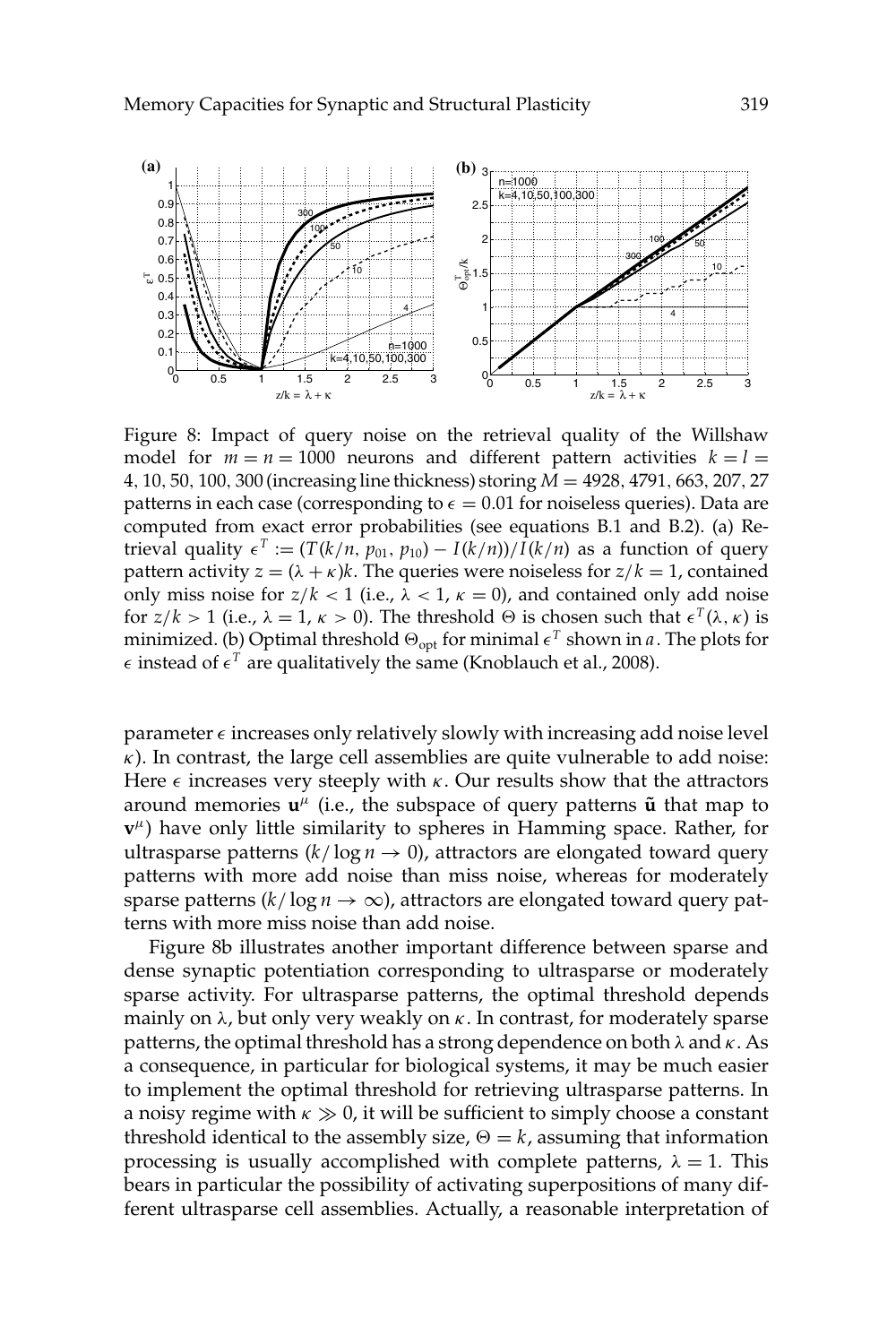seemingly random or spontaneous ongoing activity (Arieli, Sterkin, Grinvald, & Aertsen, 1996; Softky & Koch, 1993) would be that a large number of small cell assemblies or synfire chains (Abeles, 1982; Abeles, Bergman, Margalit, & Vaadia, 1993; Diesmann, Gewaltig, & Aertsen, 1999; Wennekers & Palm, 1996) are active at the same time, independent of each other.

### **5 Computational Complexity and Energy Requirements**

**5.1 Compressed and Uncompressed Willshaw Network.** So far we have been concerned with the storage capacity and fault tolerance of the Willshaw associative memory. Another important question is how fast the information can be retrieved for implementation on a sequential digital computer. To retrieve a pattern in the Willshaw model, we have to compute potentials  $x = \tilde{u}A$  and afterward apply a threshold on each component of **x**, that is, the retrieval time (or number of retrieval steps) is

$$
t_{\text{seq}}^{\text{W}} = z \cdot n + n \approx z n,\tag{5.1}
$$

where  $z := (\lambda + \kappa)k$  is the query pattern activity. Note that retrieval time is dominated by synaptic operations. Thus, our temporal measure also has an interpretation in terms of energy consumption. However, for this interpretation, it may be more relevant to consider only nonsilent synapses (see section 1.2 and Lennie, 2003; Laughlin & Sejnowski, 2003), which is captured by the following analysis for the "compressed" model.

Matrix compression (or eliminating silent synapses) in the sparse and dense connectivity regimes not only improves storage capacity but generally accelerates retrieval. For sparse connectivity with  $p_1 \rightarrow 0$ , the memory matrix **A** contains sparsely one-entries, and computing the potentials **x** requires only  $p_1 \cdot n$  steps per activated address neuron. Similarly, for dense connectivity with  $p_1 \rightarrow 1$ , we can compute the potentials by  $\mathbf{x} = \mathbf{z} - \mathbf{\tilde{u}}\mathbf{A}'$ where  $A' := 1 - A$  contains sparsely one-entries (see also Knoblauch, 2006). Thus, the retrieval time is

$$
t_{\text{seq}}^{\text{CW}} = c \cdot z \cdot n \cdot \min(p_1, 1 - p_1),\tag{5.2}
$$

where  $c$  is a (small) constant accounting for decompression of  $A$  (or  $A'$ ), keeping track of neurons selected by **A** (or **A** ) in a list, and finally applying the threshold to the neurons in that list (note that  $\sum n \min(p_1, 1 - p_1)$  may be  $\ll$  *n*). Obviously,  $t_{\rm seq}^{\rm cW}/t_{\rm seq}^{\rm W} \rightarrow 0$ , at least for sparse and dense potentiation with  $p_1 \rightarrow 0$  or  $p_1 \rightarrow 1$ . However, it may be unfair to compare the compressed to the uncompressed Willshaw model since the latter works in an optimal manner for  $p_1 = 0.5$ , where compression is not possible. Thus, we may want to compare the two models for different pattern sparseness *k*,*l*. Such an approach has been conducted by Knoblauch (2003b) showing that the compressed model is superior to the uncompressed even if one normalizes the amount of retrieved information to the totally stored information.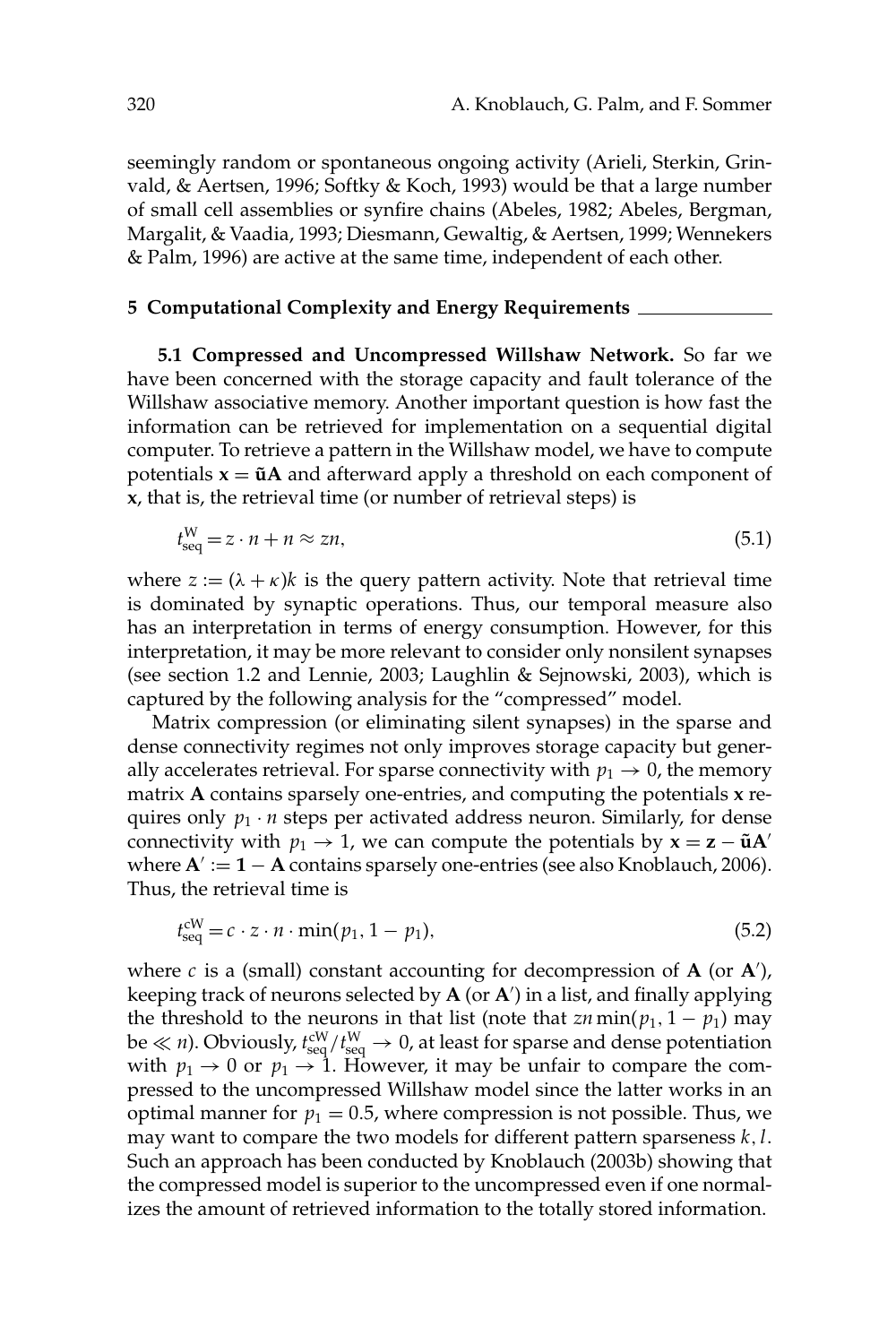Memory Capacities for Synaptic and Structural Plasticity 321

**5.2 Comparison to Look-Up Tables and "Grandmother Cell" Networks.** It has been pointed out that Willshaw associative memory can allow much faster access to stored pattern information than a simple look-up table (e.g., see Palm, 1987). A look-up table implementation of associative memory would require an  $M \times m$  matrix **U** for the address pattern vectors and an  $M \times n$  matrix **V** for the content patterns such that  $U_{\mu} = \mathbf{u}^{\mu}$  and  $V_{\mu} = \mathbf{v}^{\mu}$ for  $\mu = 1, \ldots, M$  (each matrix row corresponds to a pattern vector). We also refer to the look-up table as a *grandmother cell model* (or briefly grandmother model; cf. Knoblauch, 2005; Barlow, 1972) because its biological interpretation corresponds to a two-layer architecture where an intermediary population contains *M* neurons, one "grandmother" cell for each stored association (see section 2.3). Thus, grandmother cell  $\mu$  receives inputs via synapses corresponding to the  $\mu$ th row of **U**. A winner-takes-all dynamics activates only the most excited grandmother cell, which can activate the content population according to the corresponding synaptic row in **V**.

For naive retrieval using a query pattern  $\tilde{u}$ , one would compare  $\tilde{u}$  to each row of **U** and select the most similar  $\mathbf{u}^{\mu}$ . If each row of **U** contains  $k \ll m$  one-entries, we may represent each pattern by the (ordered) list of the positions (indices) of its one-entries. Then the retrieval takes only

$$
t_{\text{seq}}^{\text{nLUT}} = M \cdot (z + k). \tag{5.3}
$$

Then for  $M/n \to \infty$ , we indeed have  $t_{\rm seq}^{\rm nLUT}/t_{\rm seq}^{\rm W} \ge M/n \to \infty$ . Thus, the Willshaw model is more efficient than a naive look-up table if we store more patterns *M* than we have content neurons *n*.

However, in many cases, compressed look-up tables can be implemented more efficiently than the Willshaw model even for  $M \gg n$ . So far, by representing lists of one-entries for each pattern in the look-up table, we have essentially compressed the matrix rows. However, it turns out that compressing the columns is always more efficient (Knoblauch, 2005). If we optimally compress the columns of **U** (e.g., by Huffman or Golomb coding, similar to the compressed Willshaw model), then information capacity becomes  $C^I \rightarrow 1$  and a retrieval requires only

$$
t_{\text{seq}}^{\text{CLUT}} = c \cdot z \cdot M \cdot k/m \tag{5.4}
$$

steps. Compared with the compressed Willshaw model, this yields

$$
\nu := \frac{t_{\text{seq}}^{\text{clUT}}}{t_{\text{seq}}^{\text{clUT}}} \approx \frac{-\ln(1 - p_1)}{l \min(p_1, 1 - p_1)} \le \frac{-\ln(1 - p_{1\epsilon})}{l \min(p_{1\epsilon}, 1 - p_{1\epsilon})}
$$

$$
\rightarrow \begin{cases} 1/l, & p_{1\epsilon} \to 0 \\ \lambda \frac{k}{l} \frac{\ln(\lambda k) - \ln \ln \frac{n}{\epsilon l}}{\ln \frac{n}{\epsilon l}}, & p_{1\epsilon} \to 1, \end{cases}
$$
(5.5)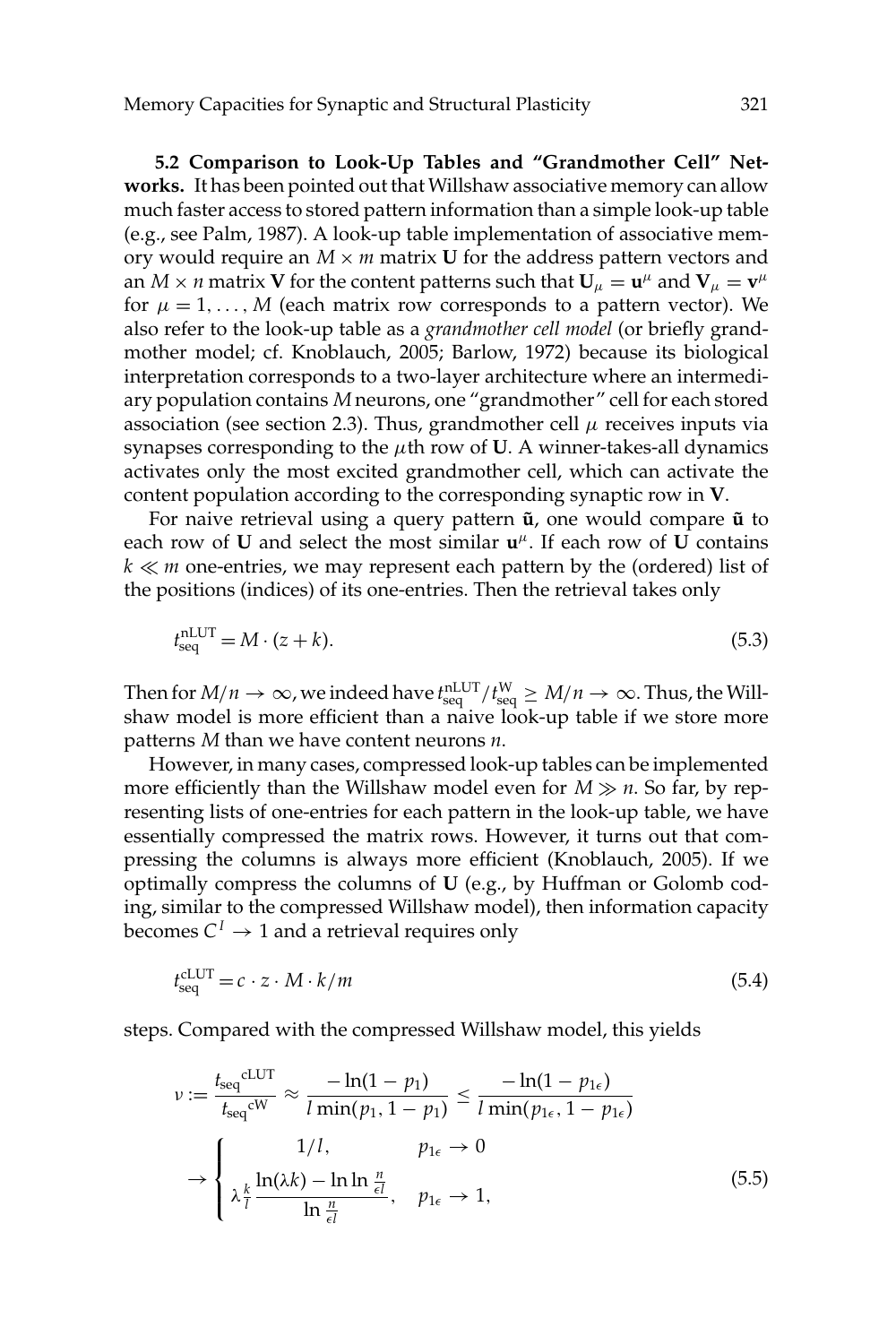where we used  $1 - p_{1\epsilon} \approx -\ln p_{1\epsilon}$  for  $p_{1\epsilon} \to 1$ . Remember from section 3.1 that the memory matrix is sparse ( $p_{1\epsilon} \to 0$ ), balanced ( $0 < \delta < p_{1\epsilon} < 1 - \delta$ ), or dense ( $p_{1\epsilon} \rightarrow 1$ ) for sublogarithmic, logarithmic, or supralogarithmic *k*(*n*). Thus, the Willshaw model performs worse than the grandmother model for most parameters. The Willshaw model is unequivocally superior only for asymmetric networks with large *k* and small *l*. If we require  $m = n$  and  $k = l$  (e.g., for autoassociation), the Willshaw model is superior with  $v \to \lambda d/(1-d)$  only for almost linear  $k = n^d$  with  $1/(1 + \lambda) < d < 1$ .

Look-up tables are also superior to distributed associative networks with respect to fault tolerance because they always find the exact nearest neighbor. In order to have a fair comparison with respect to fault tolerance, we can dilute the look-up tables by randomly erasing one-entries in matrix **U**. This will further accelerate retrieval in look-up tables and cut even the remaining parameter range where the Willshaw model is superior (Knoblauch et al., 2008). At least for asymmetric networks, there remains a narrow parameter range where the Willshaw model beats diluted look-up tables. This seems to be the case for large *m*, small *l*, *n*, and relatively small *k* (but still large enough with supralogarithmic  $k/\log n \to \infty$  to obtain dense potentiation).

**5.3 Parallel Implementations.** For full (i.e., synapse-) parallel hardware implementations (like brain tissue or VLSI chips; Chicca et al., 2003; Heittmann & Rückert, 2002), the retrieval time is  $O(1)$ , and the remaining constant is mainly determined by the hardware properties. Here the limiting resource is the connectivity (e.g., the number of nonsilent synapses), and our analysis so far can be applied again.

However, there are also neuron-parallel computers with reduced hardware connectivity. One big advantage of the Willshaw model is that there are obvious realizations for such architectures (Palm & Palm, 1991; Hammerstrom, 1990; Hammerstrom, Gao, Zhu, & Butts, 2006). For example, on a computer with *n* processors (one per neuron) and a common data bus shared by all processors, a retrieval takes time  $t_{\text{prl}}^{W} = z + 1$ . In comparison, a corresponding implementation of the grandmother model or a look-up table will require *M* processors and time  $t_{\text{prl}}$ <sup>LUT</sup> = *z* + log *M*. In particular for  $M \gg n$ , there is no obvious parallelization of look-up tables that would beat the Willshaw model.

In summary, both the Willshaw and the grandmother model are efficient  $(t_{\text{seq}}/M, t_{\text{prl}}/n \rightarrow 0)$  only for sparse address patterns. Nonsparse patterns require additionally a sparse recoding (or indexing) as is done in multi-index hashing (Greene et al., 1994). Although there are quite efficient computer implementations, it appears that distributed neural associative memories have only minor advantages over compressed look-up tables or multiindex hashing, at least for solving the best match problem on sequential computers. On particular parallel computers, the Willshaw model remains superior.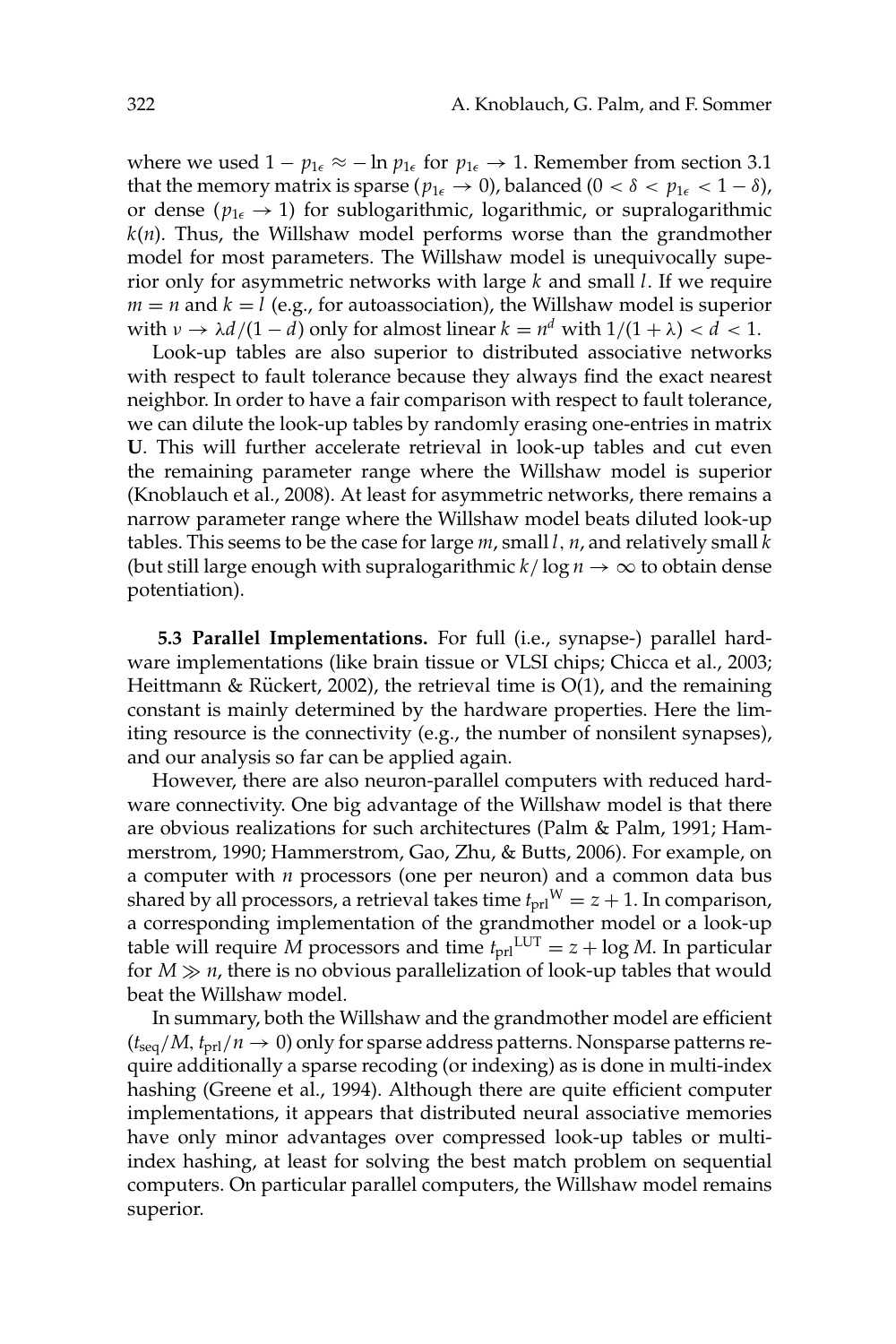#### **6 Summary and Discussion**

Neural associative memories are promising models for computations in the brain (Hebb, 1949; Anderson, 1968; Willshaw et al., 1969; Marr, 1969, 1971; Little, 1974; Gardner-Medwin, 1976; Braitenberg, 1978; Hopfield, 1982; Amari, 1989; Palm, 1990), as well as potentially useful in technical applications such as cluster analysis, speech and object recognition, or information retrieval in large databases (Kohonen, 1977; Bentz et al., 1989; Prager & Fallside, 1989; Greene et al., 1994; Knoblauch, 2005; Mu et al., 2006; Rehn & Sommer, 2006).

In this review, we have raised the question of how to evaluate the efficiency of associative memories, that is, how to quantify the achieved computation and the used resources. The common measure of efficiency is network capacity, that is, the amount of information per synapse that can be stored in a network of fixed structure (Willshaw et al., 1969; Palm, 1980, 1991; Amit et al., 1987a, 1987b; Nadal, 1991; Buckingham & Willshaw, 1992; Sommer & Palm, 1999; Bosch & Kurfess, 1998). Here we have argued that network capacity is biased because it disregards the entropy of the synapses and thus underestimates models with low synaptic entropy and overestimates models with high synaptic entropy. To account for the synaptic entropy, it was necessary to introduce information capacity, a new performance measure. Interestingly, network capacity and information capacity draw radically different pictures in what range associative memories work efficiently. For example, the Willshaw model is known to optimize the network capacity if the distribution of 0-synapses and 1-synapses is even and thus the synaptic entropy is maximal (Willshaw et al., 1969; Palm, 1980). In contrast, the Willshaw model reaches the optimum information capacity in regimes of small synaptic entropy if either almost all synapses remain silent (sparse potentiation with memory load  $p_1 \rightarrow 0$ ) or if almost all synapses are active (dense potentiation with memory load  $p_1 \rightarrow 1$ ). We have shown that the regimes of optimal information capacity that we discovered have direct practical implications. Specifically, we have constructed models of associative memory using mechanisms like Huffman or Golomb coding for synaptic compression, which can outperform their counterparts without matrix compression.

Further, the discovery of regimes in associative memories with high information capacity could be a key to understanding the computational function of the various types of structural plasticity in the brain. In structural plasticity, functionally irrelevant silent synapses are pruned and replaced by new synapses generated at other locations in the network. This process can lead to a sparsely connected neural network in which each synapse carries a large amount of information about previously learned patterns (Knoblauch, 2009). To quantify the effects of structural plasticity, we have introduced the definition of synaptic capacity, which measures the information stored per functionally necessary synapse (i.e., not counting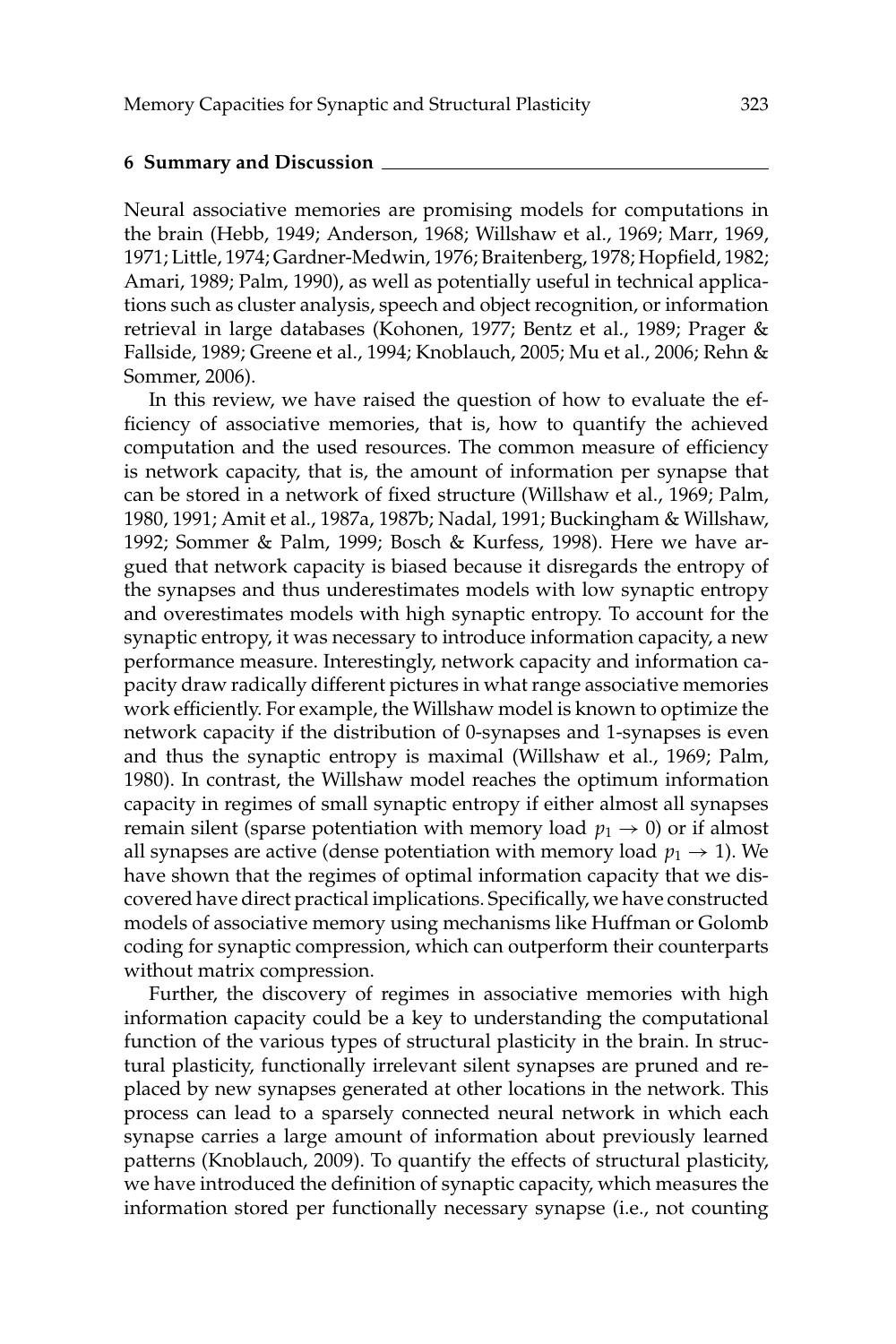silent synapses, which could be pruned). Our model analyses indicate that information capacity and synaptic capacity become optimal in the same regimes of operation. Thus, structural plasticity can be understood as a form of synaptic compression required to optimize information capacity in biological networks.

Although our new definitions of performance measures for associative memories are general, for practical reasons we had to restrict the model analysis to two simple yet interesting examples of associative memories. The simplest possible version is a linear associative memory in which learning corresponds to forming the correlation matrix of the data and retrieval corresponds to a matrix-vector multiplication (Kohonen, 1977). However, the efficiency of linear associative memories is very limited. The cross-talk can be predicted to set in if the stored patterns deviate from the principal components of the data, which will necessarily be the case if the number of stored patterns exceeds the dimension of the patterns. The Willshaw model is a feedforward neural network similar to the linear associative memory but much more efficient by any standards, because nonlinearities in the neural transfer function and in the superposition of memory traces keep the cross-talk small, even if the number of stored patterns scales almost with the square of the dimension of the patterns (Willshaw et al., 1969; Palm, 1980). Thus, we chose to analyze the Willshaw network. In addition, to compare neural associative memories to look-up tables (LUT), the classical structure for content-addressable memory in computer science, we also analyzed a two-layer extension of the Willshaw network with winner-take-all (WTA) activation in the hidden layer, which implements a look-up table.

Previous analyses of the Willshaw network revealed that network capacity is optimized in a regime in which stored patterns are sparse (the number of active units grows only logarithmically in the network size, *k* ∼ log *n*) and the number of stored patterns grows as  $n^2/(\log n)^2$  (Willshaw et al., 1969; Palm, 1980). However, these analyses determined the upper bound of the network capacity with the level of retrieval errors undefined. In practice, computations rely on a specific and guaranteed level of retrieval quality. Therefore, for fair and meaningful comparisons of the three definitions of storage capacity, network, and information and synaptic capacity, we had to develop new analytical procedures to quantify the different capacities at a defined level of retrieval errors.

The new analyses revealed three important new results. First, implicit in classical analyses, a high network capacity  $0 < C \leq \ln 2 \approx 0.69$  or  $0 < C \leq$  $1/e \ln 2 \approx 0.53$  is restricted to a very narrow range of logarithmic pattern sparseness (see section 3.4 and appendix D). Second, the information and synaptic capacities assume high values for quite wide ranges of pattern activities (see Figure 5). Third, the optimal regimes of information and synaptic capacities,  $C^I$  → 1 and  $C^S$  ~ log *n*, coincide but are distinct from the optimal regime for network capacity. For example, the information capacity has the minimum in the regime of optimal network capacity and assumes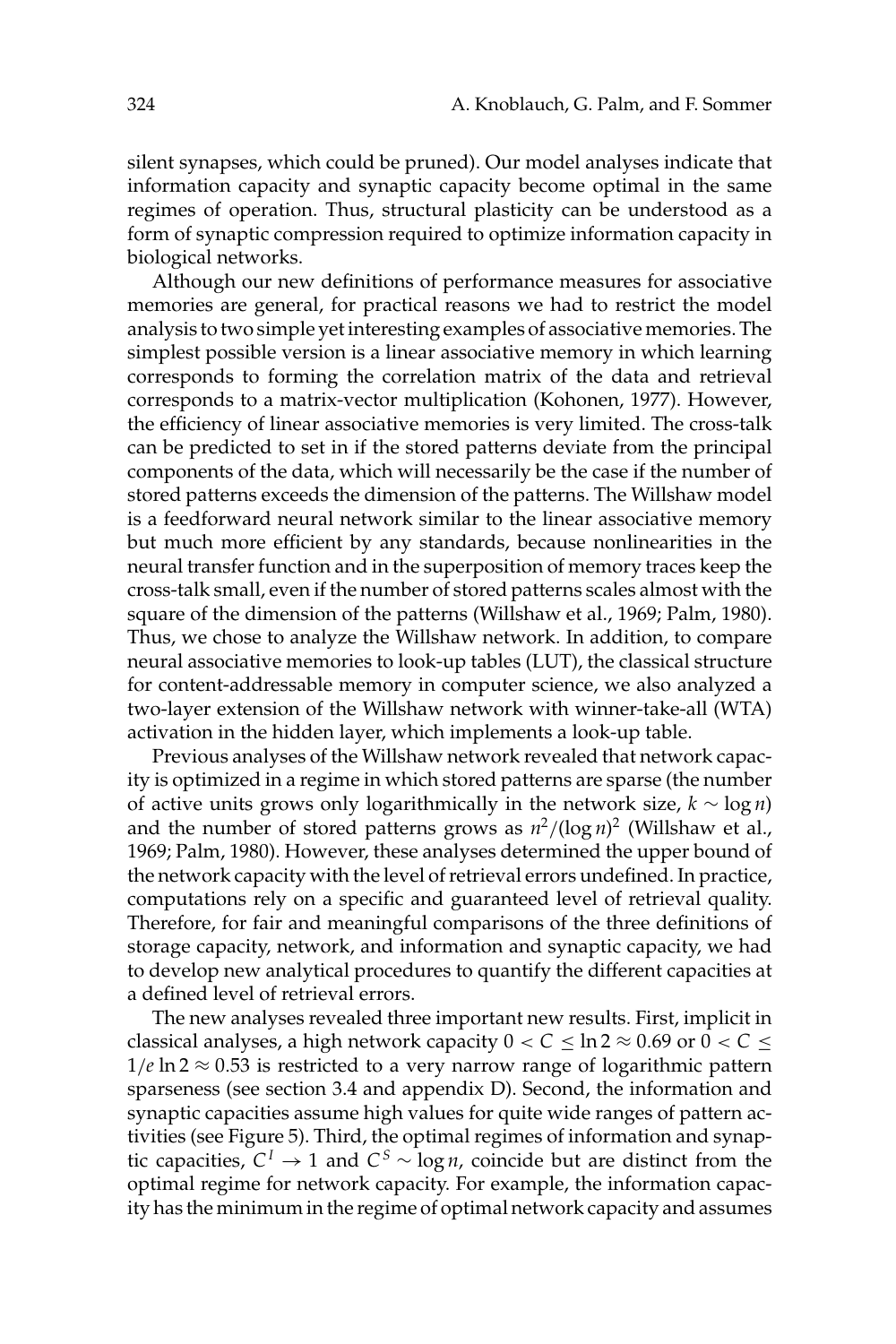the theoretical optimum  $C^I \rightarrow 1$  either for ultrasparse patterns  $k/\log n \rightarrow 0$ or for moderately sparse patterns  $k/\log n \to \infty$  (see Perez-Orive et al., 2002; Hahnloser, Kozhevnikov, & Fee, 2002; Quiroga, Reddy, Kreiman, Koch, & Fried, 2005; Waydo, Kraskov, Quiroga, Fried, & Koch, 2006, for experimental evidence supporting sparse representations in the brain).

In addition, the new analyses revealed how the robustness of contentaddressable memory against different types of noise in the address patterns varies in the different regimes of operation. While the effects of additional activity (add errors) and missing activity (miss errors) were quite balanced for log-sparse patterns (see Figure 8), the effects strongly varied with error type in the ultrasparse and moderately sparse regime. Specifically, the retrieval of ultrasparse patterns ( $k \ll \log n$ ) was robust against add errors in the address pattern but vulnerable to miss errors. The inverse relation was found for the retrieval of moderately sparse patterns. Thus, the ultrasparse regime could be of particular interest if a memory has to be recognized in superpositions of many patterns, whereas the moderately sparse regime allows completing a memory pattern from a small fragment.

The retrieval speed defined as the time (or number of computation steps) required to retrieve a pattern is another important performance measure for associative memory. Previous work has hypothesized that neural associative memory is an efficient means for information retrieval in the context of the best match problem (Minsky & Papert, 1969), even when implemented on conventional computers. For example, Palm (1987) has argued that distributed neural associative memory would have advantages over local representations such as in the LUT network. While this may hold true for plain (uncompressed) and parallel implementations (Hammerstrom, 1990; Palm & Palm, 1991; Knoblauch, 2003b; Chicca et al., 2003), we showed in section 5 that the compressed LUT network implemented on a sequential architecture outperforms the Willshaw network for almost all parameters (see equation 5.5). Asymptotically, sequential implementations of the singlelayer Willshaw model remain superior only for almost nonsparse patterns (*k* ∼ *nd* with d near 1) or if content patterns are much sparser than address patterns.

The neurobiological implications of the new efficient regimes we discovered in the Willshaw model (sparse and dense synaptic potentiation corresponding to ultrasparse and moderately sparse patterns) rely on two oversimplifications that need to be addressed in future work.

First, our analyses have assumed that learning starts in a fully connected network and is followed by a pruning phase, where the silent dispensable synapses can be pruned. Since neural networks of the brain have generally low connectivity at any time, this highly simplified model must be refined. Currently we investigate a more realistic model for cortical memory in which a low-capacity memory buffer network (e.g., the hippocampus) interacts with a high-capacity associative projection (e.g., a cortico-cortical synaptic connection), which is subject to structural plasticity. Pattern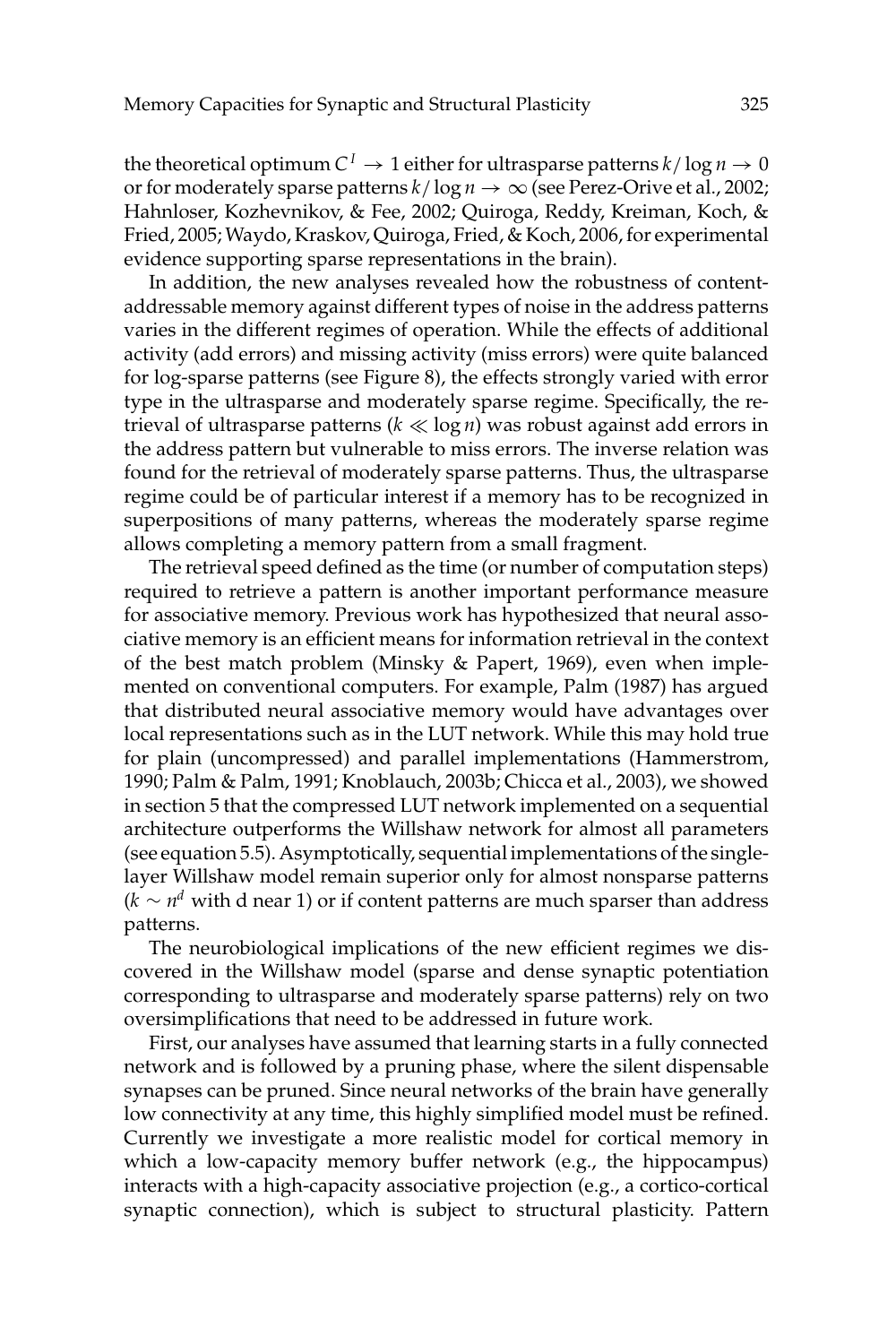associations are temporarily stored in the low-capacity buffer and repeatedly replayed to the high-capacity network. The combination of repetitive training, structural plasticity, and an adequate consolidation of activated synapses emulates a fully connected network equivalent to the model analyzed in this work, although the connectivity level in the cortical module is always low (Knoblauch, 2006, 2009).

Second, it needs to be explained how the regime of moderately sparse patterns with  $k/\log n \to \infty$  corresponding to dense synaptic potentiation with  $p_1 \rightarrow 1$  can be realized in realistic neuronal circuitry. This regime becomes efficient in terms of high synaptic capacity or few synaptic operations per retrieval but only if implemented with inhibitory neurons where the rare silent (0-)synapses are maintained and the large number of active (1-)synapses can be pruned (Knoblauch, 2006). The implementation of this regime is conceivable in brain structures that are dominated by inhibitory neurons (e.g., cerebellum, basal ganglia) and also by using specific types of inhibitory interneurons in cortical microcircuits.

### **Appendix A: Binary Channels**

The Shannon information *I*(*X*) of a binary random variable *X* on  $\Omega = \{0, 1\}$ with  $p := \text{pr}[X = 1]$  equals

$$
I(p) := -p \cdot \text{ld}p - (1 - p) \cdot \text{ld}(1 - p)
$$
  
\$\approx\$  $\begin{cases} -p \cdot \text{ld}p, & p \ll 0.5 \\ -(1 - p) \cdot \text{ld}(1 - p), & 1 - p \ll 0.5 \end{cases}$  (A.1)

(Shannon & Weaver, 1949; Cover & Thomas, 1991). Note the symmetry  $I(p) = I(1 - p)$ , and that  $I(p) \rightarrow 0$  for  $p \rightarrow 0$  (and  $p \rightarrow 1$ ). A binary memoryless channel is determined by the two error probabilities  $p_{01}$  (false one) and  $p_{10}$  (false zero). For two binary random variables *X* and *Y*, where *Y* is the result of transmitting *X* over the binary channel, we can write

$$
I(Y) = I_Y(p, p_{01}, p_{10}) := I (p (1 - p_{10}) + (1 - p) p_{01})
$$
 (A.2)

$$
I(Y|X) = I_{Y|X}(p, p_{01}, p_{10}) := p \cdot I(p_{10}) + (1 - p) \cdot I(p_{01})
$$
 (A.3)

$$
T(X; Y) = T(p, p_{01}, p_{10}) := I_Y(p, p_{01}, p_{10}) - I_{Y|X}(p, p_{01}, p_{10}).
$$
 (A.4)

For the analysis of pattern part retrieval in section 3.1, the case  $p_{10} = 0$  is of particular interest:

$$
T(p, p_{01}, 0) = I (p + p_{01} - pp_{01}) - (1 - p) \cdot I(p_{01})
$$
\n
$$
\leq I(p_{01}) + I'(p_{01}) \cdot (p(1 - p_{01})) - (1 - p) \cdot I(p_{01})
$$
\n
$$
= -p \cdot I(p_{01}). \tag{A.6}
$$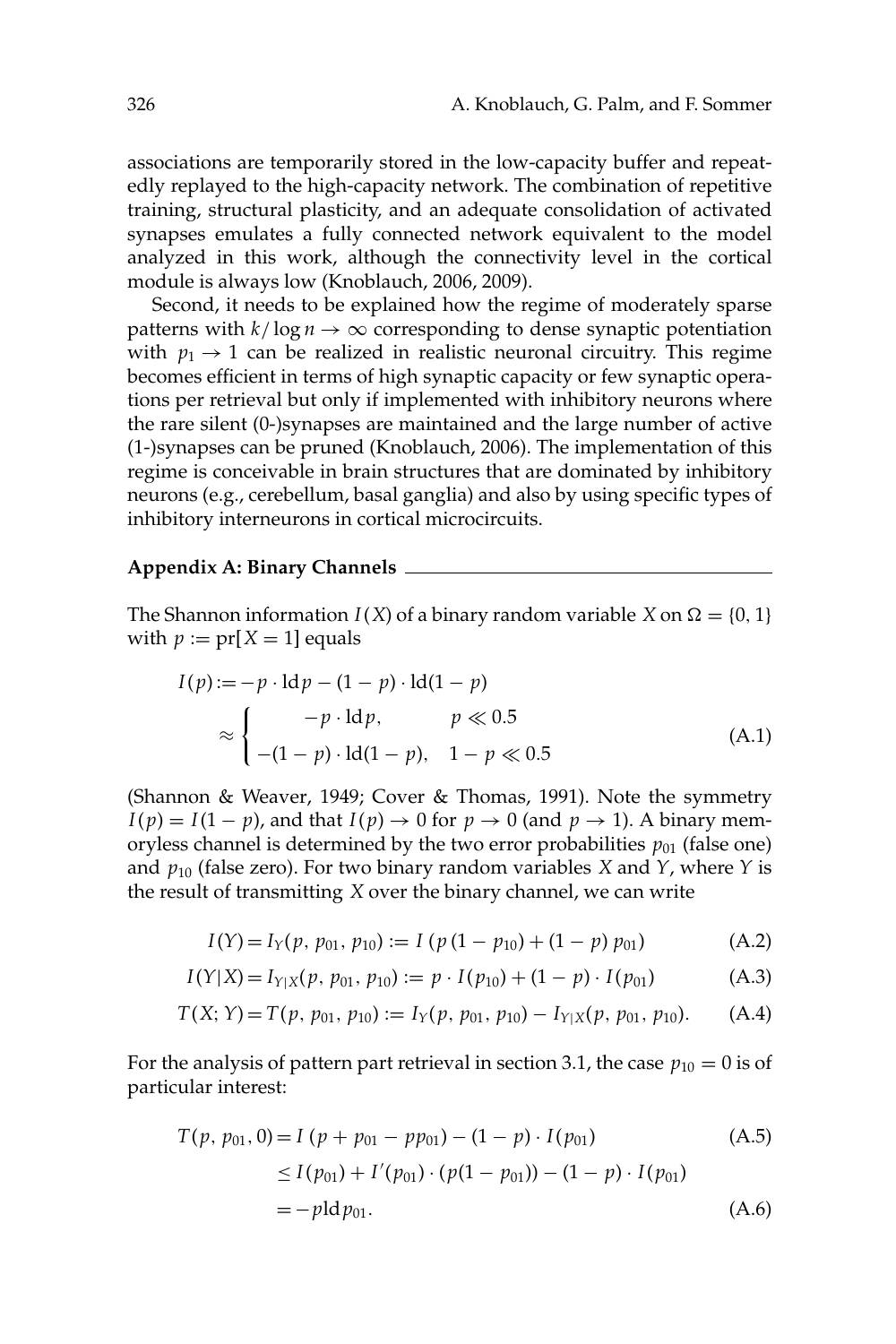For the upper bound, we have linearized *I* in  $p_{01}$  and used the convexity of  $I(p)$ —( $dI/dp$ )<sup>2</sup> =  $-1/(p(1-p)\ln 2)$  < 0. The upper bound becomes exact for  $p/p_{01} \rightarrow 0$ . For high fidelity, we are typically interested in  $p_{01} \ll p := l/n$ (see section 3.2). Thus, linearization of *I* in *p* yields a better upper bound,

$$
T(p_1, p_{01}, 0) \le I(p) + I'(p) \cdot (1 - p) \cdot p_{01} - (1 - p) \cdot I(p_{01}) \le I(p),
$$
\n(A.7)

where the approximations become exact in the limit  $p_{01}/p \rightarrow 0$ . For the relative error  $e_I$  of approximating  $T(p, p_{01}, p_{10})$  by  $I(p)$ , we can write

$$
e_{I} := \frac{I(p_{1}) - T(p_{1}, p_{01}, p_{10})}{I(p_{1})} \approx (1 - p_{1}) \frac{I(p_{01}) - I'(p_{1}) \cdot p_{01}}{I(p_{1})}
$$
  

$$
\approx \frac{I(p_{01})}{I(p_{1})} - \frac{p_{01}}{p_{1}},
$$
 (A.8)

where for the last approximation, we additionally assume  $p \ll 0.5$  and correspondingly  $1 - p \approx 1$ ,  $I(p) \approx -p \, \text{Id } p$ , and  $I'(p) \approx -\text{Id } p$ .

Applying these results to our analysis of the Willshaw model in section 3.2, using  $p := l/n \ll 0.5$  and  $p_{01} := \epsilon p$  for  $\epsilon \ll 1$ , we obtain

$$
e_I \le \frac{I(\epsilon \frac{I}{n})}{I(\frac{I}{n})} - \epsilon \approx \epsilon \cdot \frac{\mathrm{Id}\epsilon}{\mathrm{Id}(\frac{I}{n})} \approx \frac{I(\epsilon)}{-\mathrm{Id}(\frac{I}{n})} \le \begin{cases} I(\epsilon), & \text{in any case} \\ \epsilon, & \frac{I}{n} \le \epsilon \end{cases} (A.9)
$$

Note that typically sparse patterns with  $l/n \ll 1/100$  are used. Thus, requiring for example,  $\epsilon = 0.01$  implies that the relative error of approximating *T* by *I* in equation 3.10, is smaller than 1%.

### **Appendix B: Exact Retrieval Error Probabilities for Fixed Query Activity**

Our analysis so far used the binomial approximation, equation 3.3. Here we give the exact expressions for fixed query pattern activity, that is, when the query pattern  $\tilde{u}$  has exactly  $c := \lambda k$  correct one-entries from one of the address patterns  $\mathbf{u}^{\mu}$  and, additionally,  $f := \kappa k$  false one-entries ( $0 < \lambda \leq 1$ ,  $\kappa \geq 0$ ). Retrieving with threshold  $\Theta$ , the exact retrieval error probabilities  $p_{01} := \text{pr}(\hat{v}_i = 1 | \vec{v}_i^{\mu} = 0)$  of a false one-entry and  $p_{10} := \text{pr}(\hat{v}_i = 0 | v_i^{\mu} = 1)$  of a missing one-entry are

$$
p_{01}(\Theta) = \sum_{x=0}^{c+f} p_{\rm WP}(x; k, l, m, n, M-1, c+f)
$$
 (B.1)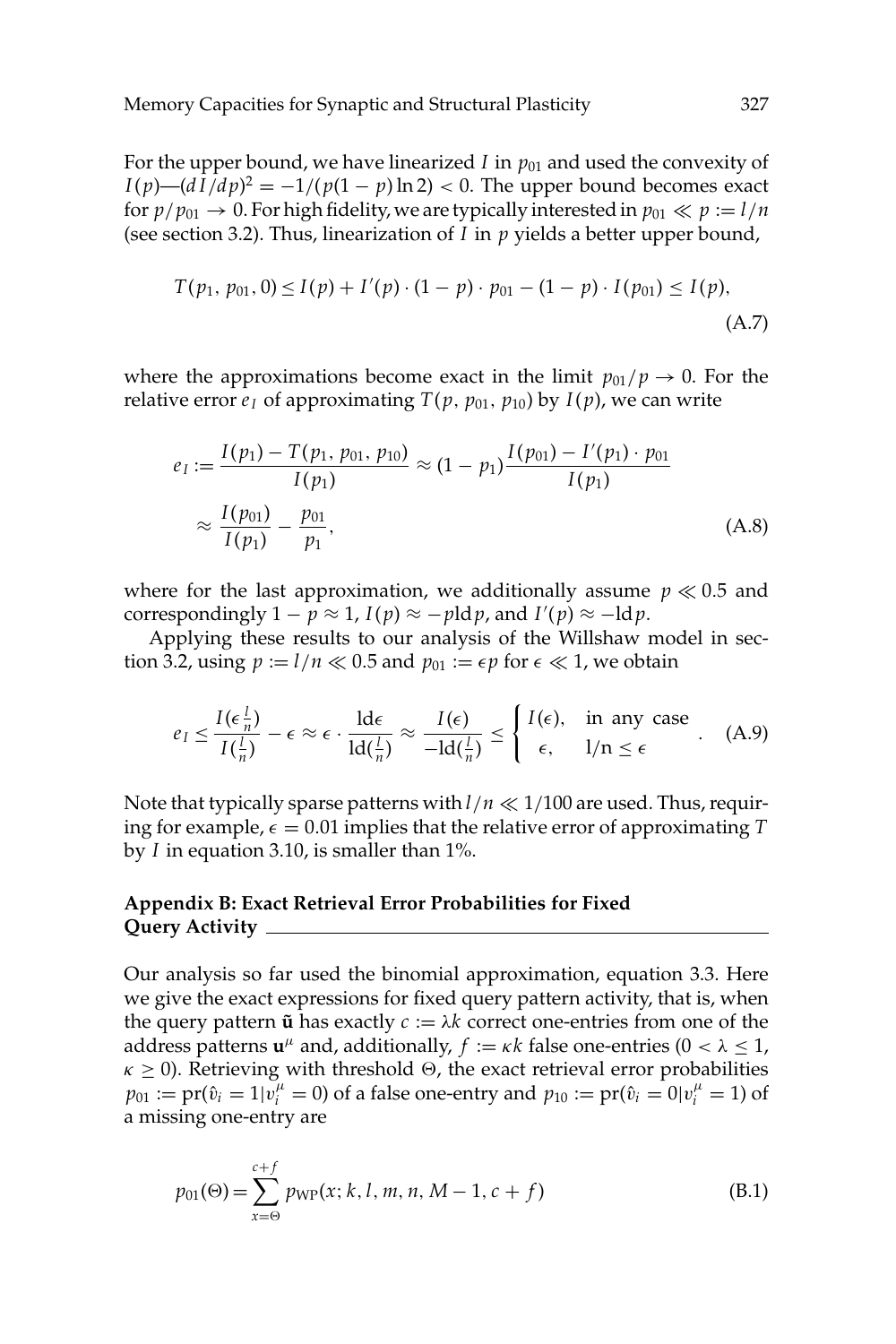$$
p_{10}(\Theta) = \sum_{x=c}^{\Theta-1} p_{\rm WP}(x-c; k, l, m, n, M-1, f), \qquad (B.2)
$$

where  $p_{WP}(x; k, l, m, n, M, z)$  is the distribution of dendritic potential *x* when stimulating with a random query pattern having exactly *z* one-entries and *m* − *z* zero entries (0 ≤ *x* ≤ *z*). It is

$$
p_{\text{WP}}(x; k, l, m, n, M, z)
$$
  
=  $\binom{z}{x} \sum_{s=0}^{x} (-1)^s \binom{x}{s} \left(1 - \frac{l}{n}(1 - B(m, k, s + z - x))\right)^M$  (B.3)

$$
\approx \binom{z}{x} \sum_{s=0}^{x} (-1)^s \binom{x}{s} \left( 1 - \frac{l}{n} \left( 1 - \left( 1 - \frac{k}{m} \right)^{s+z-x} \right) \right)^M \tag{B.4}
$$

$$
= \sum_{i=0}^{M} p_B(i; M, l/n) p_B(x; z, 1 - (1 - k/m)^i), \tag{B.5}
$$

where we used  $B(a, b, c) := {a-b \choose c} / {a \choose c} = \prod_{i=0}^{c-1} (a - b - i) / (a - i)$  and the binomial probability  $p_B(x; N, P) := {N \choose x} P^x (1 - P)^{N-x}$ . Equation B.3 is exact for fixed address pattern activity, that is, if each address pattern  $\mathbf{u}^{\mu}$  has exactly *k* one-entries and has been found by Knoblauch (2008), generalizing a previous approach of Palm (1980) for the particular case of zero noise  $(c = k, f = 0)$ . The approximations, equations B.4 and B.5, would be exact for random address pattern activity, that is, if  $u_i^{\mu}$  is one with probability  $k/m$ (but still fixed *c*, *f* ). Equation B.5 averages over the so-called unit-usage (the number of patterns a given content neuron belongs to) and has been found by Buckingham and Willshaw (1992) and Buckingham (1991). The transformation to equation B.4 has been found by Sommer and Palm (1999). Equations B.3 and B.4 are numerically efficient to evaluate for low query pattern activity  $c + f$ , whereas equation B.5 is efficient for a few stored patterns *M*. The distinction between fixed and random address pattern activity,  $|u^{\mu}|$ , is of minor interest for moderately large networks, because then equations B.3 to B.5 yield very similar values (Knoblauch, 2006, 2008). However, the distinction between fixed and random query pattern activity, |**u˜**|, remains important even for large networks (see appendix D).

For the particular case of pattern part retrieval,  $c = \lambda k$  and  $f = 0$ , we can use the Willshaw threshold  $\Theta = \lambda k$ , and the error probabilities are  $p_{10} = 0$ and

$$
p_{01} = \sum_{s=0}^{\lambda k} (-1)^s { \lambda k \choose s} \left[ 1 - \frac{l}{n} (1 - B(m, k, s)) \right]^{M-1}
$$
 (B.6)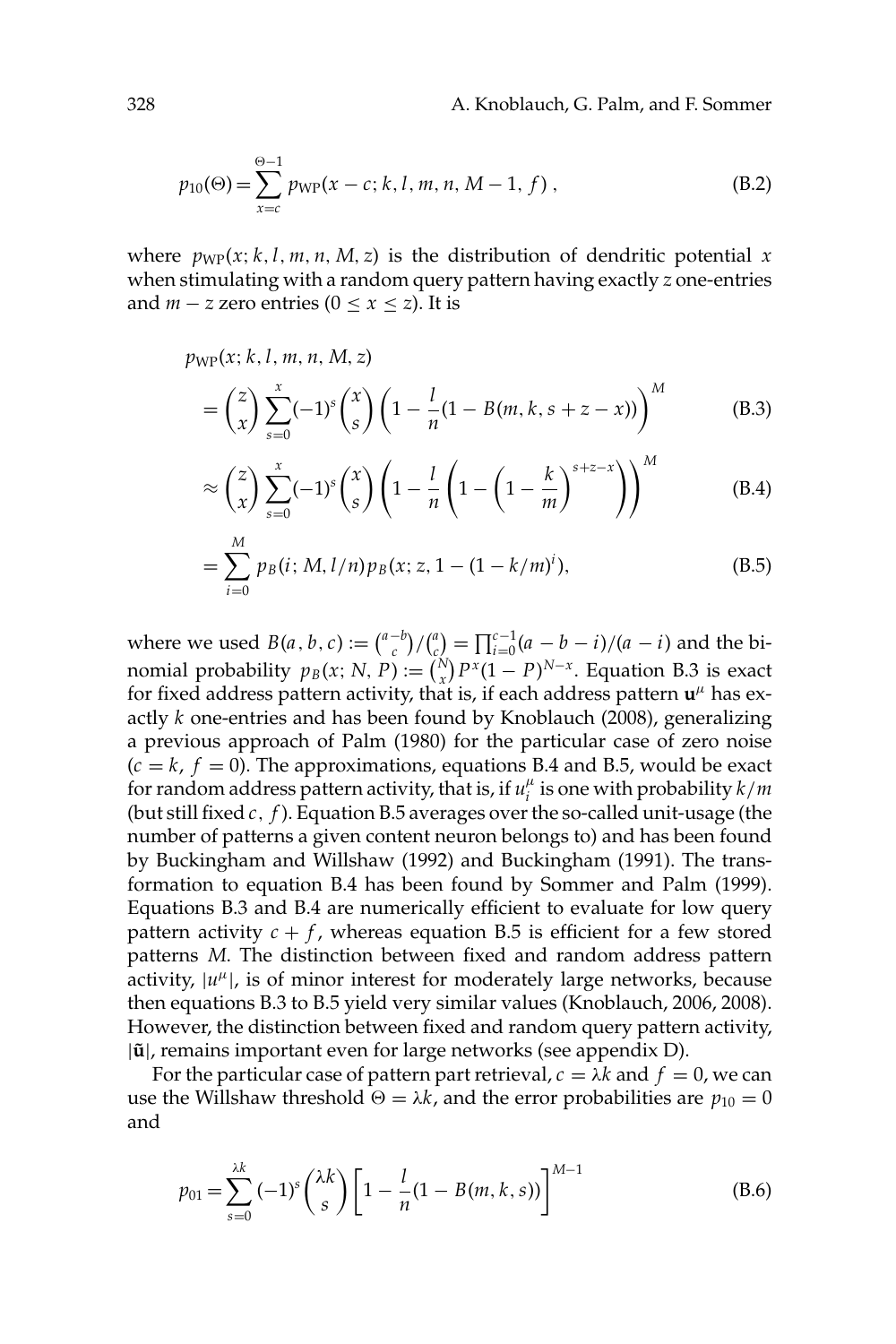

Figure 9: Approximation quality of our analysis in sections 3 and 4 based on equation 3.3 for  $m = n$ ,  $k = l$ , high-fidelity parameter  $\epsilon = 0.01$ , when addressing with half address patterns ( $\lambda = 0.5$ ,  $\kappa = 0$ ). (a) Relative approximation quality of the pattern capacity  $M_e/M_e^{\text{approx}}$  as a function of neuron number *n*. The exact value  $\dot{M}_{\epsilon}$  is computed as in Table 2 and the approximation  $M_{\epsilon}^{\text{approx}}$  is computed from equation 3.8. The different lines correspond to different pattern activities  $k(n) = 4$ , ld*n*,  $\sqrt{n}$ ,  $n^{2/3}$ ,  $n^{3/4}$ ,  $n/4$ ,  $n/2$  (increasing line thickness; alternation of solid and dashed lines). Approximation quality for network capacity  $C_{\epsilon}$  is qualitatively the same. (b) Relative approximation quality similar to *a*, but for the information capacity  $C_{\epsilon}^I$ .  $C^{I,approx}$  is computed from equation 4.1. Approximation quality for the synaptic capacity  $C_{\epsilon}^S$  is qualitatively the same.

$$
\approx \sum_{s=0}^{\lambda k} (-1)^s \binom{\lambda k}{s} \left[ 1 - \frac{l}{n} (1 - (1 - k/m)^s) \right]^{M-1}
$$
 (B.7)

$$
= \sum_{i=0}^{M-1} p_B(i; M-1, l/n)(1 - (1 - k/m)^i)^{\lambda k}
$$
 (B.8)

$$
\geq p_1^{\lambda k} \tag{B.9}
$$

Here equations B.6 to B.8 correspond to equations B.3 to B.5, and the bound corresponds to the binomial approximation, equation 3.3. Knoblauch (2007, 2008) shows that this lower bound becomes tight at least for  $k \sim O(n/\log^4 n)$ or, for  $m = n$ ,  $k = l$ , already for  $k \sim O(n/\log^2 n)$ . Thus, our theory based on the binomial approximation, equation 3.3, becomes exact for virtually any sublinear *k*(*n*).

We have validated these results in extensive numerical experiments, which can be found in Knoblauch (2006, 2008) and Knoblauch et al. (2008). Table 2 shows some exact results when addressing with half patterns  $(\lambda = 0.5, \kappa = 0)$ . Figure 9 plots the quality of the binomial approximation, equation 3.3, for pattern capacity *M* and information capacity *C<sup>I</sup>* for different sparsity levels and increasing network size  $n \to \infty$ .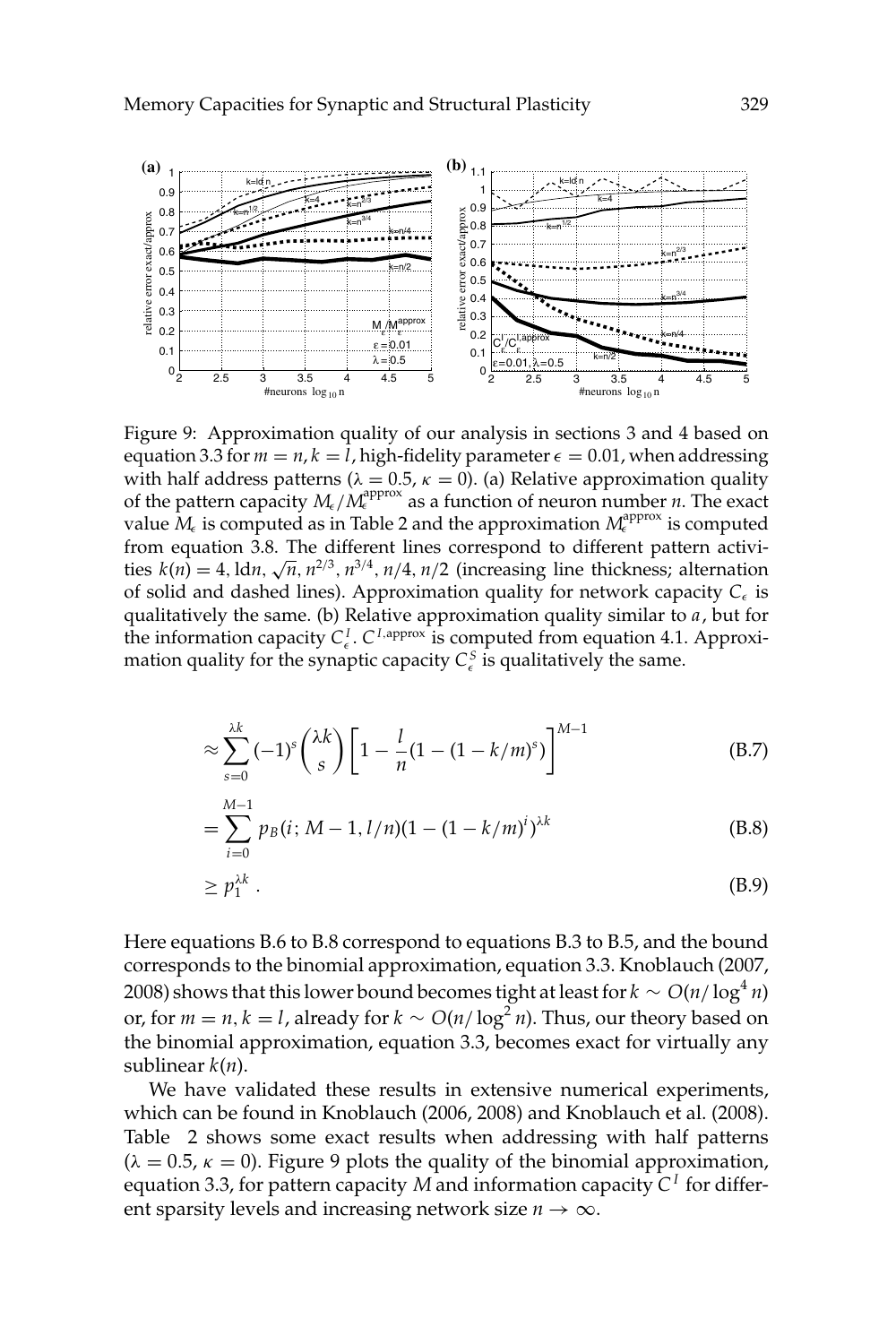| I<br>l<br>$l = n$ , $k = l$<br>i |                                                                |
|----------------------------------|----------------------------------------------------------------|
| I                                | $\frac{1}{k}$                                                  |
|                                  | $\overline{\phantom{a}}$<br>֠<br>$\overline{\phantom{a}}$<br>I |
|                                  |                                                                |
|                                  |                                                                |
|                                  |                                                                |

| 12500<br>0.138863<br>0.016677<br>185909<br>0.907202<br>1.088783<br>224<br>119800<br>0.098333<br>0.149156<br>1.078028<br>0.03239<br>2239454<br>1.254089<br>1357<br>5454<br>3.74445<br>0.00117<br>0.322324<br>0.22475<br>0.1937<br>135,216<br>0.021308<br>0.157467<br>5000<br>410162<br>1,120799<br>0.211598<br>1.895062<br>737<br>2509<br>0.852483<br>0.028186<br>1.004581<br>0.310883<br>0.169994<br>0.248317<br>$\frac{14}{1}$<br>40294<br>134520<br>0.002531<br>3.414622<br>1,93367<br>33,561<br>0.164436<br>100<br>2500<br>0.24775<br>130517<br>$\overline{464}$<br>0.004430<br>1.185759<br>17013<br>1.745907<br>11,614<br>3.165234<br>1.938451<br>0.136076<br>1371<br>0.05876<br>0.301034<br>0.25879<br>0.19854<br>0.03662<br>0.70320<br>0.12407<br>0.030659<br>1.289919<br>0.152057<br>1.150634<br>292<br>046564<br>1250<br>3985<br>0.189566<br>0.628296<br>736<br>0.183161<br>1.007427<br>2.915938<br>31481<br>0.23462<br>0.916887<br>7082<br>0.11487<br>1.575533<br>1.007752<br>0.191142<br>500<br>1.166369<br>0.239663<br>0.891863<br>0.175765<br>0.476765<br>015425<br>1.272803<br>6825<br>0.162795<br>310<br>1,435923<br>0.038121<br>.009820<br>2122<br>159<br>1.061067<br>104483<br>1.58643<br>95<br>0.358847<br>156<br>0.042898<br>0.181323<br>315<br>1578<br>32<br>0.160997<br>100<br>0.097348<br>250<br>0.024522<br>011749<br>1.257522<br>0.864564<br><b>P</b> <sub>2</sub><br>0.344860<br>0.210461<br>0.159572<br>1.071901<br>$\mathcal{E}$<br>.337024<br>1.126214<br>0.050885<br>.136318<br>1.152895<br>530<br>.150986<br>1.092952<br>0.275016<br>125<br>$\overline{z}$<br>0.178703<br>1,239855<br>0.216708<br>0.863820<br>R<br>294<br>1.347634<br>081497<br>037970<br>.013581<br>2.087170<br>102<br>0.067368<br>0.790925<br>50<br>0.63284<br>0.177726<br>.016080<br>.755475<br>.087255<br>1.174203<br>$\mathcal{E}$<br>0.120686<br>140982<br>0.430356<br>34<br>086933<br>191892<br>$\mathbb{Z}$<br>067490<br>1.213911<br>0.166347<br>0.177045<br>0.781248<br>0.134642<br>0.506227<br>0.083180<br>ನಿ<br>$\Box$<br>0.079104<br>1.093667<br>0.092180<br>0.081660<br>0.194163<br>0.079241<br>1.016734<br>189510<br>ನ<br>.501279<br>$= n^{2/3}$<br>$= n/4$<br>$=$ $\frac{1}{4}$ | II | 100 | 200 | 500 | 1000 | 2000 | 5000 | 10,000 | 20,000 | 50,000 | 100,000  |
|---------------------------------------------------------------------------------------------------------------------------------------------------------------------------------------------------------------------------------------------------------------------------------------------------------------------------------------------------------------------------------------------------------------------------------------------------------------------------------------------------------------------------------------------------------------------------------------------------------------------------------------------------------------------------------------------------------------------------------------------------------------------------------------------------------------------------------------------------------------------------------------------------------------------------------------------------------------------------------------------------------------------------------------------------------------------------------------------------------------------------------------------------------------------------------------------------------------------------------------------------------------------------------------------------------------------------------------------------------------------------------------------------------------------------------------------------------------------------------------------------------------------------------------------------------------------------------------------------------------------------------------------------------------------------------------------------------------------------------------------------------------------------------------------------------------------------------------------------------------------------------------------------------------------------------------------------------------------------------------------------------------------------------------------------------------------------------------------------------------------------------------------------------------------------------------------|----|-----|-----|-----|------|------|------|--------|--------|--------|----------|
|                                                                                                                                                                                                                                                                                                                                                                                                                                                                                                                                                                                                                                                                                                                                                                                                                                                                                                                                                                                                                                                                                                                                                                                                                                                                                                                                                                                                                                                                                                                                                                                                                                                                                                                                                                                                                                                                                                                                                                                                                                                                                                                                                                                             |    |     |     |     |      |      |      |        |        |        |          |
|                                                                                                                                                                                                                                                                                                                                                                                                                                                                                                                                                                                                                                                                                                                                                                                                                                                                                                                                                                                                                                                                                                                                                                                                                                                                                                                                                                                                                                                                                                                                                                                                                                                                                                                                                                                                                                                                                                                                                                                                                                                                                                                                                                                             |    |     |     |     |      |      |      |        |        |        | 386,157  |
|                                                                                                                                                                                                                                                                                                                                                                                                                                                                                                                                                                                                                                                                                                                                                                                                                                                                                                                                                                                                                                                                                                                                                                                                                                                                                                                                                                                                                                                                                                                                                                                                                                                                                                                                                                                                                                                                                                                                                                                                                                                                                                                                                                                             |    |     |     |     |      |      |      |        |        |        | 1.002467 |
|                                                                                                                                                                                                                                                                                                                                                                                                                                                                                                                                                                                                                                                                                                                                                                                                                                                                                                                                                                                                                                                                                                                                                                                                                                                                                                                                                                                                                                                                                                                                                                                                                                                                                                                                                                                                                                                                                                                                                                                                                                                                                                                                                                                             |    |     |     |     |      |      |      |        |        |        | 1.330003 |
|                                                                                                                                                                                                                                                                                                                                                                                                                                                                                                                                                                                                                                                                                                                                                                                                                                                                                                                                                                                                                                                                                                                                                                                                                                                                                                                                                                                                                                                                                                                                                                                                                                                                                                                                                                                                                                                                                                                                                                                                                                                                                                                                                                                             |    |     |     |     |      |      |      |        |        |        | 3.99407  |
|                                                                                                                                                                                                                                                                                                                                                                                                                                                                                                                                                                                                                                                                                                                                                                                                                                                                                                                                                                                                                                                                                                                                                                                                                                                                                                                                                                                                                                                                                                                                                                                                                                                                                                                                                                                                                                                                                                                                                                                                                                                                                                                                                                                             |    |     |     |     |      |      |      |        |        |        |          |
|                                                                                                                                                                                                                                                                                                                                                                                                                                                                                                                                                                                                                                                                                                                                                                                                                                                                                                                                                                                                                                                                                                                                                                                                                                                                                                                                                                                                                                                                                                                                                                                                                                                                                                                                                                                                                                                                                                                                                                                                                                                                                                                                                                                             |    |     |     |     |      |      |      |        |        |        | 8958499  |
|                                                                                                                                                                                                                                                                                                                                                                                                                                                                                                                                                                                                                                                                                                                                                                                                                                                                                                                                                                                                                                                                                                                                                                                                                                                                                                                                                                                                                                                                                                                                                                                                                                                                                                                                                                                                                                                                                                                                                                                                                                                                                                                                                                                             |    |     |     |     |      |      |      |        |        |        | 0.211443 |
|                                                                                                                                                                                                                                                                                                                                                                                                                                                                                                                                                                                                                                                                                                                                                                                                                                                                                                                                                                                                                                                                                                                                                                                                                                                                                                                                                                                                                                                                                                                                                                                                                                                                                                                                                                                                                                                                                                                                                                                                                                                                                                                                                                                             |    |     |     |     |      |      |      |        |        |        | 1.27294  |
|                                                                                                                                                                                                                                                                                                                                                                                                                                                                                                                                                                                                                                                                                                                                                                                                                                                                                                                                                                                                                                                                                                                                                                                                                                                                                                                                                                                                                                                                                                                                                                                                                                                                                                                                                                                                                                                                                                                                                                                                                                                                                                                                                                                             |    |     |     |     |      |      |      |        |        |        | 1.92697  |
|                                                                                                                                                                                                                                                                                                                                                                                                                                                                                                                                                                                                                                                                                                                                                                                                                                                                                                                                                                                                                                                                                                                                                                                                                                                                                                                                                                                                                                                                                                                                                                                                                                                                                                                                                                                                                                                                                                                                                                                                                                                                                                                                                                                             |    |     |     |     |      |      |      |        |        |        | 316      |
|                                                                                                                                                                                                                                                                                                                                                                                                                                                                                                                                                                                                                                                                                                                                                                                                                                                                                                                                                                                                                                                                                                                                                                                                                                                                                                                                                                                                                                                                                                                                                                                                                                                                                                                                                                                                                                                                                                                                                                                                                                                                                                                                                                                             |    |     |     |     |      |      |      |        |        |        | 271628   |
|                                                                                                                                                                                                                                                                                                                                                                                                                                                                                                                                                                                                                                                                                                                                                                                                                                                                                                                                                                                                                                                                                                                                                                                                                                                                                                                                                                                                                                                                                                                                                                                                                                                                                                                                                                                                                                                                                                                                                                                                                                                                                                                                                                                             |    |     |     |     |      |      |      |        |        |        | 1.082962 |
|                                                                                                                                                                                                                                                                                                                                                                                                                                                                                                                                                                                                                                                                                                                                                                                                                                                                                                                                                                                                                                                                                                                                                                                                                                                                                                                                                                                                                                                                                                                                                                                                                                                                                                                                                                                                                                                                                                                                                                                                                                                                                                                                                                                             |    |     |     |     |      |      |      |        |        |        | 1,235512 |
|                                                                                                                                                                                                                                                                                                                                                                                                                                                                                                                                                                                                                                                                                                                                                                                                                                                                                                                                                                                                                                                                                                                                                                                                                                                                                                                                                                                                                                                                                                                                                                                                                                                                                                                                                                                                                                                                                                                                                                                                                                                                                                                                                                                             |    |     |     |     |      |      |      |        |        |        | .24983   |
|                                                                                                                                                                                                                                                                                                                                                                                                                                                                                                                                                                                                                                                                                                                                                                                                                                                                                                                                                                                                                                                                                                                                                                                                                                                                                                                                                                                                                                                                                                                                                                                                                                                                                                                                                                                                                                                                                                                                                                                                                                                                                                                                                                                             |    |     |     |     |      |      |      |        |        |        | 2154     |
|                                                                                                                                                                                                                                                                                                                                                                                                                                                                                                                                                                                                                                                                                                                                                                                                                                                                                                                                                                                                                                                                                                                                                                                                                                                                                                                                                                                                                                                                                                                                                                                                                                                                                                                                                                                                                                                                                                                                                                                                                                                                                                                                                                                             |    |     |     |     |      |      |      |        |        |        | 9662     |
|                                                                                                                                                                                                                                                                                                                                                                                                                                                                                                                                                                                                                                                                                                                                                                                                                                                                                                                                                                                                                                                                                                                                                                                                                                                                                                                                                                                                                                                                                                                                                                                                                                                                                                                                                                                                                                                                                                                                                                                                                                                                                                                                                                                             |    |     |     |     |      |      |      |        |        |        | 0.01432  |
|                                                                                                                                                                                                                                                                                                                                                                                                                                                                                                                                                                                                                                                                                                                                                                                                                                                                                                                                                                                                                                                                                                                                                                                                                                                                                                                                                                                                                                                                                                                                                                                                                                                                                                                                                                                                                                                                                                                                                                                                                                                                                                                                                                                             |    |     |     |     |      |      |      |        |        |        | 0.160552 |
|                                                                                                                                                                                                                                                                                                                                                                                                                                                                                                                                                                                                                                                                                                                                                                                                                                                                                                                                                                                                                                                                                                                                                                                                                                                                                                                                                                                                                                                                                                                                                                                                                                                                                                                                                                                                                                                                                                                                                                                                                                                                                                                                                                                             |    |     |     |     |      |      |      |        |        |        | 1.268922 |
|                                                                                                                                                                                                                                                                                                                                                                                                                                                                                                                                                                                                                                                                                                                                                                                                                                                                                                                                                                                                                                                                                                                                                                                                                                                                                                                                                                                                                                                                                                                                                                                                                                                                                                                                                                                                                                                                                                                                                                                                                                                                                                                                                                                             |    |     |     |     |      |      |      |        |        |        | 25000    |
|                                                                                                                                                                                                                                                                                                                                                                                                                                                                                                                                                                                                                                                                                                                                                                                                                                                                                                                                                                                                                                                                                                                                                                                                                                                                                                                                                                                                                                                                                                                                                                                                                                                                                                                                                                                                                                                                                                                                                                                                                                                                                                                                                                                             |    |     |     |     |      |      |      |        |        |        |          |
|                                                                                                                                                                                                                                                                                                                                                                                                                                                                                                                                                                                                                                                                                                                                                                                                                                                                                                                                                                                                                                                                                                                                                                                                                                                                                                                                                                                                                                                                                                                                                                                                                                                                                                                                                                                                                                                                                                                                                                                                                                                                                                                                                                                             |    |     |     |     |      |      |      |        |        |        | 0.000649 |
|                                                                                                                                                                                                                                                                                                                                                                                                                                                                                                                                                                                                                                                                                                                                                                                                                                                                                                                                                                                                                                                                                                                                                                                                                                                                                                                                                                                                                                                                                                                                                                                                                                                                                                                                                                                                                                                                                                                                                                                                                                                                                                                                                                                             |    |     |     |     |      |      |      |        |        |        | 0.014209 |
|                                                                                                                                                                                                                                                                                                                                                                                                                                                                                                                                                                                                                                                                                                                                                                                                                                                                                                                                                                                                                                                                                                                                                                                                                                                                                                                                                                                                                                                                                                                                                                                                                                                                                                                                                                                                                                                                                                                                                                                                                                                                                                                                                                                             |    |     |     |     |      |      |      |        |        |        | 0.128935 |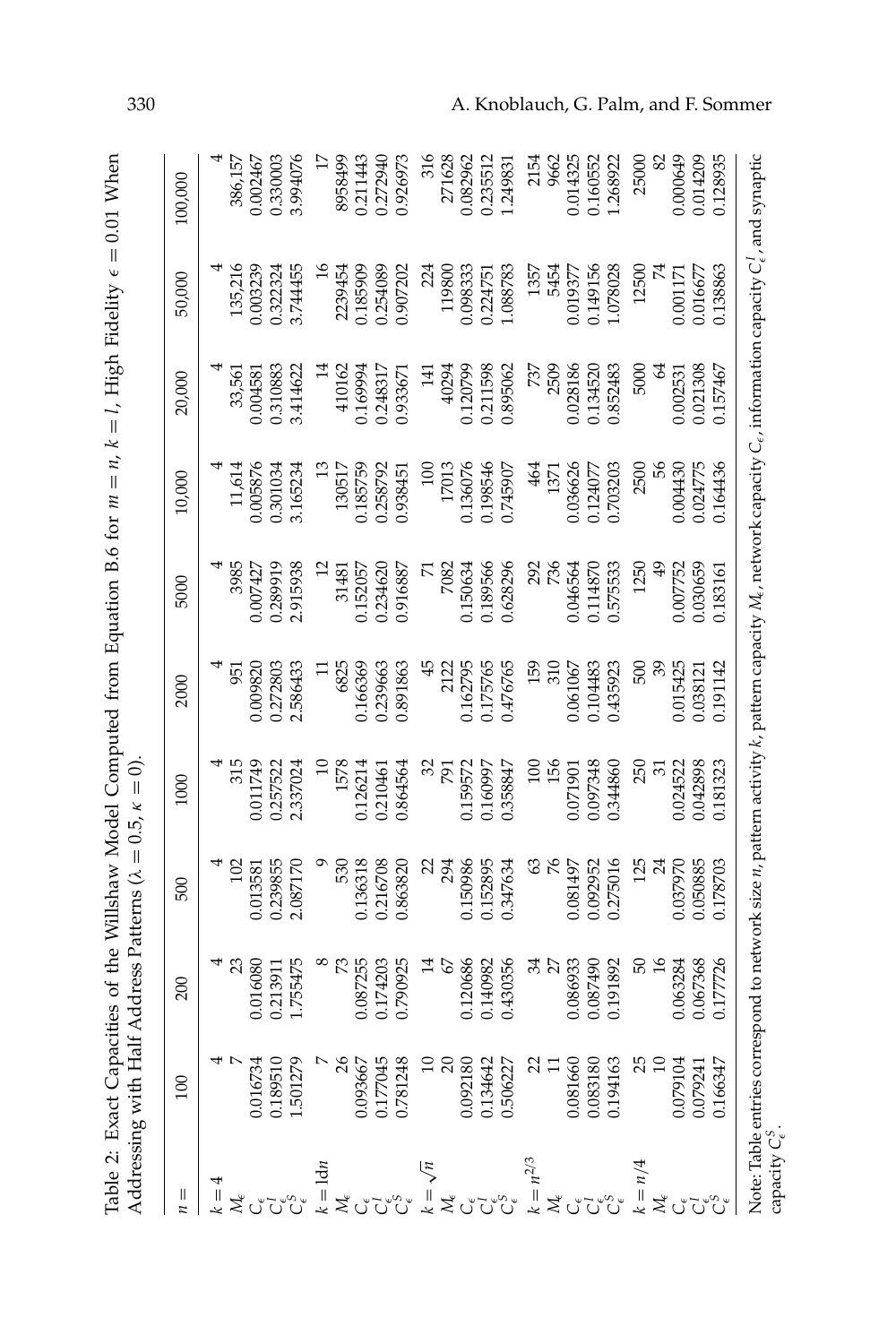### **Appendix C: Fallacies for Extremely Sparse and Nonsparse Activity**

As discussed in section 3.3, our analysis method is exact for both small and very large networks, whereas alternative methods are inaccurate for finite networks and, for some parameter ranges, even in the asymptotic limit. For example, previous analyses of feedforward associative networks with linear learning, such as the covariance rule, often compute capacity as a function of the so-called signal-to-noise ratio  $SNR = (\mu_{hi} - \mu_{lo})^2/\sigma^2$ , defined as the mean potential difference between "high units" (which should be active in the retrieval result  $\hat{v}$ ) and "low units" (which should be inactive) divided by the potential variance (Dayan & Willshaw, 1991; Palm, 1991; Palm & Sommer, 1996). Assuming gaussian dendritic potentials, such analyses propose an asymptotic network capacity  $C = 0.72$  for linear associative networks with covariance learning and  $k/m \rightarrow 0$ , which seems to be better than the binary Willshaw model. However, numerical evaluations prove that even for moderate sparseness in large, finite networks, the Willshaw model performs better (data not shown). To analyze the reason for this discrepancy, we compute the SNR for the Willshaw model,

$$
SNR_{\text{Willshaw}} \approx \frac{(\lambda k(1 - p_1))^2}{\lambda k p_1 (1 - p_1)} = \frac{\lambda k(1 - p_1)}{p_1}.
$$
 (C.1)

The SNR for the network with linear learning and the optimal covariance rule has been found to be  $m/(M(l/n)(1 - l/n))$  for zero query noise (Dayan & Willshaw, 1991; Palm & Sommer, 1996). Using *M* as in equation 3.2 and assuming small  $p_1 \rightarrow 0$ , this becomes

$$
SNR_{\text{Cov}} \approx \frac{mkl}{-mn(l/n)\ln(1-p_1)} = \frac{k}{-\ln(1-p_1)}.
$$
 (C.2)

Thus, for small  $p_1 \rightarrow 0$ , the SNR will be  $k/p_1$  for both models, which falsely suggests, assuming gaussian dendritic potentials, that the Willshaw model could also store 0.72 bits per synapse, which is, of course, wrong. In fact, for  $k/\log n \to 0$  (which is equivalent to  $p_{1\epsilon} \to 0$ ), equation 3.12 proves zero capacity for the Willshaw model and strongly suggests the same result for the covariance rule in the linear associative memory. Further numerical experiments and theoretical considerations show that even for *k* ∼ log *n*, the Willshaw model performs better than linear covariance learning, although it cannot exceed  $C = 0.69$  or  $C = 0.53$ . This shows that the SNR method and the underlying gaussian approximation become reliable only for dense potentiation with  $p_{1\epsilon} \rightarrow 1$  and  $k/\log n \rightarrow \infty$  (see also Knoblauch, 2008; Henkel & Opper, 1990).

But even for dense potentiation, the gaussian assumption is inaccurate for linear pattern activities  $k = cn$  and  $l = dn$  with constant  $c$  and  $d$ ,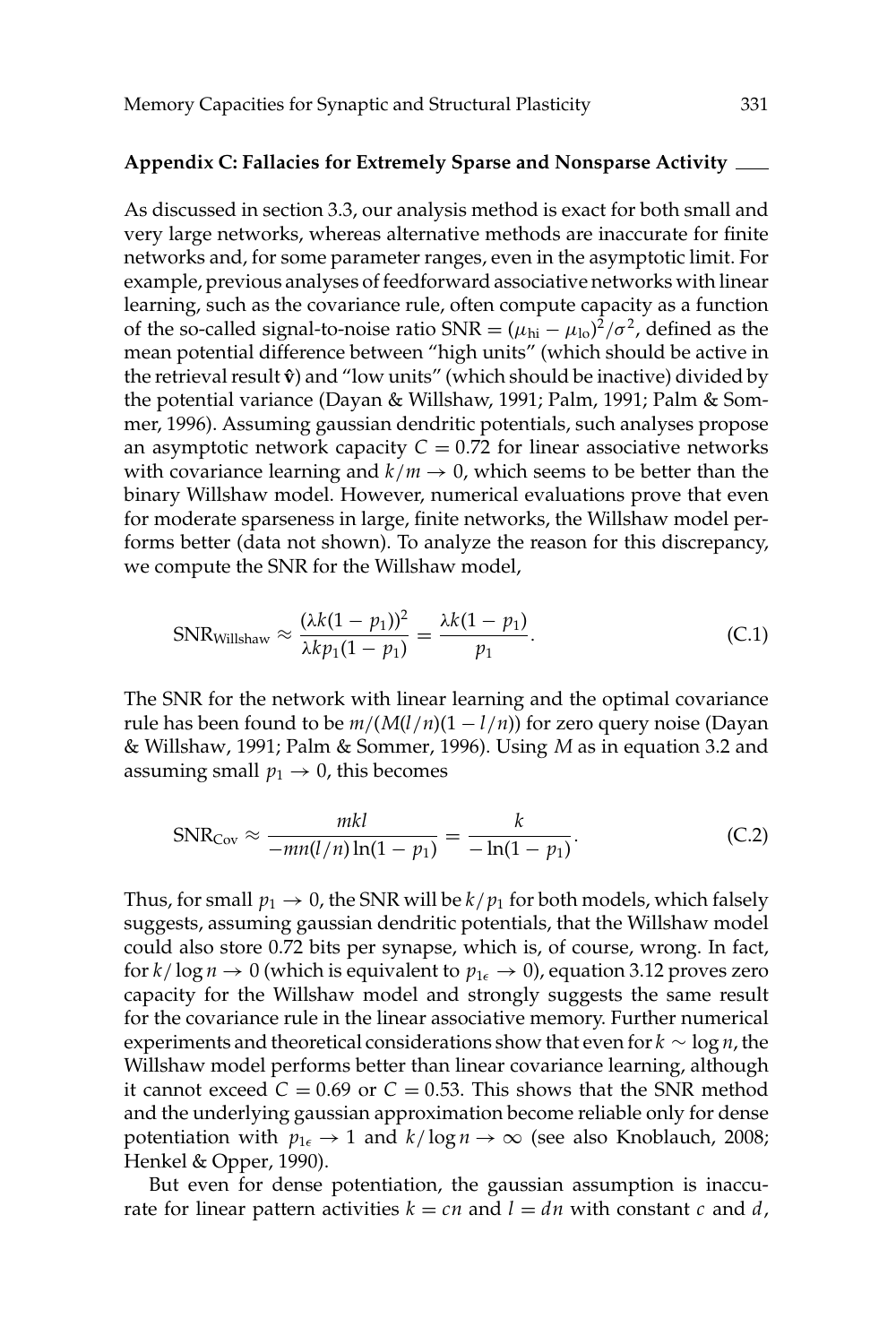falsely suggesting constant pattern capacity  $M_{\epsilon} \sim 1$  for  $m, n \to \infty$  (note that dense potentiation may imply highly asymmetric potential distributions; see Knoblauch, 2003b). In fact,  $M_{\epsilon} \rightarrow \infty$  diverges for RQ1 as can be seen in equation B.8. Moreover, we can compute upper and lower bounds for equation B.8 by assuming that all content neurons have a unit usage *i* larger or smaller than  $Md + \xi \sqrt{Md(1-d)}$  (note that  $p_{01}$  given *i* increases with *i*),

$$
p_{01} \approx (1 - (1 - c)^{Md + \xi \sqrt{Md(1 - d)}})^{\lambda cm}.
$$
 (C.3)

For sufficiently large positive (but for RQ1 still constant)  $\xi$ , this approximation is an upper bound. For example, we can choose  $\xi := G^{c-1}(\epsilon_1 d)$ with  $\epsilon_1 \ll \epsilon$  such that only a few content neurons have a unit usage more than ξ standard deviations larger than the mean unit usage (here,  $G^c(x) := 0.5$ erfc( $x/\sqrt{2}$ ) is the gaussian tail integral). Similarly, for large negative  $\xi$  we obtain a lower bound. Requiring  $p_{01} \leq \epsilon d/(1-d)$ , we obtain for the pattern capacity

$$
M_{\epsilon} + \xi \sqrt{M_{\epsilon}(1-d)/d} \approx \frac{\ln(1 - (\epsilon d/(1-d))^{1/(\lambda cm)})}{d \ln(1-c)} \approx \frac{\ln m}{-d \ln(1-c)}.
$$
\n(C.4)

Thus, the pattern capacity is essentially independent of  $\xi$ . However, compared to equations 3.8 and 4.10, the asymptotic pattern capacity is reduced by a factor  $f := (-\ln(1-c))/c < 1$ . This turns out to be the reason that the Willshaw network has zero information capacity  $C^I \rightarrow 0$ and zero synaptic capacity  $C^S \rightarrow 0$  for linear address pattern activity  $k = cm$ . With  $\tilde{p}_{0\epsilon} := (1 - cd)^{f M_{\epsilon}} \to 0$  (see equation 3.1), it is  $p_{0\epsilon} :=$  $1 - p_{1\epsilon} = \tilde{p}_{0\epsilon}^f$  (see equation 3.7). Therefore, equation 4.1 becomes  $C_\epsilon^I$  ∼ ld(1 −  $\tilde{p}_{0\epsilon}$ )(ln  $\tilde{p}_{0\epsilon}$ )/( $\tilde{p}_{0\epsilon}^f$ ld $\tilde{p}_{0\epsilon}^f$ ) ~  $\tilde{p}_{0\epsilon}^{1-f}$  → 0. Similarly, equation 4.3 becomes  $C_{\epsilon}^{S} \sim \text{ld}(1 - \tilde{p}_{0\epsilon})(\ln \tilde{p}_{0\epsilon}) / \tilde{p}_{0\epsilon}^{f} \approx \tilde{p}_{0\epsilon}^{1-f} \ln \tilde{p}_{0\epsilon} \to 0.$ 

### **Appendix D: Corrections for Random Query Activity**

So far, our exact theory in appendix B as well as the approximative theory in sections 3 to 5 assume that the query pattern  $\tilde{u}$  has exactly  $\lambda k$  correct one-entries (and κ*k* false one-entries). This is sufficient for many applications where specifications assume a minimal quality of query patterns in terms of a lower bound for the number of correct one-entries. However, in particular for small  $k$  or large  $\lambda$  near 1, we may want to include the case of random query pattern activity. In the following, we assume that the address patterns have random activity—each pattern component  $u_i^{\mu}$  is one with probability *k*/*m* independent of other components. Similarly, in a query pattern  $\tilde{u}$ , a one-entry is erased with probability  $1 - \lambda$ . For simplicity,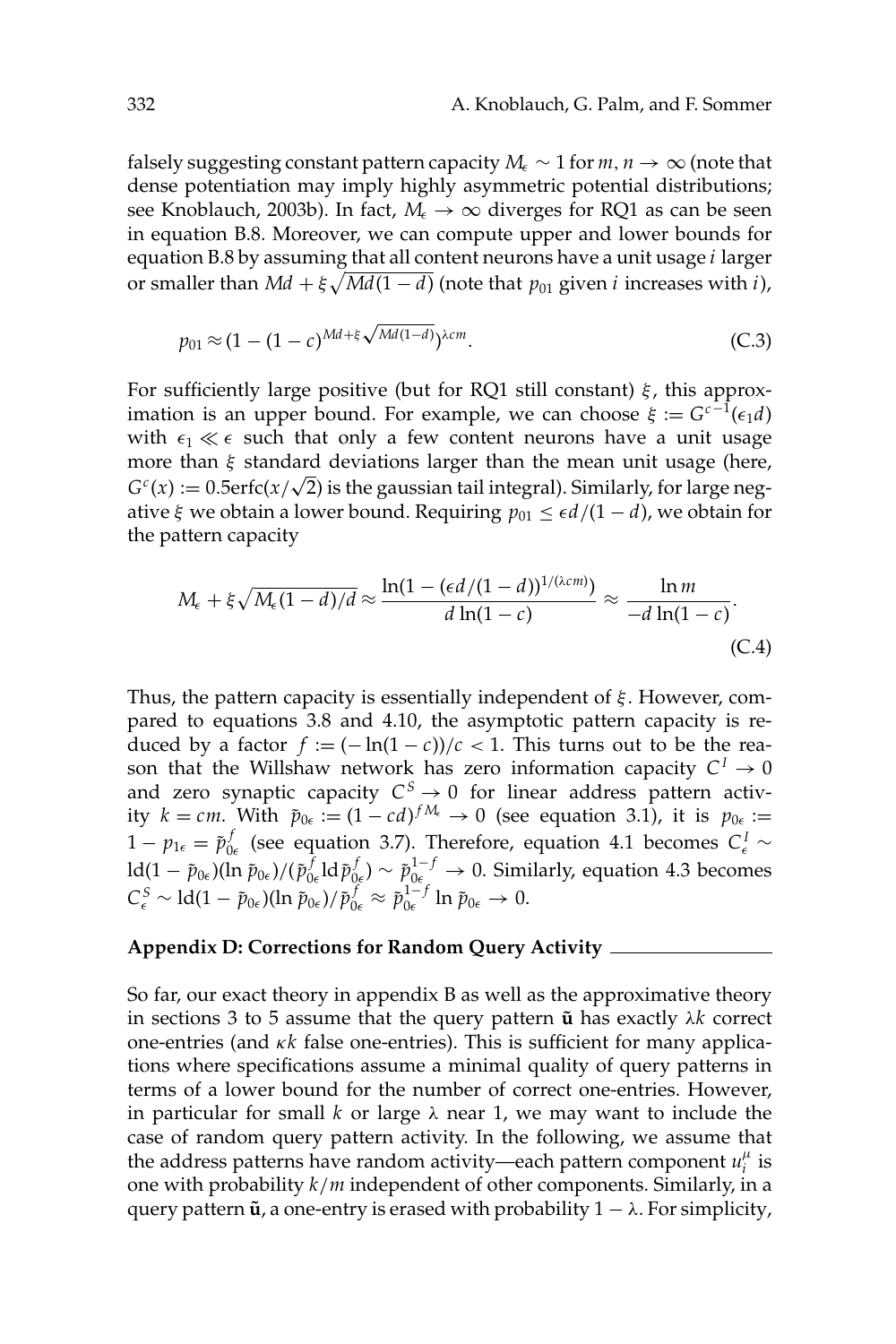we assume no add noise (i.e.,  $\kappa = 0$ ). Thus, a component in the query pattern,  $\tilde{u}_i$ , is one with probability  $\lambda k/m$ . Then the query pattern activity *Z* is a binomially distributed random variable,  $pr[Z = z] = p_B(z; m, \lambda k/m)$  (for  $p_B$ , see equation B.5). For a particular  $Z = z$ , the exact error probability  $p_{01}$ is given by equation B.7 (or equation B.8), replacing λ*k* by *z*. Averaging over all possible *z* yields

$$
p_{01}^{*} = \sum_{z=0}^{m} p_{B}(z; m, \lambda k/m) \sum_{s=0}^{z} (-1)^{s} {z \choose s} \left[ 1 - \frac{l}{n} (1 - (1 - k/m)^{s}) \right]^{M-1}
$$
  
\n
$$
= \sum_{s=0}^{m} \left( -\frac{\lambda k}{m} \right)^{s} {m \choose s} \left[ 1 - \frac{l}{n} (1 - (1 - k/m)^{s}) \right]^{M-1}
$$
(D.1)  
\n
$$
= \sum_{i=0}^{M-1} p_{B}(i; M-1, l/n) \sum_{z=0}^{m} p_{B}(z; m, \lambda k/m) (1 - (1 - k/m)^{i})^{z}
$$
  
\n
$$
= \sum_{i=0}^{M-1} p_{B}(i; M-1, l/n) \left( 1 - \frac{\lambda k}{m} (1 - k/m)^{i} \right)^{m}.
$$
(D.2)

The first equation is numerically efficient for small *k*, the last equation for small *M*. For the binomial approximative analyses, we can rewrite equation 3.3 as

$$
p_{01}^* \approx \sum_{z=0}^m p_B(z; m, \lambda k/m) p_1^z = \left(1 - \lambda \frac{k}{m}(1 - p_1)\right)^m.
$$
 (D.3)

Controlling for retrieval quality,  $p_{01}^* \le \epsilon l/(n-l)$ , the maximal memory load, equation 3.7, becomes

$$
p_{1\epsilon}^* \approx 1 - \frac{1 - \left(\frac{\epsilon l}{n - l}\right)^{1/m}}{\lambda k/m}.
$$
 (D.4)

Note that positive  $p_{1\epsilon}^* \geq 0$  requires  $\epsilon \geq e^{-\lambda k} (n-l)/l$  or, equivalently,  $k \geq$ ln( $(n - l)/(\epsilon l)$ )/ $\lambda$ . Consequently, even for logarithmic  $k, l = O(\log n)$ , it may be impossible to achieve retrieval quality levels RQ1 or higher (see section 2.1). For example,  $k \leq c \log n$  with  $c < 1$  implies diverging noise  $\epsilon \ge n^{1-c}/l$ , while RQ1 would require constant  $\epsilon \sim 1$  and RQ2 or RQ3 even vanishing  $\epsilon \to 0$ . This is a major difference to the model with fixed query pattern activity.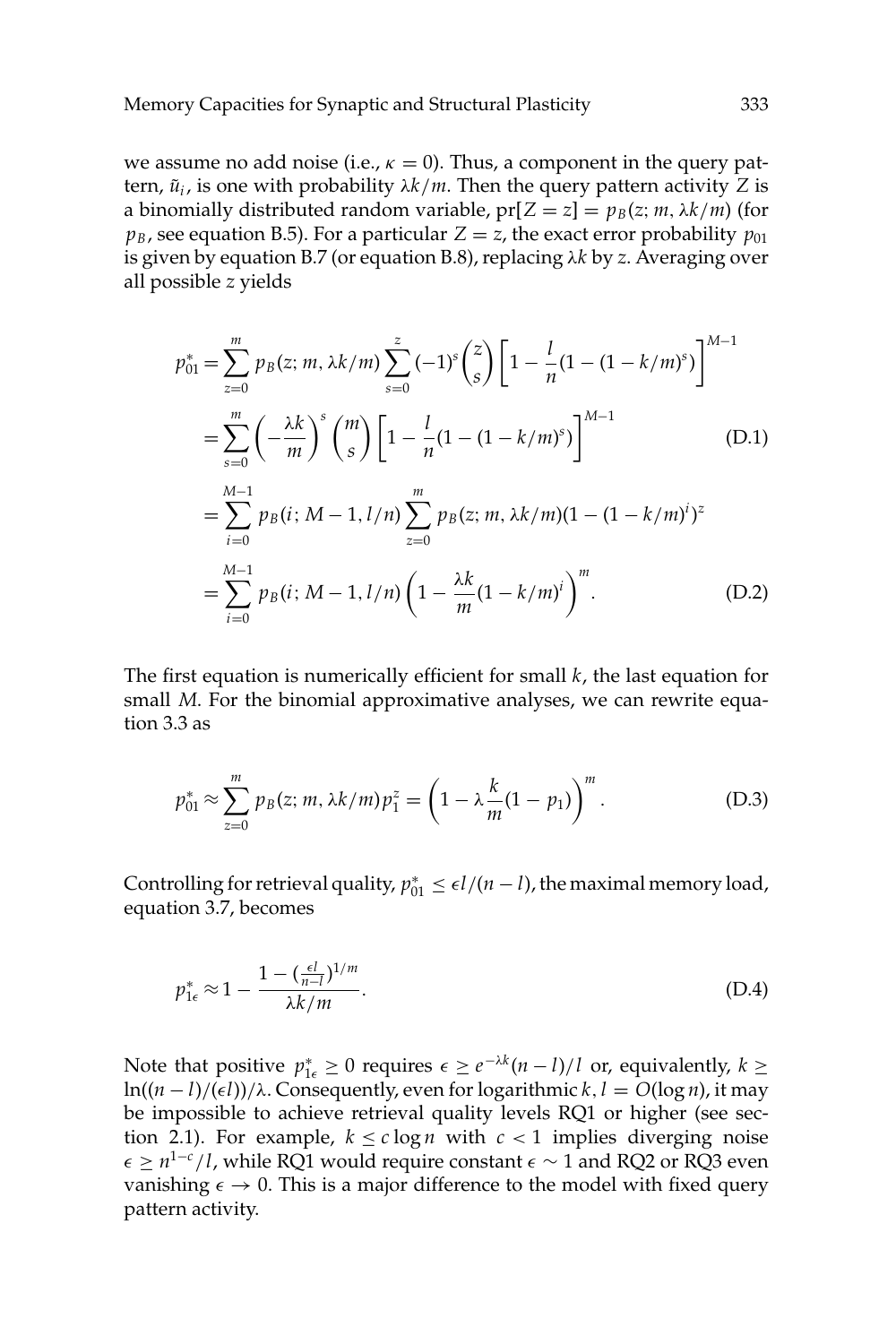Writing *x* :=  $\epsilon l/(n-l)$  and using  $e^x = \sum_{i=0}^{\infty} x^i/i!$ , we obtain for the difference  $\Delta p_{1\epsilon} := p_{1\epsilon} - p_{1\epsilon}^*$  between equation 3.7 and equation D.4:

$$
\Delta p_{1\epsilon} \approx e^{(\ln x)/( \lambda k)} - \left(1 + \frac{e^{(\ln x)/m} - 1}{\lambda k/m}\right)
$$
 (D.5)

$$
=\sum_{i=1}^{\infty} \frac{(\ln x)^i}{i!(\lambda k)^i} - \frac{(\ln x)^i}{i!\lambda k m^{i-1}}\tag{D.6}
$$

$$
=\sum_{i=2}^{\infty} \frac{(\ln x)^i}{i!(\lambda k)^i} (1 - (\lambda k/m)^{i-1})
$$
 (D.7)

$$
\approx p_{1\epsilon} - 1 - \ln p_{1\epsilon},\tag{D.8}
$$

where the last approximation is true for balanced potentiation with fixed  $p_{1\epsilon}$  and  $\lambda k/m \rightarrow 0$ . Note that for sparse potentiation with  $p_{1\epsilon} \rightarrow 0$  and  $k/\log n \to 0$  we have diverging  $\Delta p_{1\epsilon}$ . At least for dense potentiation with  $p_{1\epsilon} \rightarrow 1$  and  $k/\log n \rightarrow \infty$ , the relative differences vanish:  $\Delta p_{1\epsilon}/p_{1\epsilon} \rightarrow 0$ and even  $\Delta p_{1\epsilon}/(1 - p_{1\epsilon}) \rightarrow 0$ . Thus, at least for dense potentiation, the models with fixed and random query pattern activity become equivalent, including all results on information capacity *C<sup>I</sup>* and synaptic capacity *C<sup>S</sup>* (see sections 3–5). Proceeding as in section 3.2, we obtain

$$
p_{1\epsilon}^* \approx 1 + \ln p_{1\epsilon} \approx 1 - \frac{\ln \frac{n-l}{\epsilon l}}{\lambda k}
$$
 (D.9)

$$
p_{0\epsilon}^* := 1 - p_{1\epsilon}^* = \frac{\ln \frac{n-l}{\epsilon l}}{\lambda k} \qquad \left( \Leftrightarrow k \approx \frac{\ln \frac{n-l}{\epsilon l}}{\lambda p_{0\epsilon}^*} \right)
$$
 (D.10)

$$
M_{\epsilon}^{*} = -\frac{mn}{kl} \ln p_{0\epsilon}^{*} \approx -\lambda^{2} p_{0\epsilon}^{*2} \ln p_{0\epsilon}^{*} \frac{k}{l} \frac{mn}{(\ln \frac{n-l}{\epsilon l})^{2}}
$$
(D.11)

$$
C_{\epsilon}^* = M_{\epsilon} m^{-1} T(l/n, \epsilon l/(n-l), 0) \approx -\lambda p_{0\epsilon}^* \mathrm{Id} \, p_{0\epsilon}^* \eta. \tag{D.12}
$$

The asymptotic bound of network capacity is thus only  $C_{\epsilon}^* \leq 1/(e \ln 2) \approx$ 0.53 for  $p_{0e}^* = 1/e \approx 0.368$  and retrieval quality levels RQ0-RQ2 (for RQ3, the bound decreases by factor 1/3 as discussed in section 3.3). Figure 10 illustrates asymptotic capacities in analogy to Figure 6. For dense potentiation,  $p_{0\epsilon}^* \to 0$ , results are identical to the model with fixed query pattern activity. For sparse potentiation,  $p_{0\epsilon}^* \to 1$ , we have  $C_{\epsilon}^{I*} := C_{\epsilon}^*/I(p_{0\epsilon}^*) \to 0$ and still  $C_{\epsilon}^{S*} := C_{\epsilon}^{*}/\min(p_{0\epsilon}^{*}, 1 - p_{0\epsilon}^{*}) \rightarrow 1/\ln 2 \approx 1.44$ . For  $k = l$  maximal and sum  $C_{\epsilon} := C_{\epsilon}/\lim_{\epsilon} (p_0, 1 - p_0, 0) \rightarrow 1/\ln 2 \approx 1.44$ . For  $p_{0\epsilon}^* = 1/\sqrt{e} \approx 0.61$ .

Note that our result *C*<sup>∗</sup> ≤ 0.53 contradicts previous analyses. For example, Nadal (1991) estimates  $C^* \leq 0.236$  for  $p_1^* = 0.389$ . We believe that our results are correct and that the discrepancies are due to inaccurate approximations employed by previous work. In fact, we have verified the accuracy of our theory in two steps (see Knoblauch, 2006, 2008; Knoblauch et al.,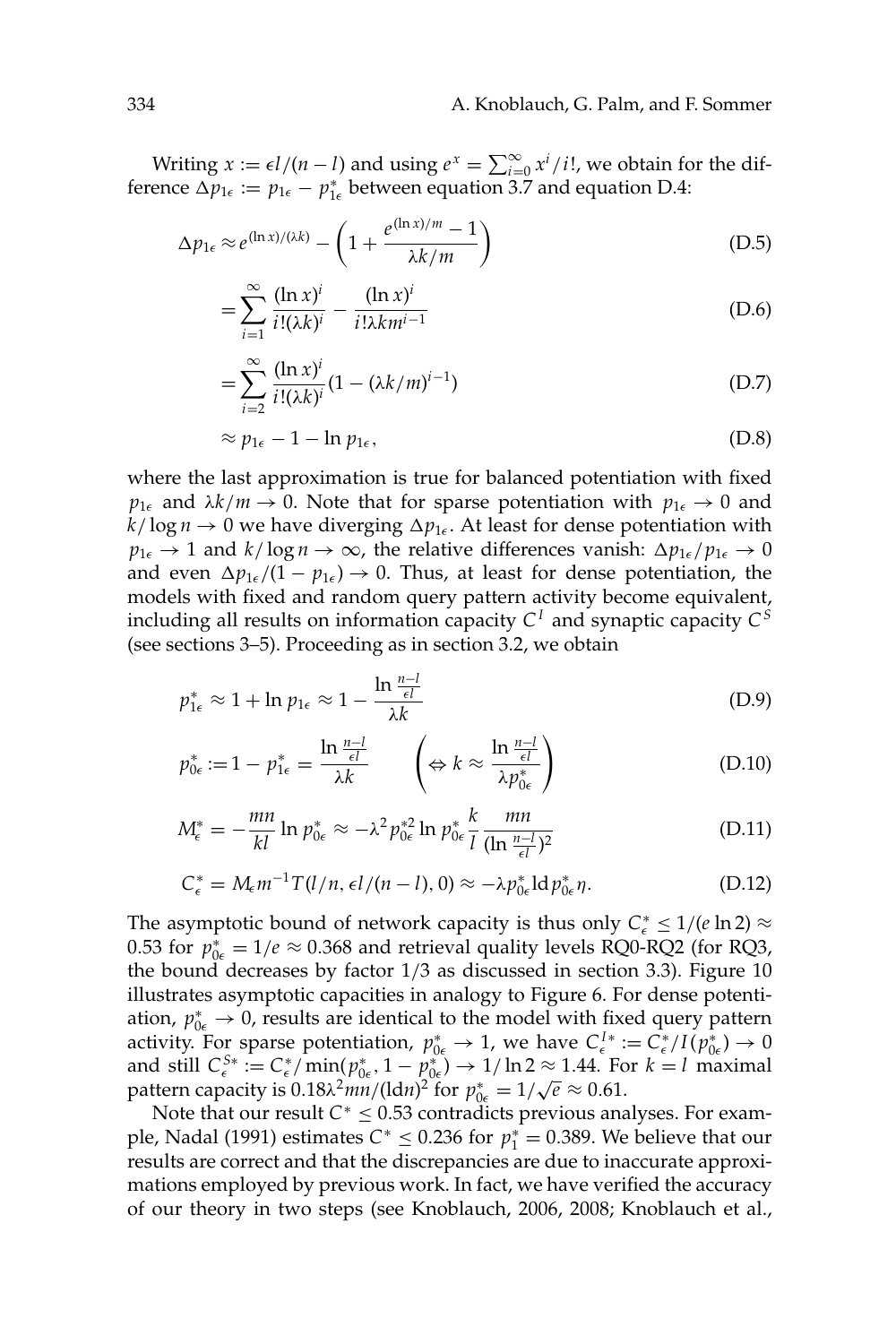

Figure 10: (a) Asymptotic network capacity  $C_{\epsilon}^*$ , information capacity  $C_{\epsilon}^{I*}$ , synaptic capacity *C<sup>S</sup>*<sup>∗</sup>, and pattern capacity *M*<sup>∗</sup> as functions of memory load *p*<sup>∗</sup> 1 for the model variant with random query pattern activity. Compare to Figure 6a. (b) Exact and approximative network capacity for finite network sizes  $m = n$ and mean pattern activity  $k = l = e \ln n$  (thin lines) or  $k = l = \sqrt{n}$  (bold lines). For random query pattern activity, the plot shows results computed with exact equation D.1 (*C*<sup>∗</sup>; black solid) and binomial approximation equation D.9 (*C*<sup>∗</sup>,bin; gray solid). For fixed query pattern activity, the plot shows results computed with exact equation B.7 ( $\check{C}^{\text{BWSP}}$ ; black dashed) and equation B.6 ( $\check{C}^{\text{KPS}}$ ; black dash-dotted), the binomial approximation equation 3.7 ( $C<sup>bin</sup>$ ; gray dashed), and a gaussian approximation of dendritic potentials (C<sup>gauss</sup>; gray dash-dotted; see, Knoblauch, 2008). Note that the binomial approximations closely approximate the exact values already for relatively small networks. In contrast, the gaussian approximation significantly underestimates capacity even for large networks.

2008). First, we have verified all our formulas for the exact error probabilities of the different model variants (equations B.1 to B.8 and D.1 and D.6) by extensive simulations of small networks. Second, we have proven the asymptotic correctness of our binomial approximative theory (see equations 3.3, 3.7–3.9, and D.9–D.12) by theoretical considerations and numerical experiments (see also Figure 10).

### **Acknowledgments**

We thank Sen Cheng, Marc-Oliver Gewaltig, Edgar Körner, Ursula Körner, Bartlett Mel, and Xundong Wu for helpful discussions, as well as Pentti Kanerva for his comments to an earlier version of the manuscript. F.T.S. was supported by NSF grant IIS-0713657 and a Google research award.

#### **References**

Abeles, M. (1982). *Local cortical circuits.* Berlin: Springer.

Abeles, M., Bergman, H., Margalit, E., & Vaadia, E. (1993). Spatio-temporal firing patterns in frontal cortex of behaving monkeys. *Journal of Neurophysiology*, *70*, 1629–1643.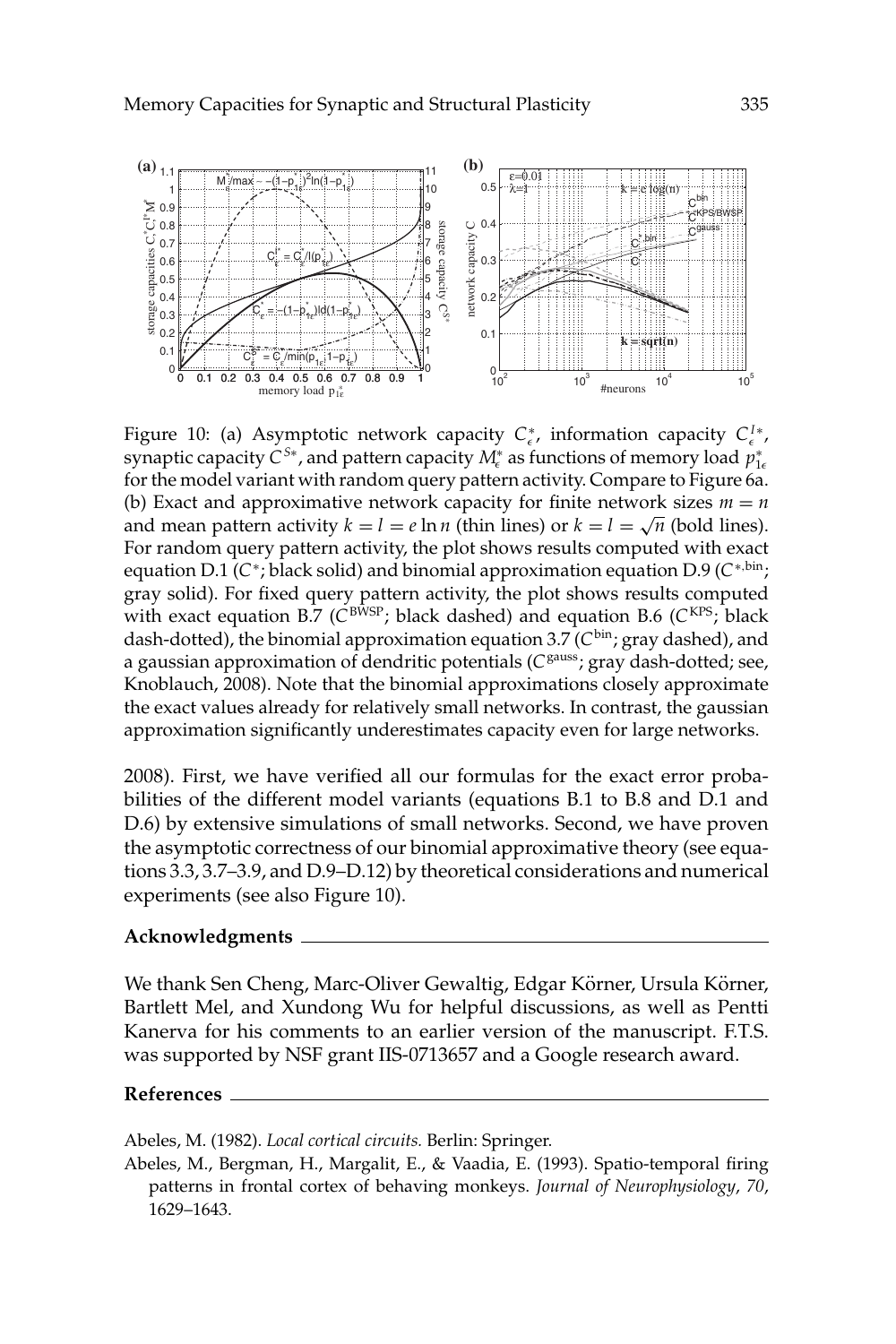- Albus, J. (1971). A theory of cerebellar function. *Mathematical Biosciences*, *10*, 25–61.
- Amari, S.-I. (1989). Characteristics of sparsely encoded associative memory. *Neural Networks*, *2*, 451–457.
- Amit, D., Gutfreund, H., & Sompolinsky, H. (1987a). Information storage in neural networks with low levels of activity. *Phys. Rev. A*, *35*, 2293–2303.
- Amit, D., Gutfreund, H., & Sompolinsky, H. (1987b). Statistical mechanics of neural networks near saturation. *Annals of Physics*, *173*, 30–67.
- Anderson, J. (1968). A memory storage model utilizing spatial correlation functions. *Kybernetik*, *5*, 113–119.
- Anderson, J. (1993). The BSB model: A simple nonlinear autoassociative neural network. In M. Hassoun (Ed.), *Associative neural memories.* New York: Oxford University Press.
- Anderson, J., Silverstein, J., Ritz, S., & Jones, R. (1977). Distinctive features, categorical perception, and probability learning: Some applications of a neural model. *Psychological Review*, *84*, 413–451.
- Arieli, A., Sterkin, A., Grinvald, A., & Aertsen, A. (1996). Dynamics of ongoing activity: Explanation of the large variability in evoked cortical responses. *Science*, *273*, 1868–1871.
- Attwell, D., & Laughlin, S. (2001). An energy budget for signaling in the grey matter of the brain. *Journal of Cerebral Blood Flow and Metabolism*, *21*, 1133–1145.
- Aviel, Y., Horn, D., & Abeles, M. (2005). Memory capacity of balanced networks. *Neural Computation*, *17*, 691–713.
- Barlow, H. (1972). Single units and sensation: A neuron doctrine for perceptual psychology. *Perception*, *1*, 371–394.
- Bentz, H., Hagstroem, M., & Palm, G. (1989). Information storage and effective data retrieval in sparse matrices. *Neural Networks*, *2*, 289–293.
- Bogacz, R., & Brown, M. (2003). Comparison of computational models of familiarity discrimination in the perirhinal cortex. *Hippocampus*, *13*, 494–524.
- Bogacz, R., Brown, M., & Giraud-Carrier, C. (2001). Model of familiarity discrimination in the perirhinal cortex. *Journal of Computational Neuroscience*, *10*, 5–23.
- Bosch, H., & Kurfess, F. (1998). Information storage capacity of incompletely connected associative memories. *Neural Networks*, *11*(5), 869–876.
- Braitenberg, V. (1978). Cell assemblies in the cerebral cortex. In R. Heim & G. Palm (Eds.), *Theoretical approaches to complex systems* (pp. 171–188). Berlin: Springer-Verlag.
- Braitenberg, V., & Schüz, A. (1991). Anatomy of the cortex: Statistics and geometry. Berlin: Springer-Verlag.
- Buckingham, J. (1991). *Delicate nets, faint recollections: A study of partially connected associative network memories.* Unpublished doctoral dissertation, University of Edinburgh.
- Buckingham, J., & Willshaw, D. (1992). Performance characteristics of associative nets. *Network: Computation in Neural Systems*, *3*, 407–414.
- Buckingham, J., & Willshaw, D. (1993). On setting unit thresholds in an incompletely connected associative net. *Network: Computation in Neural Systems*, *4*, 441–459.
- Burks, A., Goldstine, H., & von Neumann, J. (1946). *Preliminary discussion of the logical design of an electronic computing instrument* (Rep. 1946). U.S. Army Ordnance Department.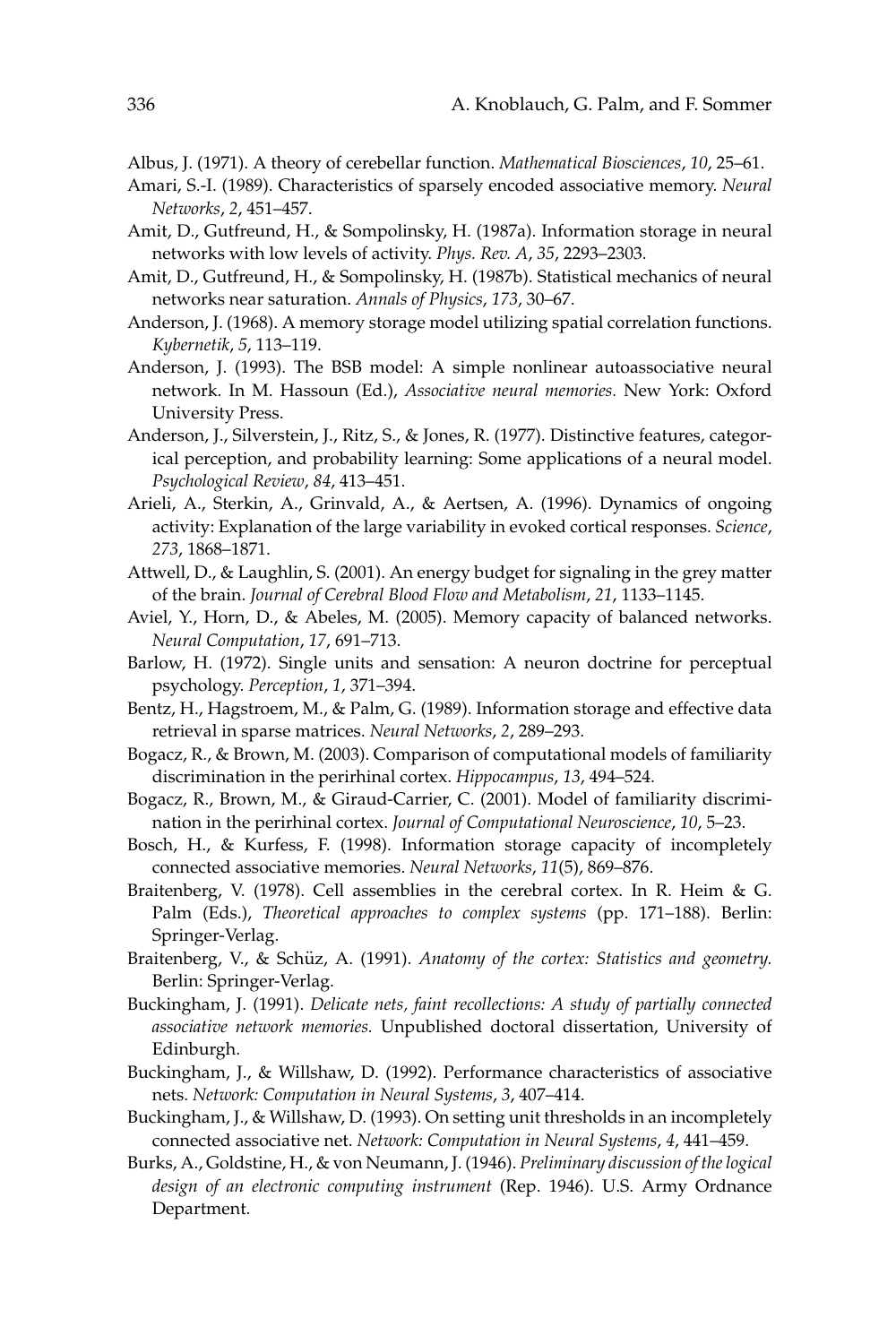- Chicca, E., Badoni, D., Dante, V., D'Andreagiovanni, M., Salina, G., Carota, L., et al. (2003). A VLSI recurrent network of integrate-and-fire neurons connected by plastic synapses with long-term memory. *IEEE Transactions on Neural Networks*, *14*, 1297–1307.
- Coolen, A. (2001a). Statistical mechanics of recurrent neural networks I: Statics. In F. Moss & S. Gielen (Eds.), *Handbook of biological physics* (Vol. 4, pp. 531–596). Amsterdam: Elsevier Science.
- Coolen, A. (2001b). Statistical mechanics of recurrent neural networks II: Dynamics. In F. Moss & S. Gielen (Eds.), *Handbook of biological physics* (Vol. 4, pp. 597–662). Amsterdam: Elsevier Science.
- Cover, T., & Thomas, J. (1991). *Elements of information theory.* New York: Wiley.
- Dayan, P., & Willshaw, D. (1991). Optimising synaptic learning rules in linear associative memory. *Biological Cybernetics*, *65*, 253–265.
- Diesmann, M., Gewaltig, M., & Aertsen, A. (1999). Stable propagation of synchronous spiking in cortical neural networks. *Nature*, 402(6761), 529–533.
- Engert, F., & Bonhoeffer, T. (1999). Dendritic spine changes associated with hippocampal long-term synaptic plasticity. *Nature*, *399*, 66–70.
- Fransen, E., & Lansner, A. (1998). A model of cortical associative memory based on a horizontal network of connected columns. *Network: Computation in Neural Systems*, *9*, 235–264.
- Frolov, A., & Murav'ev, I. (1993). Informational characteristics of neural networks capable of associative learning based on Hebbian plasticity. *Network: Computation in Neural Systems*, *4*, 495–536.
- Fusi, S., Drew, P., & Abbott, L. (2005). Cascade models of synaptically stored memories. *Neuron*, *45*, 599–611.
- Gardner, E., & Derrida, B. (1988). Optimal storage properties of neural network models. *J. Phys. A: Math. Gen.*, *21*, 271–284.
- Gardner-Medwin, A. (1976). The recall of events through the learning of associations between their parts. *Proceedings of the Royal Society of London Series B*, *194*, 375– 402.
- Golomb, D., Rubin, N., & Sompolinsky, H. (1990). Willshaw model: Associative memory with sparse coding and low firing rates. *Phys. Rev. A*, *41*, 1843– 1854.
- Golomb, S. (1966). Run-length encodings. *IEEE Transactions on Information Theory*, *12*, 399–401.
- Graham, B., & Willshaw, D. (1995). Improving recall from an associative memory. *Biological Cybernetics*, *72*, 337–346.
- Graham, B., & Willshaw, D. (1997). Capacity and information efficiency of the associative net. *Network: Computation in Neural Systems*, *8*(1), 35–54.
- Greene, D., Parnas, M., & Yao, F. (1994). Multi-index hashing for information retrieval. In *Proceedings of the 35th Annual Symposium on Foundations of Computer Science* (pp. 722–731). Piscataway, NJ: IEEE.
- Hahnloser, R., Kozhevnikov, A., & Fee, M. (2002). An ultra-sparse code underlies the generation of neural sequences in a songbird. *Nature*, *419*, 65–70.
- Hammerstrom, D. (1990). A VLSI architecture for high-performance, low-cost, on-chip learning. In *Proceedings of the IEEE International Joint Conference on Neural Networks 1990* (pp. II:537–543). Piscataway, NJ: IEEE.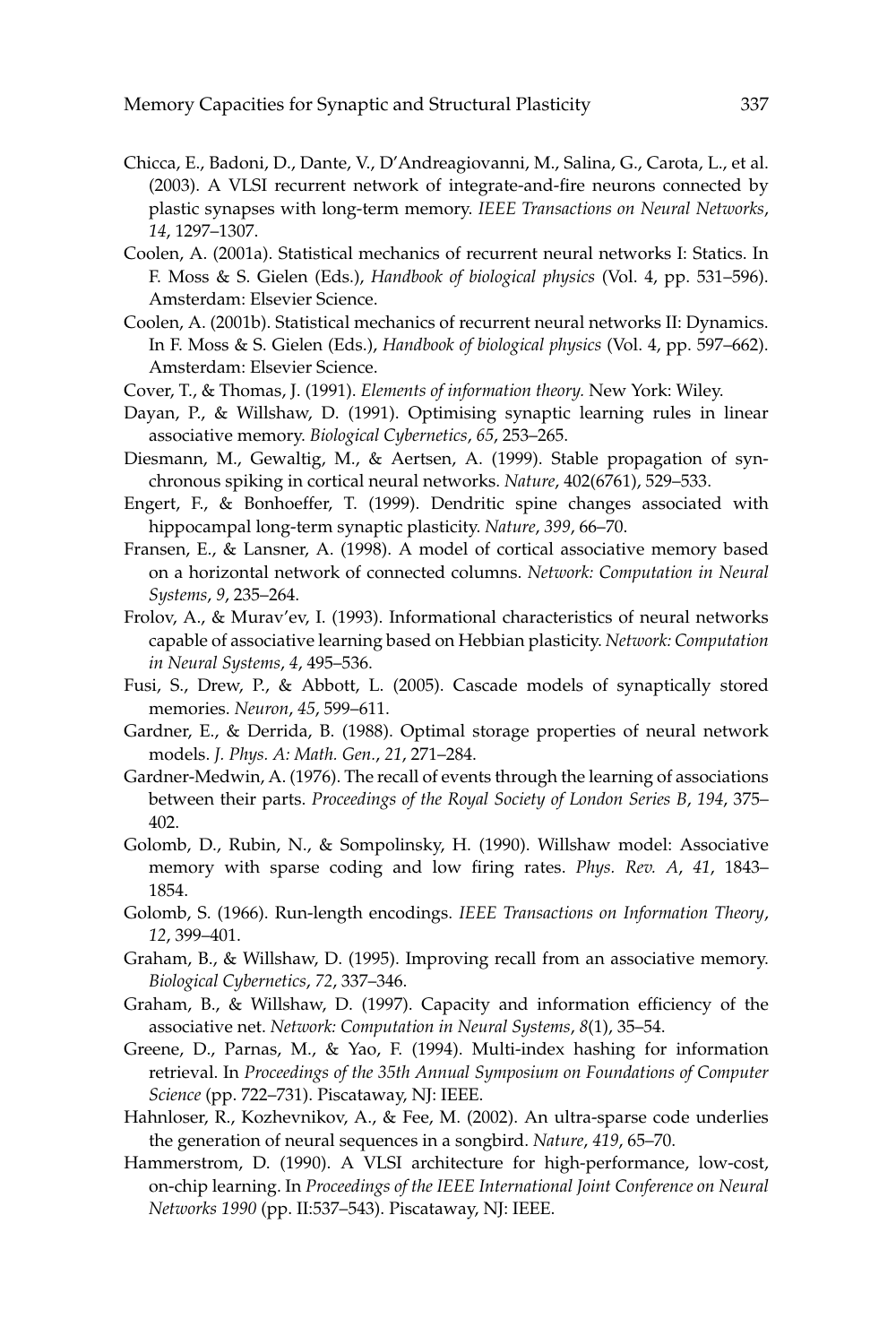- Hammerstrom, D., Gao, C., Zhu, S., & Butts, M. (2006). FPGA implementation of very large associative memories. In A. Omondi & J. Rajapakse (Eds.), *FPGA implementations of neural networks* (pp. 167–195). New York: Springer.
- Hebb, D. (1949). *The organization of behavior: A neuropsychological theory.* New York: Wiley.
- Heittmann, A., & Rückert, U. (2002). Mixed mode VLSI implementation of a neural associative memory. *Analog Integrated Circuits and Signal Processing*, *30*, 159– 172.
- Hellwig, B. (2000). A quantitative analysis of the local connectivity between pyramidal neurons in layers 2/3 of the rat visual cortex. *Biological Cybernetics*, *82*, 111– 121.
- Henkel, R., & Opper, M. (1990). Distribution of internal fields and dynamics of neural networks. *Europhysics Letters*, *11*(5), 403–408.
- Hertz, J., Krogh, A., & Palmer, R. (1991). *Introduction to the theory of neural computation.* Redwood City, CA: Addison-Wesley.
- Hopfield, J. (1982). Neural networks and physical systems with emergent collective computational abilities. *Proceedings of the National Academy of Science, USA*, *79*, 2554–2558.
- Hopfield, J. (1984). Neurons with graded response have collective computational properties like those of two-state neurons. *Proceedings of the National Academy of Science, USA*, *81*(10), 3088–3092.
- Hopfield, J., & Tank, D. (1986). Computing with neural circuits. *Science*, *233*, 625–633.
- Huffman, D. (1952). A method for the construction of minimum redundancy codes. *Proceedings of the Institute of Radio Engineers*, *40*, 1098–1101.
- Kanerva, P. (1988). *Sparse distributed memory.* Cambridge, MA: MIT Press.
- Knoblauch, A. (2003a). Optimal matrix compression yields storage capacity 1 for binary Willshaw associative memory. In O. Kaynak, E. Alpaydin, E. Oja, & L. Xu (Eds.), *Artificial Neural Networks and Neural Information Processing— ICANN/ICONIP 2003* (LNCS 2714, pp. 325–332). Berlin: Springer-Verlag.
- Knoblauch, A. (2003b). *Synchronization and pattern separation in spiking associative memory and visual cortical areas.* Unpublished doctoral dissertation, University of Ulm, Germany.
- Knoblauch, A. (2005). Neural associative memory for brain modeling and information retrieval. *Information Processing Letters*, *95*, 537–544.
- Knoblauch, A. (2006). *On compressing the memory structures of binary neural associative networks* (HRI-EU Rep. 06-02). Offenbach/Main, Germany: Honda Research Institute Europe.
- Knoblauch, A. (2007). *Asymptotic conditions for high-capacity neural associative networks* (HRI-EU Rep. 07-02). Offenbach/Main, Germany: Honda Research Institute Europe.
- Knoblauch, A. (2008). Neural associative memory and the Willshaw-Palm probability distribution. *SIAM Journal on Applied Mathematics*, *69*(1), 169–196.
- Knoblauch, A. (2009). The role of structural plasticity and synaptic consolidation for memory and amnesia in a model of cortico-hippocampal interplay. In J. Mayor, N. Ruh, & K. Plunkett (Eds.), *Connectionist Models of Behavior and Cognition II: Proceedings of the 11th Neural Computation and Psychology Workshop*. Singapore: World Scientific.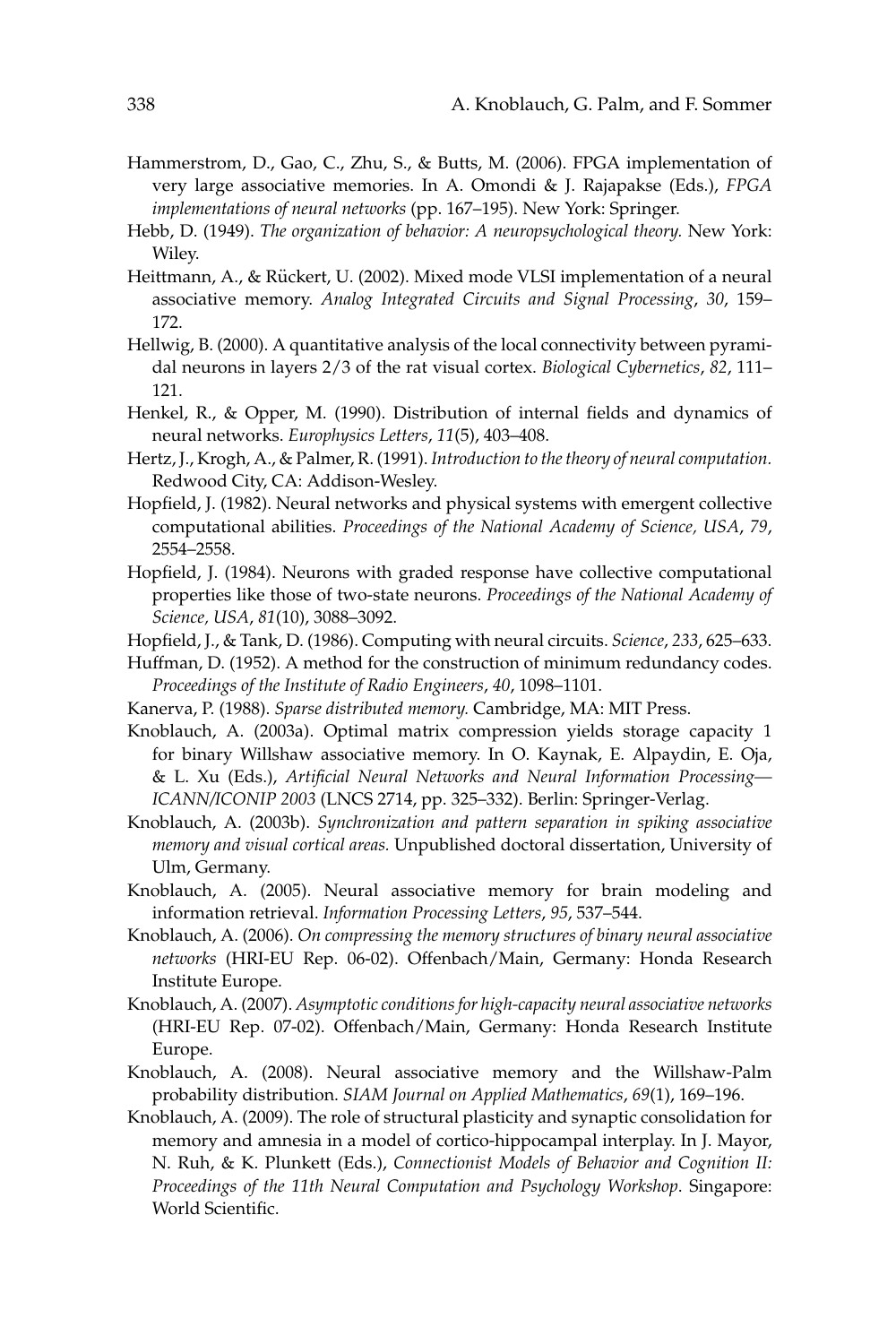- Knoblauch, A., & Palm, G. (2001). Pattern separation and synchronization in spiking associative memories and visual areas. *Neural Networks*, *14*, 763–780.
- Knoblauch, A., Palm, G., & Sommer, F. (2008). *Performance characteristics of sparsely and densely potentiated associative networks* (HRI-EU Rep. 08-02). Offenbach/Main, Germany: Honda Research Institute Europe.
- Kohonen, T. (1977). *Associative memory: A system theoretic approach.* Berlin: Springer.
- Lamprecht, R., & LeDoux, J. (2004). Structural plasticity and memory. *Nature Reviews Neuroscience*, *5*, 45–54.
- Latham, P., & Nirenberg, S. (2004). Computing and stability in cortical networks. *Neural Computation*, *16*(7), 1385–1412.
- Laughlin, S., & Sejnowski, T. (2003). Communication in neuronal networks. *Science*, *301*, 1870–1874.
- Laurent, G. (2002). Olfactory network dynamics and the coding of multidimensional signals. *Nature Reviews Neuroscience*, *3*, 884–895.
- Lennie, P. (2003). The cost of cortical computation. *Current Biology*, *13*, 493–497.
- Little, W. (1974). The existence of persistent states in the brain. *Mathematical Biosciences*, *19*, 101–120.
- Marr, D. (1969). A theory of cerebellar cortex. *Journal of Physiology*, *202*(2), 437– 470.
- Marr, D. (1971). Simple memory: A theory for archicortex. *Philosophical Transactions of the Royal Society of London, Series B*, *262*, 24–81.
- Minsky, M., & Papert, S. (1969). *Perceptrons: An introduction to computational geometry.* Cambridge, MA: MIT Press.
- Mu, X., Artiklar, M., Watta, P., & Hassoun, M. (2006). An RCE-based associative memory with application to human face recognition. *Neural Processing Letters*, *23*, 257–271.
- Nadal, J.-P. (1991). Associative memory: On the (puzzling) sparse coding limit. *J. Phys. A: Math. Gen.*, *24*, 1093–1101.
- Nadal, J.-P., & Toulouse, G. (1990). Information storage in sparsely coded memory nets. *Network: Computation in Neural Systems*, *1*, 61–74.
- Palm, G. (1980). On associative memories. *Biological Cybernetics*, *36*, 19–31.
- Palm, G. (1982). *Neural assemblies: An alternative approach to artificial intelligence.* Berlin: Springer.
- Palm, G. (1987). Computing with neural networks. *Science*, *235*, 1227–1228.
- Palm, G. (1990). Cell assemblies as a guideline for brain research. *Concepts in Neuroscience*, *1*, 133–148.
- Palm, G. (1991). Memory capacities of local rules for synaptic modification. A comparative review. *Concepts in Neuroscience*, *2*, 97–128.
- Palm, G., & Palm, M. (1991). Parallel associative networks: The PAN-system and the Bacchus-chip. In U. Ramacher, U. Rückert, & J. Nossek (Eds.), *Proceedings of the 2nd International Conference on Microelectronics for Neural Networks*. Munich: Kyrill & Method Verlag.
- Palm, G., & Sommer, F. (1992). Information capacity in recurrent McCulloch-Pitts networks with sparsely coded memory states. *Network*, *3*, 177–186.
- Palm, G., & Sommer, F. (1996). Associative data storage and retrieval in neural nets. In E. Domany, J. van Hemmen, & K. Schulten (Eds.), *Models of neural networks III* (pp. 79–118). New York: Springer-Verlag.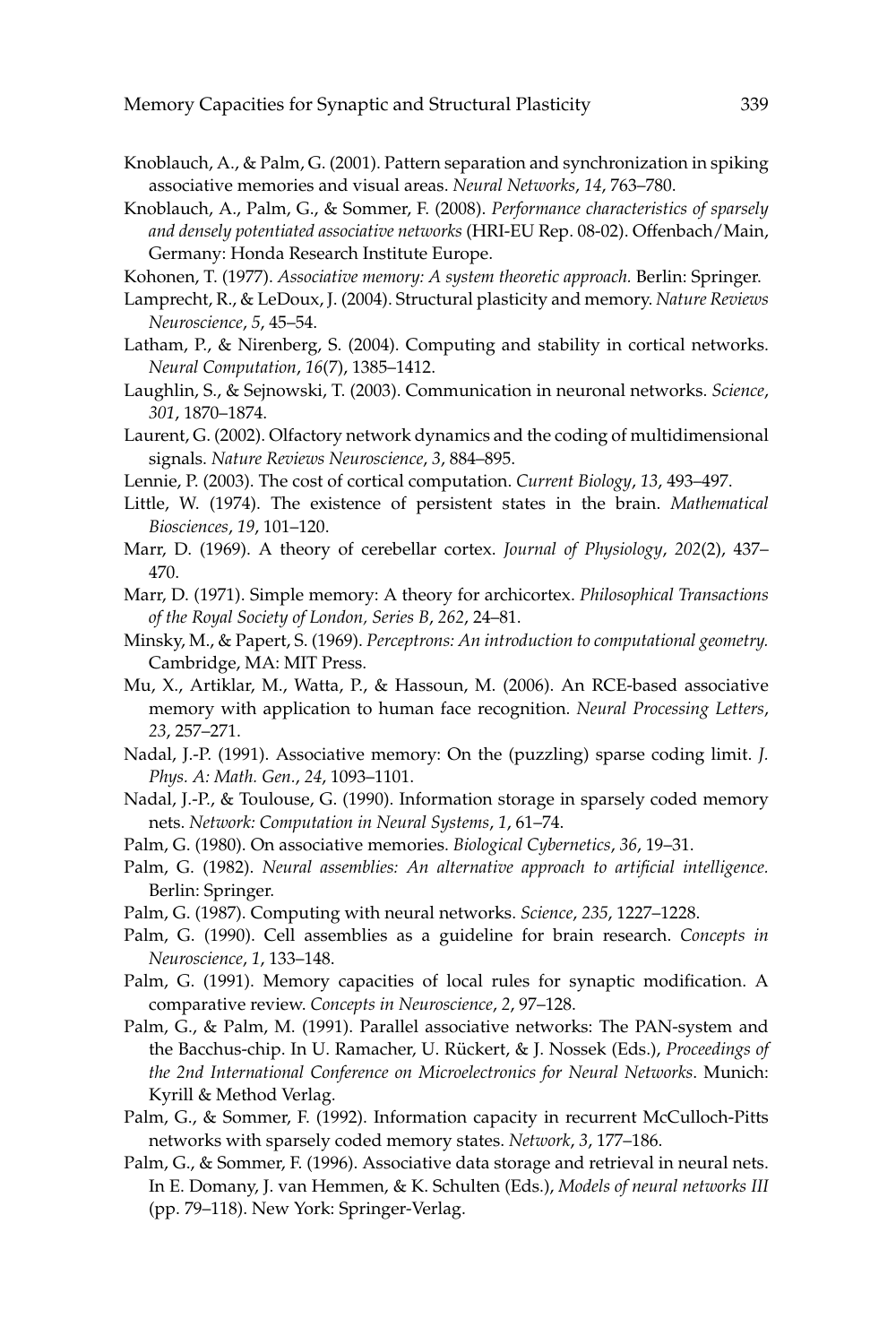- Perez-Orive, J., Mazor, O., Turner, G., Cassenaer, S., Wilson, R., & Laurent, G. (2002). Oscillations and sparsening of odor representations in the mushroom body. *Science*, *297*, 359–365.
- Poirazi, P., & Mel, B. (2001). Impact of active dendrites and structural plasticity on the memory capacity of neural tissue. *Neuron*, *29*, 779–796.
- Prager, R., & Fallside, F. (1989). The modified Kanerva model for automatic speech recognition. *Computer Speech and Language*, *3*, 61–81.
- Pulvermüller, F. (2003). The neuroscience of language: On brain circuits of words and *serial order.* Cambridge: Cambridge University Press.
- Quiroga, R., Reddy, L., Kreiman, G., Koch, C., & Fried, I. (2005). Invariant visual representation by single neurons in the human brain. *Nature*, *435*, 1102– 1107.
- Rachkovskij, D., & Kussul, E. (2001). Binding and normalization of binary sparse distributed representations by context-dependent thinning. *Neural Computation*, *13*, 411–452.
- Rehn, M., & Sommer, F. (2006). Storing and restoring visual input with collaborative rank coding and associative memory. *Neurocomputing*, *69*, 1219–1223.
- Rolls, E. (1996). A theory of hippocampal function in memory. *Hippocampus*, *6*, 601–620.
- Schwenker, F., Sommer, F., & Palm, G. (1996). Iterative retrieval of sparsely coded associative memory patterns. *Neural Networks*, *9*, 445–455.
- Shannon, C., & Weaver, W. (1949). *The mathematical theory of communication.* Urbana: University of Illinois Press.
- Softky, W., & Koch, C. (1993). The highly irregular firing of cortical cells is inconsistent with temporal integration of random EPSPs. *Journal of Neuroscience*, *13*(1), 334–350.
- Sommer, F., & Dayan, P. (1998). Bayesian retrieval in associative memories with storage errors. *IEEE Transactions on Neural Networks*, *9*, 705–713.
- Sommer, F., & Palm, G. (1999). Improved bidirectional retrieval of sparse patterns stored by Hebbian learning. *Neural Networks*, *12*, 281–297.
- Steinbuch, K. (1961). Die Lernmatrix. *Kybernetik*, *1*, 36–45.
- Stepanyants, A., Hof, P., & Chklovskii, D. (2002). Geometry and structural plasticity of synaptic connectivity. *Neuron*, *34*, 275–288.
- Treves, A., & Rolls, E. (1991). What determines the capacity of autoassociative memories in the brain? *Network*, *2*, 371–397.
- Tsodyks, M., & Feigel'man, M. (1988). The enhanced storage capacity in neural networks with low activity level. *Europhysics Letters*, *6*, 101–105.
- Waydo, S., Kraskov, A., Quiroga, R., Fried, I., & Koch, C. (2006). Sparse representation in the human medial temporal lobe. *Journal of Neuroscience*, *26*(40), 10232– 10234.
- Wennekers, T., & Palm, G. (1996). Controlling the speed of synfire chains. In C. Malsburg, W. Seelen, J. Vorbrüggen, & B. Sendhoff (Eds.), *Proceedings of the ICANN 1996* (pp. 451–456). Berlin: Springer-Verlag.
- Willshaw, D., Buneman, O., & Longuet-Higgins, H. (1969). Non-holographic associative memory. *Nature*, *222*, 960–962.
- Wilson, C. (2004). Basal ganglia. In G. Shepherd (Ed.), *The synaptic organization of the brain* (5th ed., pp. 361–413). New York: Oxford University Press.